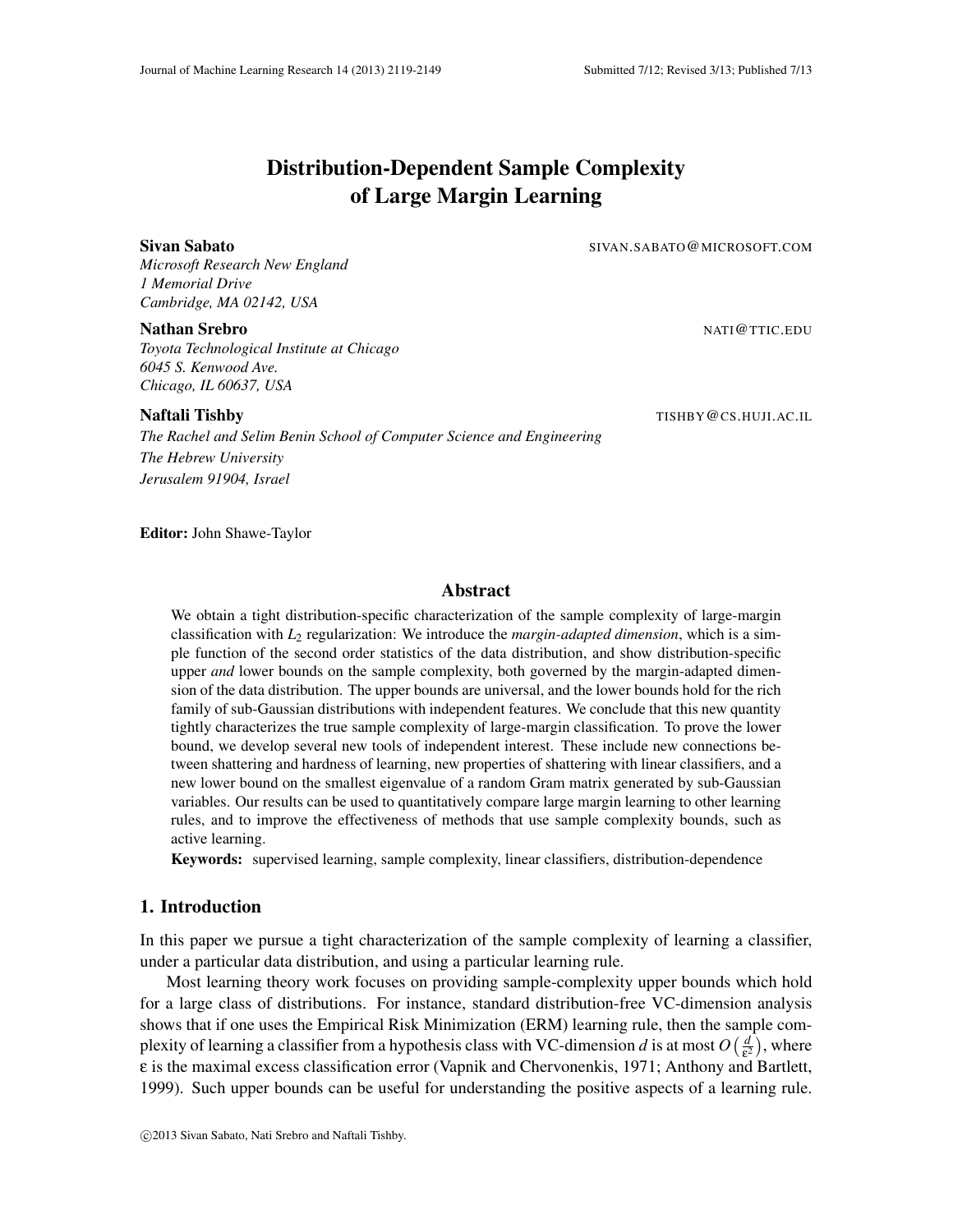However, it is difficult to understand the deficiencies of a learning rule, or to compare between different rules, based on upper bounds alone. This is because it is possible, and is often the case, that the actual number of samples required to get a low error, for a given data distribution using a given learning rule, is much lower than the sample-complexity upper bound. As a simple example, suppose that the support of a given distribution is restricted to a subset of the domain. If the VCdimension of the hypothesis class, when restricted to this subset, is smaller than *d*, then learning with respect to this distribution will require less examples than the upper bound predicts.

Of course, some sample complexity upper bounds are known to be tight or to have an almostmatching lower bound. For instance, the VC-dimension upper bound is tight (Vapnik and Chervonenkis, 1974). This means that there exists *some* data distribution in the class covered by the upper bound, for which this bound cannot be improved. Such a tightness result shows that there cannot be a better upper bound that holds for this entire class of distributions. But it does not imply that the upper bound characterizes the true sample complexity for every *specific* distribution in the class.

The goal of this paper is to identify a simple quantity, which is a function of the distribution, that *does* precisely characterize the sample complexity of learning this distribution under a specific learning rule. We focus on the important hypothesis class of linear classifiers, and on the popular rule of *margin-error-minimization* (MEM). Under this learning rule, a learner must always select a linear classifier that minimizes the margin-error on the input sample.

The VC-dimension of the class of homogeneous linear classifiers in  $\mathbb{R}^d$  is *d* (Dudley, 1978). This implies a sample complexity upper bound of  $O(\frac{d}{\epsilon^2})$  using any MEM algorithm, where  $\epsilon$  is the excess error relative to the optimal margin error.<sup>1</sup> We also have that the sample complexity of the excess error relative to the optimal margin error.<sup>1</sup> We also have that the sample complexity of any MEM algorithm is at most  $O(\frac{B^2}{\sqrt{2s}})$  $\frac{B^2}{\gamma^2 \epsilon^2}$ ), where  $B^2$  is the average squared norm of the data and  $\gamma$ is the size of the margin (Bartlett and Mendelson, 2002). Both of these upper bounds are tight. For instance, there exists a distribution with an average squared norm of  $B<sup>2</sup>$  that requires as many as  $C \cdot \frac{B^2}{\gamma^2 \varepsilon}$  $\frac{B^2}{\gamma^2 \epsilon^2}$  examples to learn, for some universal constant *C* (see, e.g., Anthony and Bartlett, 1999). However, the VC-dimension upper bound indicates, for instance, that if a distribution induces a large average norm but is supported by a low-dimensional sub-space, then the true number of examples required to reach a low error is much smaller. Thus, neither of these upper bounds fully describes the sample complexity of MEM for a *specific* distribution.

We obtain a tight distribution-specific characterization of the sample complexity of large-margin learning for a rich class of distributions. We present a new quantity, termed the *margin-adapted dimension*, and use it to provide a tighter distribution-dependent upper bound, and a matching distribution-dependent lower bound for MEM. The upper bound is universal, and the lower bound holds for a rich class of distributions with independent features.

The margin-adapted dimension refines both the dimension and the average norm of the data distribution, and can be easily calculated from the covariance matrix and the mean of the distribution. We denote this quantity, for a margin of γ, by *k*<sup>γ</sup> . Our sample-complexity upper bound shows that  $\tilde{O}(\frac{k_{\gamma}}{\epsilon^2})$  $\frac{k\gamma}{\epsilon^2}$ ) examples suffice in order to learn any distribution with a margin-adapted dimension of  $k<sub>γ</sub>$  using a MEM algorithm with margin γ. We further show that for every distribution in a rich family of 'light tailed' distributions—specifically, product distributions of sub-Gaussian random variables—the number of samples required for learning by minimizing the margin error is at least  $\Omega(k_{\gamma}).$ 

<sup>1.</sup> This upper bound can be derived analogously to the result for ERM algorithms with ε being the excess classification error. It can also be concluded from our analysis in Theorem 11 below.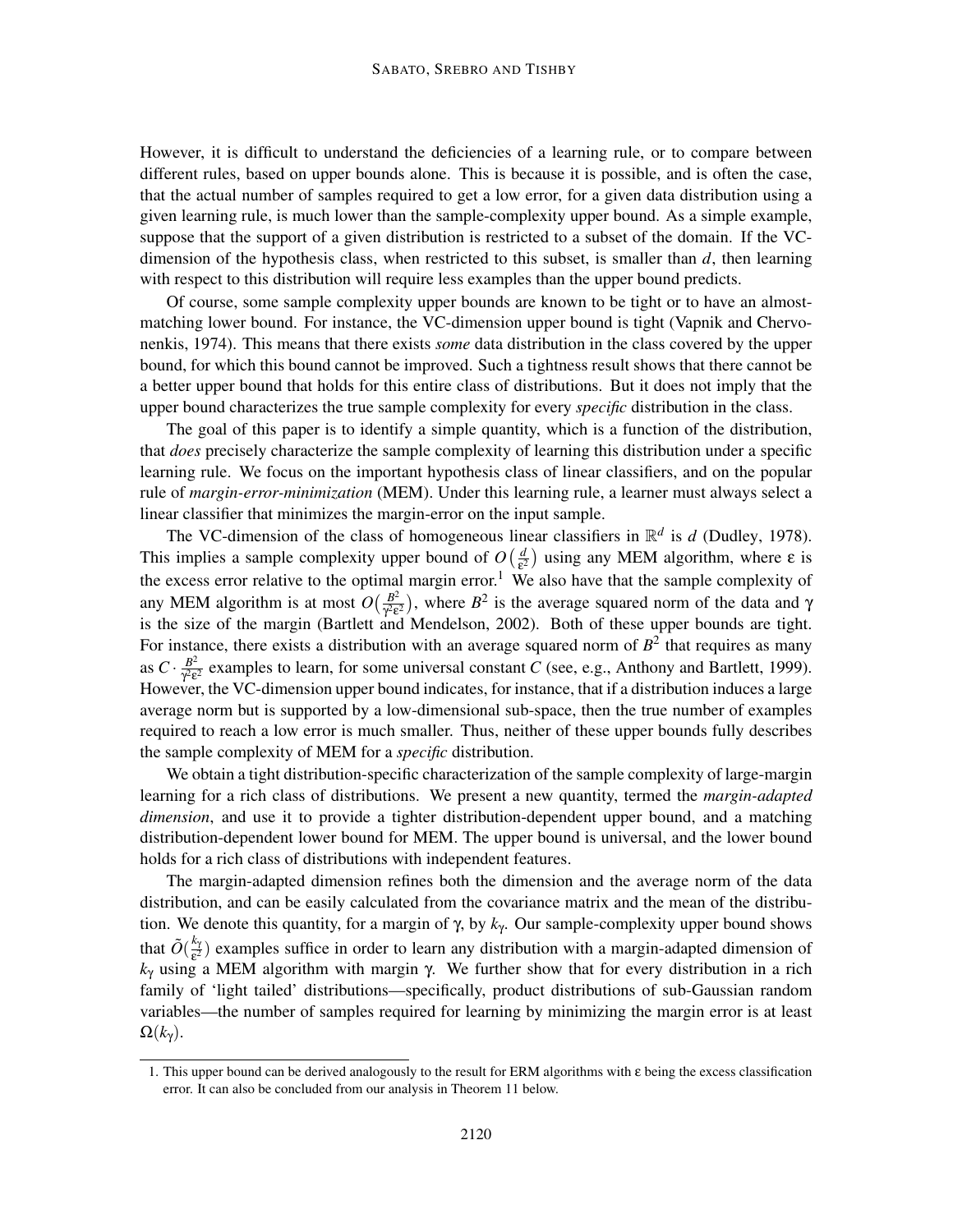Denote by  $m(\varepsilon, \gamma, D)$  the number of examples required to achieve an excess error of no more than ε relative to the best possible γ-margin error for a specific distribution *D*, using a MEM algorithm. Our main result shows the following matching distribution-specific upper and lower bounds on the sample complexity of MEM:

$$
\Omega(k_{\gamma}(D)) \le m(\varepsilon, \gamma, D) \le \tilde{O}\left(\frac{k_{\gamma}(D)}{\varepsilon^2}\right).
$$
 (1)

Our tight characterization, and in particular the distribution-specific lower bound on the sample complexity that we establish, can be used to compare large-margin  $(L_2$  regularized) learning to other learning rules. We provide two such examples: we use our lower bound to rigorously establish a sample complexity gap between  $L_1$  and  $L_2$  regularization previously studied in Ng (2004), and to show a large gap between discriminative and generative learning on a Gaussian-mixture distribution. The tight bounds can also be used for active learning algorithms in which sample-complexity bounds are used to decide on the next label to query.

In this paper we focus only on large margin classification. But in order to obtain the distributionspecific lower bound, we develop new tools that we believe can be useful for obtaining lower bounds also for other learning rules. We provide several new results which we use to derive our main results. These include:

- Linking the fat-shattering of a sample with non-negligible probability to a difficulty of learning using MEM.
- Showing that for a convex hypothesis class, fat-shattering is equivalent to shattering with exact margins.
- Linking the fat-shattering of a set of vectors with the eigenvalues of the Gram matrix of the vectors.
- Providing a new lower bound for the smallest eigenvalue of a random Gram matrix generated by sub-Gaussian variables. This bound extends previous results in analysis of random matrices.

#### 1.1 Paper Structure

We discuss related work on sample-complexity upper bounds in Section 2. We present the problem setting and notation in Section 3, and provide some necessary preliminaries in Section 4. We then introduce the margin-adapted dimension in Section 5. The sample-complexity upper bound is proved in Section 6. We prove the lower bound in Section 7. In Section 8 we show that any nontrivial sample-complexity lower bound for more general distributions must employ properties other than the covariance matrix of the distribution. We summarize and discuss implication in Section 9. Proofs omitted from the text are provided in Appendix A

# 2. Related Work

As mentioned above, most work on "sample complexity lower bounds" is directed at proving that under some set of assumptions, there exists a data distribution for which one needs at least a certain number of examples to learn with required error and confidence (for instance Antos and Lugosi,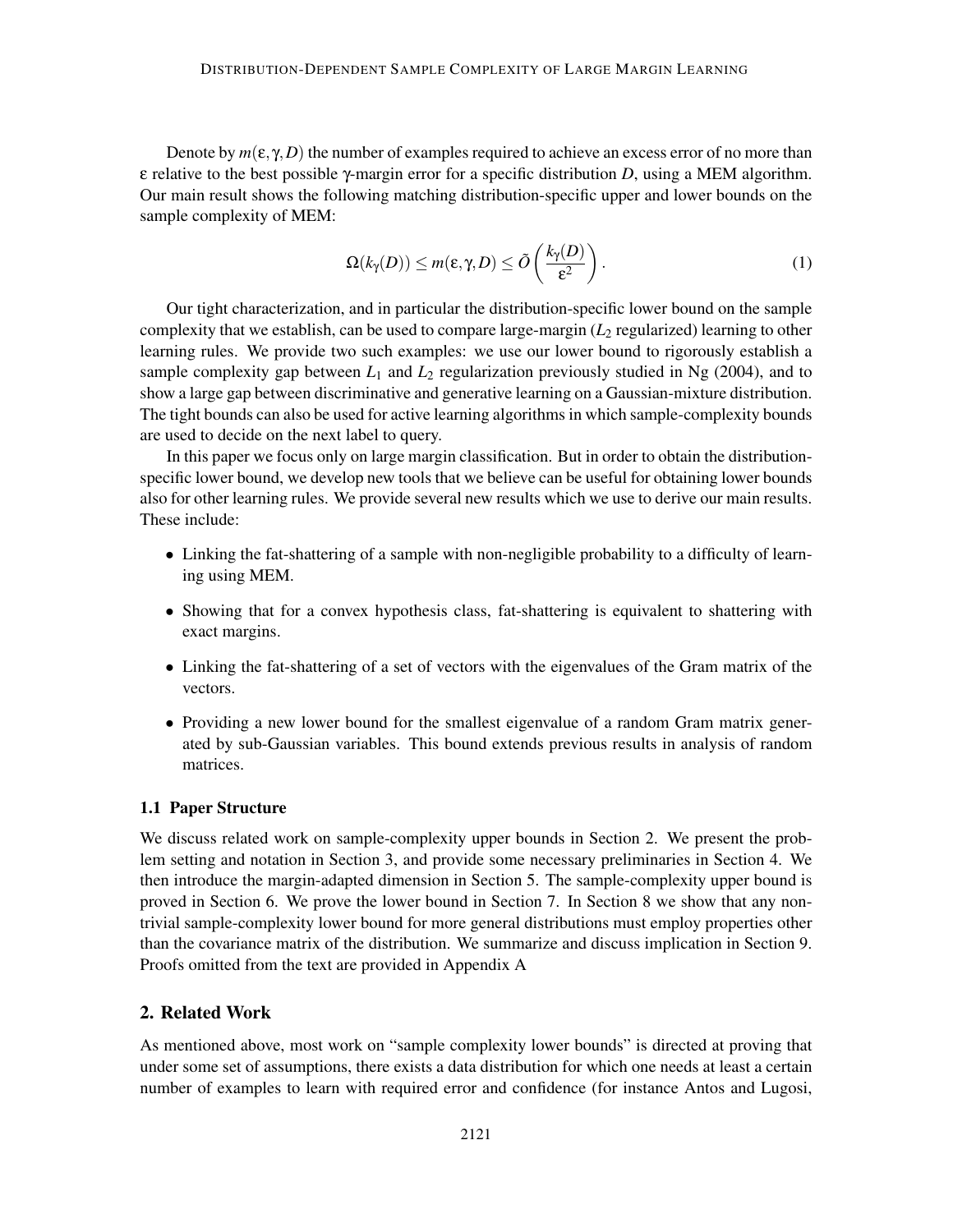1998; Ehrenfeucht et al., 1988; Gentile and Helmbold, 1998). This type of a lower bound does not, however, indicate much on the sample complexity of other distributions under the same set of assumptions.

For distribution-specific lower bounds, the classical analysis of Vapnik (1995, Theorem 16.6) provides not only sufficient but also necessary conditions for the learnability of a hypothesis class with respect to a specific distribution. The essential condition is that the metric entropy of the hypothesis class with respect to the distribution be sub-linear in the limit of an infinite sample size. In some sense, this criterion can be seen as providing a "lower bound" on learnability for a specific distribution. However, we are interested in finite-sample convergence rates, and would like those to depend on simple properties of the distribution. The asymptotic arguments involved in Vapnik's general learnability claim do not lend themselves easily to such analysis.

Benedek and Itai (1991) show that if the distribution is known to the learner, a specific hypothesis class is learnable if and only if there is a finite ε-cover of this hypothesis class with respect to the distribution. Ben-David et al. (2008) consider a similar setting, and prove sample complexity lower bounds for learning with any data distribution, for some binary hypothesis classes on the real line. Vayatis and Azencott (1999) provide distribution-specific sample complexity upper bounds for hypothesis classes with a limited VC-dimension, as a function of how balanced the hypotheses are with respect to the considered distributions. These bounds are not tight for all distributions, thus they also do not fully characterize the distribution-specific sample complexity.

As can be seen in Equation (1), we do not tightly characterize the dependence of the sample complexity on the desired error (as done, for example, in Steinwart and Scovel, 2007), thus our bounds are not tight for asymptotically small error levels. Our results are most significant if the desired error level is a constant well below chance but bounded away from zero. This is in contrast to classical statistical asymptotics that are also typically tight, but are valid only for very small ε. As was recently shown by Liang and Srebro (2010), the sample complexity for very small  $\varepsilon$  (in the classical statistical asymptotic regime) depends on quantities that can be very different from those that control the sample complexity for moderate error rates, which are more relevant for machine learning.

# 3. Problem Setting and Definitions

Consider a domain *X*, and let *D* be a distribution over  $X \times \{\pm 1\}$ . We denote by  $D_X$  the marginal distribution of *D* on *X*. The misclassification error of a classifier  $h: X \to \mathbb{R}$  on a distribution *D* is

$$
\ell_0(h,D) \triangleq \mathbb{P}_{(X,Y)\sim D}[Y \cdot h(X) \leq 0].
$$

The margin error of a classifier *w* with respect to a margin  $\gamma > 0$  on *D* is

$$
\ell_{\gamma}(h,D) \triangleq \mathbb{P}_{(X,Y)\sim D}[Y \cdot h(X) \leq \gamma].
$$

For a given hypothesis class  $\mathcal{H} \subseteq {\pm 1}^{\mathcal{X}}$ , the best achievable margin error on *D* is

$$
\ell^*_{\gamma}(\mathcal{H},D) \triangleq \inf_{h \in \mathcal{H}} \ell_{\gamma}(h,D).
$$

We usually write simply  $\ell^*_{\gamma}(D)$  since  $\mathcal H$  is clear from context.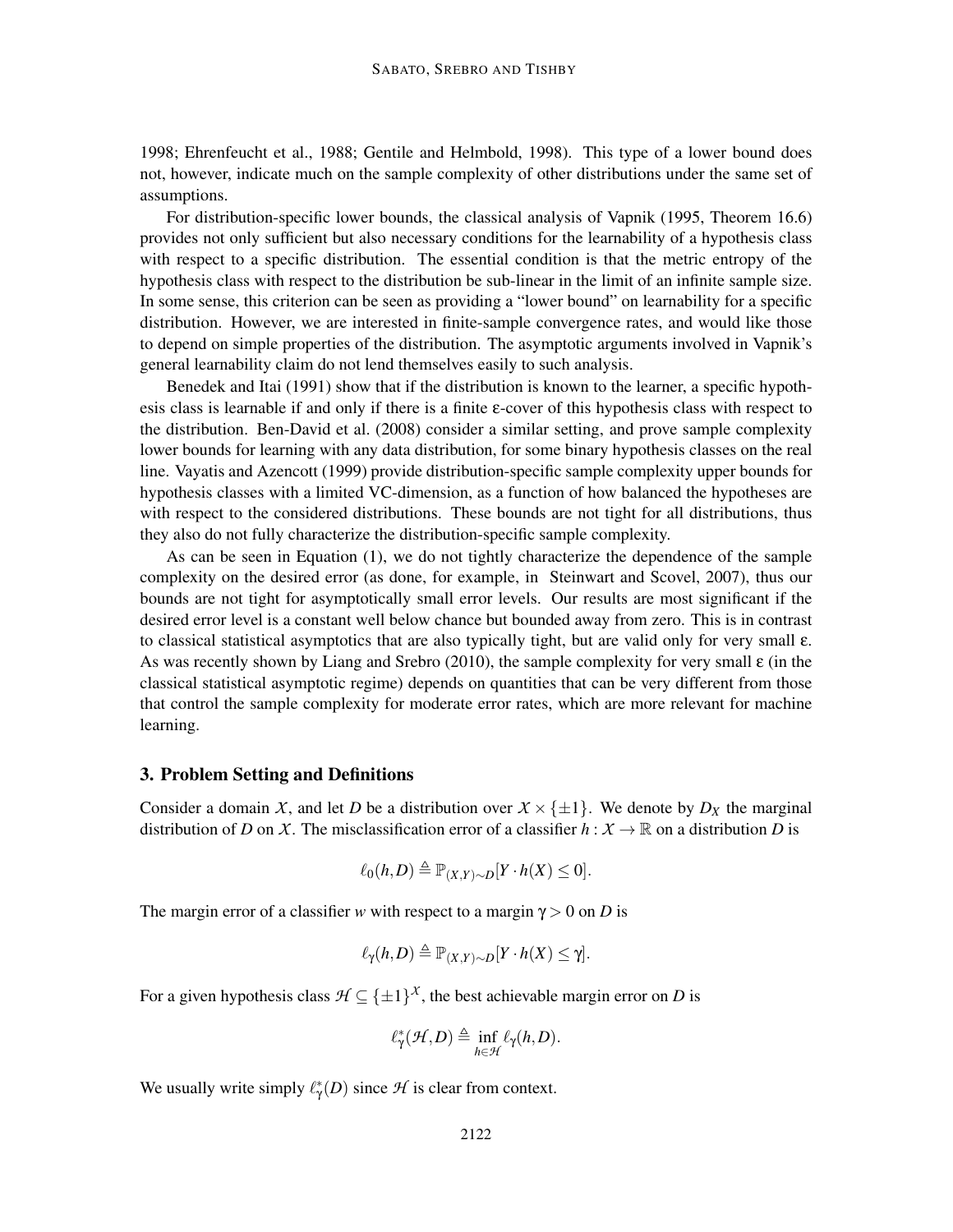A labeled sample is a (multi-)set  $S = \{(x_i, y_i)\}_{i=1}^m \subseteq X \times \{\pm 1\}$ . Given *S*, we denote the set of its examples without their labels by  $S_X \triangleq \{x_1, \ldots, x_m\}$ . We use *S* also to refer to the uniform distribution over the elements in *S*. Thus the misclassification error of  $h : X \to \{\pm 1\}$  on *S* is

$$
\ell(h, S) \triangleq \frac{1}{m} |\{i \mid y_i \cdot h(x_i) \leq 0\}|,
$$

and the γ-margin error on *S* is

$$
\ell_{\gamma}(h,S) \triangleq \frac{1}{m} |\{i \mid y_i \cdot h(x_i) \leq \gamma\}|.
$$

A learning algorithm is a function  $\mathcal{A}: \cup_{m=1}^{\infty} (X \times \{\pm 1\})^m \to \mathbb{R}^X$ , that receives a training set as input, and returns a function for classifying objects in  $X$  into real values. The high-probability loss of an algorithm *A* with respect to samples of size *m*, a distribution *D* and a confidence parameter  $\delta \in (0,1)$  is

$$
\ell(\mathcal{A}, D, m, \delta)=\inf\{\epsilon\geq 0\mid \mathbb{P}_{S\sim D^m}[\ell(\mathcal{A}(S), D)\geq \epsilon]\leq \delta\}.
$$

In this work we investigate the sample complexity of learning using margin-error minimization (MEM). The relevant class of algorithms is defined as follows.

Definition 1 *An* margin-error minimization (MEM) algorithm *A maps a margin parameter* γ > 0 *to a learning algorithm A*<sup>γ</sup> *, such that*

$$
\forall S \subseteq X \times \{\pm 1\}, \quad \mathcal{A}_{\gamma}(S) \in \operatorname*{argmin}_{h \in \mathcal{H}} \ell_{\gamma}(h, S).
$$

The distribution-specific sample complexity for MEM algorithms is the sample size required to guarantee low excess error for the given distribution. Formally, we have the following definition.

**Definition 2 (Distribution-specific sample complexity)** *Fix a hypothesis class*  $\mathcal{H} \subseteq {\pm 1}^{\chi}$ *. For*  $\gamma > 0$ ,  $\varepsilon, \delta \in [0,1]$ *, and a distribution D, the* distribution-specific sample complexity*, denoted by m*(ε, γ, *D*, δ)*, is the minimal sample size such that for any MEM algorithm A, and for any m*  $\geq$ *m*(ε, γ,*D*,δ)*,*

$$
\ell_0(\mathcal{A}_{\gamma},D,m,\delta)-\ell_{\gamma}^*(D)\leq \epsilon.
$$

Note that we require that *all* possible MEM algorithms do well on the given distribution. This is because we are interested in the MEM strategy in general, and thus we study the guarantees that can be provided regardless of any specific MEM implementation. We sometimes omit  $\delta$  and write simply  $m(\varepsilon, \gamma, D)$ , to indicate that  $\delta$  is assumed to be some fixed small constant.

In this work we focus on linear classifiers. For simplicity of notation, we assume a Euclidean space  $\mathbb{R}^d$  for some integer *d*, although the results can be easily extended to any separable Hilbert space. For a real vector x, ||x|| stands for the Euclidean norm. For a real matrix  $\mathbb{X}$ ,  $\|\mathbb{X}\|$  stands for the Euclidean operator norm.

Denote the unit ball in  $\mathbb{R}^d$  by  $\mathbb{B}_1^d \triangleq \{w \in \mathbb{R}^d \mid ||w|| \leq 1\}$ . We consider the hypothesis class of homogeneous linear separators,  $W = \{x \mapsto \langle x, w \rangle \mid w \in \mathbb{B}_1^d\}$ . We often slightly abuse notation by using *w* to denote the mapping  $x \mapsto \langle x, w \rangle$ .

We often represent sets of vectors in  $\mathbb{R}^d$  using matrices. We say that  $\mathbb{X} \in \mathbb{R}^{m \times d}$  is the matrix of a set  $\{x_1, \ldots, x_m\} \subseteq \mathbb{R}^d$  if the rows in the matrix are exactly the vectors in the set. For uniqueness, one may assume that the rows of X are sorted according to an arbitrary fixed full order on vectors in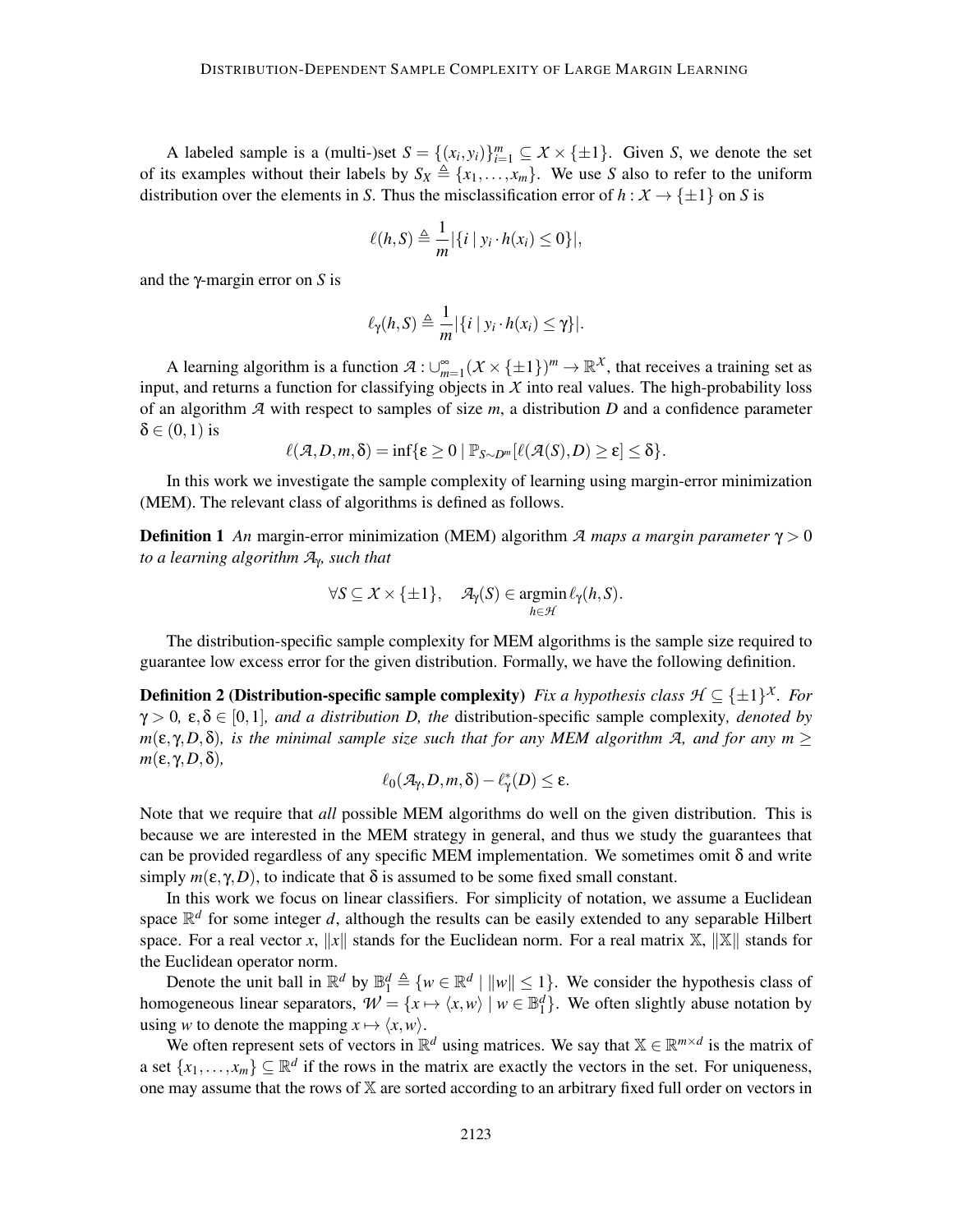$\mathbb{R}^d$ . For a PSD matrix X denote the largest eigenvalue of X by  $\lambda_{\max}(\mathbb{X})$  and the smallest eigenvalue by  $\lambda_{\min}(\mathbb{X})$ .

We use the *O*-notation as follows:  $O(f(z))$  stands for  $C_1 + C_2 f(z)$  for some constants  $C_1, C_2 \ge 0$ .  $\Omega(f(z))$  stands for  $C_2 f(z) - C_1$  for some constants  $C_1, C_2 \geq 0$ .  $\tilde{O}(f(z))$  stands for  $f(z)p(\ln(z)) + C_1$ for some polynomial  $p(\cdot)$  and some constant  $C > 0$ .

## 4. Preliminaries

As mentioned above, for the hypothesis class of linear classifiers  $W$ , one can derive a samplecomplexity upper bound of the form  $O(B^2/\gamma^2 \varepsilon^2)$ , where  $B^2 = \mathbb{E}_{X \sim D}[\|X\|^2]$  and  $\varepsilon$  is the excess error relative to the γ-margin loss. This can be achieved as follows (Bartlett and Mendelson, 2002). Let Z be some domain. The empirical Rademacher complexity of a class of functions  $\mathcal{F} \subseteq \mathbb{R}^{\mathbb{Z}}$  with respect to a set  $S = \{z_i\}_{i \in [m]} \subseteq \mathcal{Z}$  is

$$
\mathcal{R}(\mathcal{F},S) = \frac{1}{m} \mathbb{E}_{\sigma} [|\sup_{f \in \mathcal{F}} \sum_{i \in [m]} \sigma_i f(z_i)|],
$$

where  $\sigma = (\sigma_1, \ldots, \sigma_m)$  are *m* independent uniform  $\{\pm 1\}$ -valued variables. The average Rademacher complexity of  $\mathcal F$  with respect to a distribution *D* over  $\mathcal Z$  and a sample size *m* is

$$
R_m(\mathcal{F},D)=\mathbb{E}_{S\sim D^m}[\mathcal{R}(\mathcal{F},S)].
$$

Assume a hypothesis class  $\mathcal{H} \subseteq \mathbb{R}^{\chi}$  and a loss function  $\ell : {\pm 1} \times \mathbb{R} \to \mathbb{R}$ . For a hypothesis  $h \in \mathcal{H}$ , we introduce the function  $h_{\ell}: X \times \{\pm 1\} \to \mathbb{R}$ , defined by  $h_{\ell}(x, y) = \ell(y, h(x))$ . We further define the function class  $\mathcal{H}_{\ell} = \{h_{\ell} \mid h \in \mathcal{H}\} \subseteq \mathbb{R}^{\chi \times \{\pm 1\}}.$ 

Assume that the range of  $H_{\ell}$  is in [0,1]. For any  $\delta \in (0,1)$ , with probability of  $1-\delta$  over the draw of samples  $S \subseteq X \times \{\pm 1\}$  of size *m* according to *D*, every  $h \in \mathcal{H}$  satisfies (Bartlett and Mendelson, 2002)

$$
\ell(h, D) \leq \ell(h, S) + 2\mathcal{R}_m(\mathcal{H}_\ell, D) + \sqrt{\frac{8\ln(2/\delta)}{m}}.
$$
\n(2)

To get the desired upper bound for linear classifiers we use the *ramp loss*, which is defined as follows. For a number *r*, denote  $\llbracket r \rrbracket \triangleq \min(\max(r,0),1)$ . The *γ*-ramp-loss of a labeled example  $(x, y) \in \mathbb{R}^d \times {\pm 1}$  with respect to a linear classifier  $w \in \mathbb{B}_1^d$  is ramp<sub> $\gamma$ </sub> $(w, x, y) = [1 - y \langle w, x \rangle / \gamma]$ . Let  $\text{ramp}_{\gamma}(w, D) = \mathbb{E}_{(X, Y) \sim D}[\text{ramp}_{\gamma}(w, X, Y)],$  and denote the class of ramp-loss functions by

$$
RAMP_{\gamma} = \{ (x, y) \mapsto \text{ramp}_{\gamma}(w, x, y) \mid w \in \mathbb{B}^d_1 \}.
$$

The ramp-loss is upper-bounded by the margin loss and lower-bounded by the misclassification error. Therefore, the following result can be shown.

Proposition 3 *For any MEM algorithm A, we have*

$$
\ell_0(\mathcal{A}_{\gamma}, D, m, \delta) \leq \ell_{\gamma}^*(\mathcal{H}, D) + 2\mathcal{R}_{m}(\text{RAMP}_{\gamma}, D) + \sqrt{\frac{14\ln(2/\delta)}{m}}.
$$
 (3)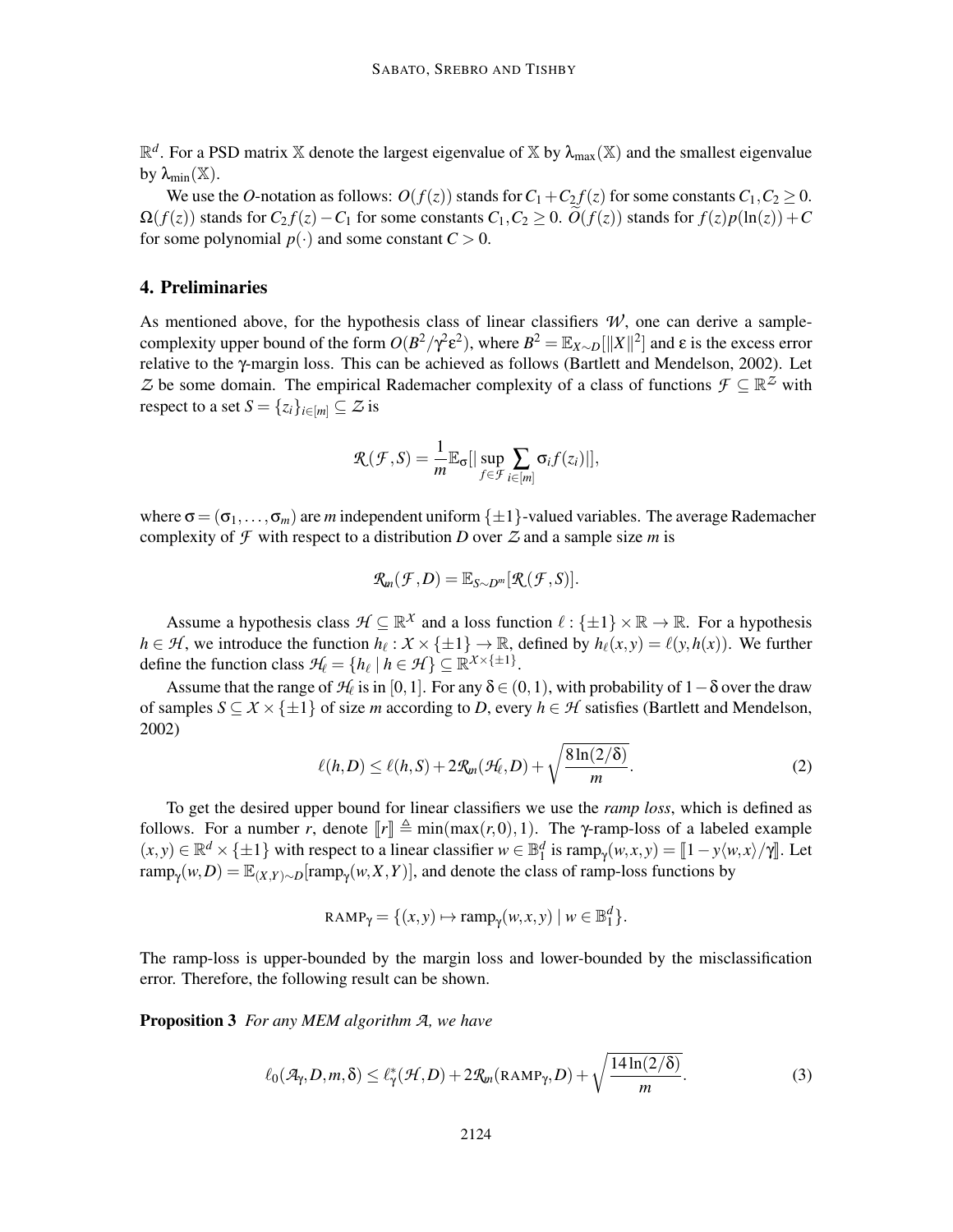We give the proof in Appendix A.1 for completeness. Since the  $\gamma$ -ramp loss is  $1/\gamma$  Lipschitz, it follows from Bartlett and Mendelson (2002) that

$$
\mathcal{R}_m(\text{RAMP}_\gamma,D) \leq \sqrt{\frac{B^2}{\gamma^2 m}}.
$$

Combining this with Proposition 3 we can conclude a sample complexity upper bound of  $O(B^2/\gamma^2 \epsilon^2)$ .

In addition to the Rademacher complexity, we will also use the classic notions of *fat-shattering* (Kearns and Schapire, 1994) and *pseudo-shattering* (Pollard, 1984), defined as follows.

**Definition 4** Let *F* be a set of functions  $f: X \to \mathbb{R}$ , and let  $\gamma > 0$ . The set  $\{x_1, \ldots, x_m\} \subseteq X$ *is*  $\gamma$ -shattered *by*  $\mathcal{F}$  *with the witness*  $r \in \mathbb{R}^m$  *if for all*  $y \in \{\pm 1\}^m$  *there is an*  $f \in \mathcal{F}$  *such that*  $\forall i \in [m], y[i](f(x_i) - r[i]) \geq \gamma.$ 

The γ-shattering dimension of a hypothesis class is the size of the largest set that is γ-shattered by this class. We say that a set is γ*-shattered at the origin* if it is γ-shattered with the zero vector as a witness.

**Definition 5** Let *F* be a set of functions  $f : X \to \mathbb{R}$ , and let  $\gamma > 0$ . The set  $\{x_1, \ldots, x_m\} \subseteq X$  is pseudo-shattered *by*  $\mathcal{F}$  *with the witness*  $r \in \mathbb{R}^m$  *if for all*  $y \in \{\pm 1\}^m$  *there is an*  $f \in \mathcal{F}$  *such that*  $∀i ∈ [m], y[i](f(x_i) - r[i]) > 0.$ 

The pseudo-dimension of a hypothesis class is the size of the largest set that is pseudo-shattered by this class.

## 5. The Margin-Adapted Dimension

When considering learning of linear classifiers using MEM, the dimension-based upper bound and the norm-based upper bound are both tight in the worst-case sense, that is, they are the best bounds that rely only on the dimensionality or only on the norm respectively. Nonetheless, neither is tight in a distribution-specific sense: If the average norm is unbounded while the dimension is small, then there can be an arbitrarily large gap between the true distribution-dependent sample complexity and the bound that depends on the average norm. If the converse holds, that is, the dimension is arbitrarily large while the average-norm is bounded, then the dimensionality bound is loose.

Seeking a tight distribution-specific analysis, one simple approach to tighten these bounds is to consider their minimum, which is proportional to  $\min(d, B^2/\gamma^2)$ . Trivially, this is an upper bound on the sample complexity as well. However, this simple combination is also not tight: Consider a distribution in which there are a few directions with very high variance, but the combined variance in all other directions is small (see Figure 1). We will show that in such situations the sample complexity is characterized not by the minimum of dimension and norm, but by the sum of the number of high-variance dimensions and the average squared norm in the other directions. This behavior is captured by the *margin-adapted dimension* which we presently define, using the following auxiliary definition.

**Definition 6** Let  $b > 0$  and let k be a positive integer. A distribution  $D_X$  over  $\mathbb{R}^d$  is  $(b,k)$ -limited if *there exists a sub-space*  $V ⊆ ℝ<sup>d</sup>$  *of dimension d* − *k such that*  $\mathbb{E}_{X \sim D_X}[\Vert ∅_V · X \Vert^2] ≤ b$ , where  $\mathbb{O}_V$  is *an orthogonal projection onto V .*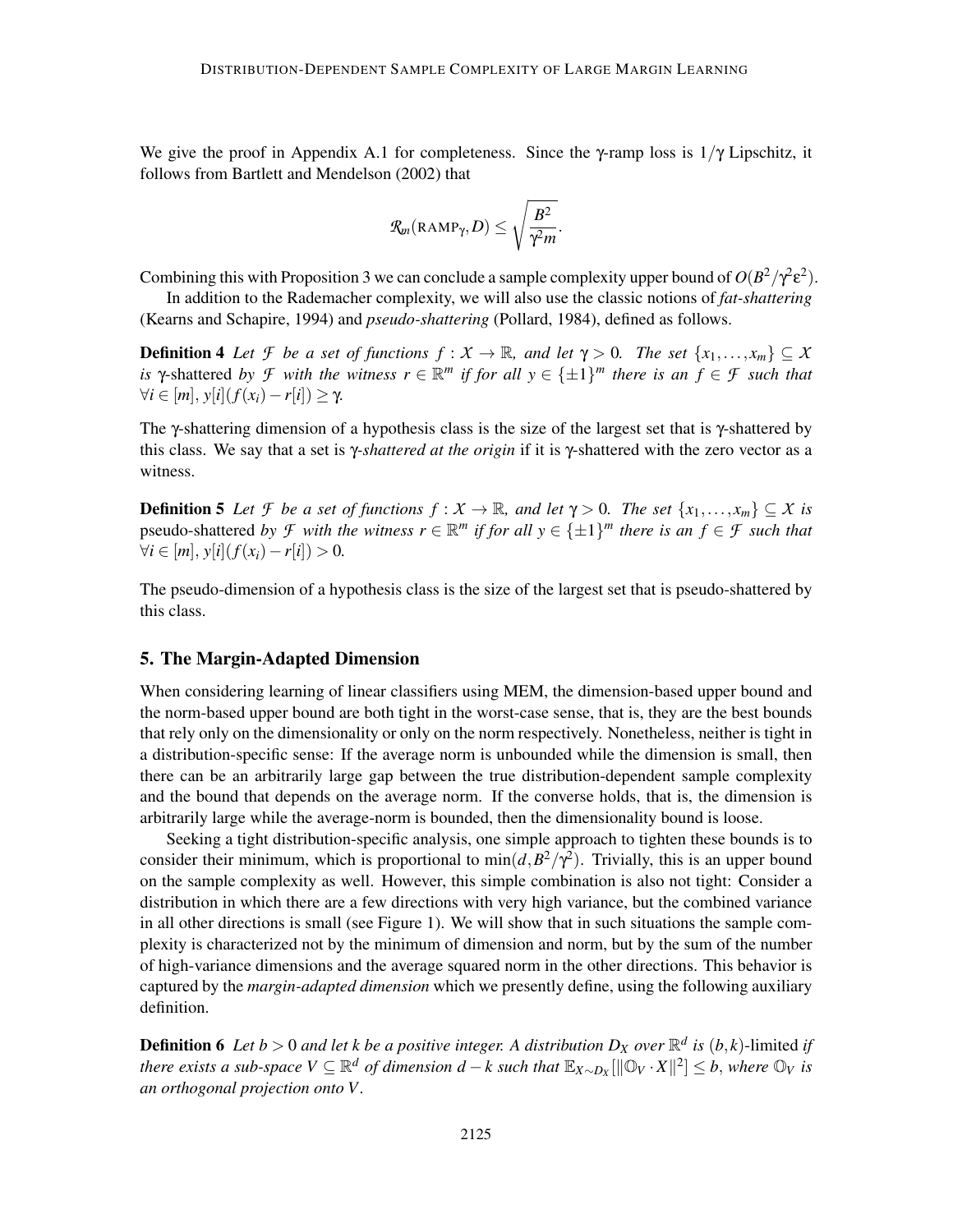Definition 7 (margin-adapted dimension) *The* margin-adapted dimension *of a distribution D<sup>X</sup> ,* denoted by  $k_{\gamma}(D_X)$ , is the minimum k such that the distribution is  $(\gamma^2 k, k)$ -limited.

We sometimes drop the argument of  $k<sub>y</sub>$  when it is clear from context. It is easy to see that for any distribution  $D_X$  over  $\mathbb{R}^d$ ,  $k_\gamma(D_X) \le \min(d, \mathbb{E}[||X||^2]/\gamma^2)$ . Moreover,  $k_\gamma$  can be much smaller than this minimum. For example, consider a random vector  $X \in \mathbb{R}^{1001}$  with mean zero and statistically independent coordinates, such that the variance of the first coordinate is 1000, and the variance in each remaining coordinate is 0.001. We have  $k_1 = 1$  but  $d = \mathbb{E}[\|X\|^2] = 1001$ .

 $k_{\gamma}(D_X)$  can be calculated from the uncentered covariance matrix  $\mathbb{E}_{X \sim D_X}[XX^T]$  as follows: Let  $\lambda_1 \geq \lambda_2 \geq \cdots \lambda_d \geq 0$  be the eigenvalues of this matrix. Then

$$
k_{\gamma} = \min\{k \mid \sum_{i=k+1}^{d} \lambda_i \leq \gamma^2 k\}.
$$
 (4)

A quantity similar to this definition of *k*<sup>γ</sup> was studied previously in Bousquet (2002). The eigenvalues of the *empirical* covariance matrix were used to provide sample complexity bounds, for instance in Schölkopf et al. (1999). However,  $k_{\gamma}$  generates a different type of bound, since it is defined based on the eigenvalues of the distribution and not of the sample. We will see that for small finite samples, the latter can be quite different from the former.

Finally, note that while we define the margin-adapted dimension for a finite-dimensional space for ease of notation, the same definition carries over to an infinite-dimensional Hilbert space. Moreover,  $k_\gamma$  can be finite even if some of the eigenvalues  $\lambda_i$  are infinite, implying a distribution with unbounded covariance.

#### 6. A Distribution-Dependent Upper Bound

In this section we prove an upper bound on the sample complexity of learning with MEM, using the margin-adapted dimension. We do this by providing a tighter upper bound for the Rademacher complexity of RAMP<sub>Y</sub>. We bound  $\mathcal{R}_m$ (RAMP<sub>Y</sub>, *D*) for any  $(B^2, k)$ -limited distribution  $D_X$ , using  $L_2$ covering numbers, defined as follows.

Let  $(X, \|\cdot\|_{\circ})$  be a normed space. An  $\eta$ -covering of a set  $\mathcal{F} \subseteq X$  with respect to the norm  $\|\cdot\|_{\circ}$  is a set  $C \subseteq X$  such that for any  $f \in \mathcal{F}$  there exists a  $g \in C$  such that  $\|f - g\|_{\circ} \leq \eta$ . The covering-number for given  $\eta > 0$ ,  $\mathcal F$  and  $\circ$  is the size of the smallest such  $\eta$ -covering, and is denoted by  $\mathcal{N}(\eta, \mathcal{F}, \circ)$ . Let  $S = \{x_1, \ldots, x_m\} \subseteq \mathbb{R}^d$ . For a function  $f : \mathbb{R}^d \to \mathbb{R}$ , the  $L_2(S)$  norm of f is  $||f||_{L_2(S)} = \sqrt{\mathbb{E}_{X \sim S}[f(X)^2]}$ . Thus, we consider covering-numbers of the form  $\mathcal{N}(\eta, \text{RAMP}_\gamma, L_2(S))$ .



Figure 1: Illustrating covariance matrix ellipsoids. left: norm bound is tight; middle: dimension bound is tight; right: neither bound is tight.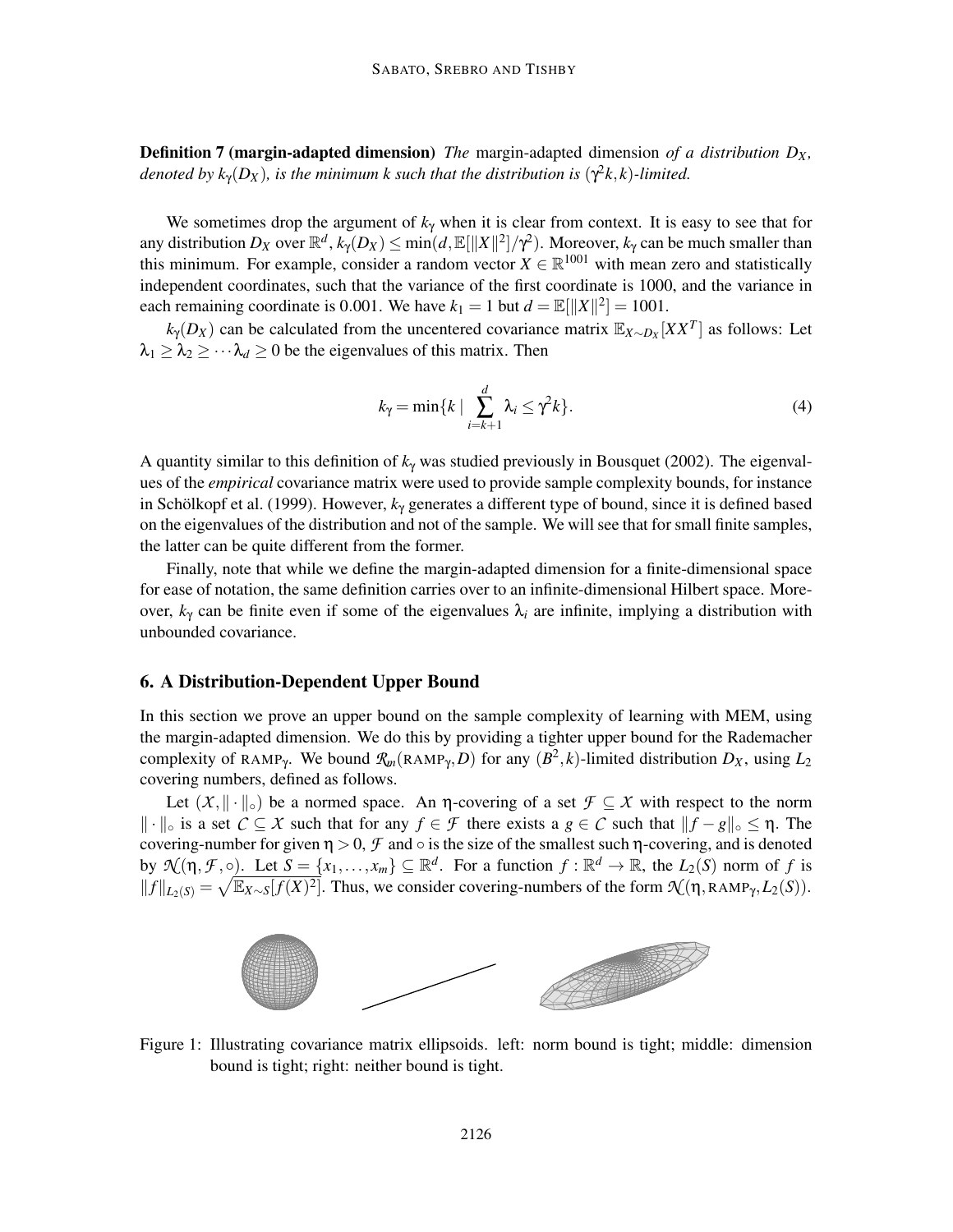The empirical Rademacher complexity of a function class can be bounded by the  $L_2$  covering numbers of the same function class as follows (Mendelson, 2002, Lemma 3.7): Let  $\varepsilon_i = 2^{-i}$ . Then

$$
\sqrt{m}\mathcal{R}(\text{RAMP}_{\gamma}, S) \le C \sum_{i \in [N]} \varepsilon_{i-1} \sqrt{\ln \mathcal{N}(\varepsilon_i, \text{RAMP}_{\gamma}, L_2(S))} + 2\varepsilon_N \sqrt{m}.
$$
 (5)

To bound the covering number of  $RAMP_\gamma$ , we will restate the functions in  $RAMP_\gamma$  as sums of two functions, each selected from a function class with bounded complexity. The first function class will be bounded because of the norm bound on the subspace *V* used in Definition 6, and the second function class will have a bounded pseudo-dimension. However, the second function class will depend on the choice of the first function in the sum. Therefore, we require the following lemma, which provides an upper bound on such sums of functions. We use the notion of a *Hausdorff* distance between two sets  $G_1, G_2 \subseteq X$ , defined as  $\Delta_H(G_1, G_2) = \sup_{g_1 \in G_1} \inf_{g_2 \in G_2} ||g_1 - g_2||_o$ .

**Lemma 8** Let  $(X, \|\cdot\|_{\circ})$  be a normed space. Let  $\mathcal{F} \subseteq X$  be a set, and let  $\mathcal{G} : X \to 2^X$  be a mapping *from objects in X to sets of objects in X. Assume that G is c-Lipschitz with respect to the Hausdorff distance on sets, that is assume that*

$$
\forall f_1, f_2 \in \mathcal{X}, \Delta_H(\mathcal{G}(f_1), \mathcal{G}(f_2)) \le c \|f_1 - f_2\|_{\infty}.
$$

*Let*  $\mathcal{F}_G = \{f + g \mid f \in \mathcal{F}, g \in \mathcal{G}(f)\}.$  Then

$$
\mathcal{N}(\eta,\mathcal{F}_{\mathcal{G}},\circ)\leq \mathcal{N}(\eta/(2+c),\mathcal{F},\circ)\cdot \sup_{f\in\mathcal{F}}\mathcal{N}(\eta/(2+c),\mathcal{G}(f),\circ).
$$

**Proof** For any set  $A \subseteq X$ , denote by  $C_A$  a minimal  $\eta$ -covering for A with respect to  $\|\cdot\|_{\infty}$ , so that  $|C_A| = \mathcal{N}(\eta, A, \circ)$ . Let  $f + g \in \mathcal{F}_G$  such that  $f \in \mathcal{F}, g \in \mathcal{G}(f)$ . There is a  $\hat{f} \in \mathcal{C}_{\mathcal{F}}$  such that *f*  $f \circ f$   $\int_0^1$   $\le$   $\int$   $\in$   $f \circ f$   $\le$   $\int$   $\in$   $f \circ f$   $\le$   $\int$   $\int$   $\in$   $\int$   $\int$   $\in$   $\int$   $\int$   $\le$   $\int$   $\int$   $\int$   $\le$   $\int$   $\int$   $\int$   $\le$   $\int$   $\int$   $\int$   $\le$   $\int$   $\int$   $\int$   $\le$   $\int$   $\int$   $\int$   $\le$   $\int$  *c* $||f - \hat{f}||$ <sub>○</sub> ≤ *c*η. Lastly, there is a  $\hat{g} \in C_{\mathcal{G}(\hat{f})}$  such that  $||\tilde{g} - \hat{g}||$ <sub>○</sub> ≤ η. Therefore

$$
||f+g - (\hat{f}+\hat{g})||_{\circ} \le ||f - \hat{f}||_{\circ} + ||g - \tilde{g}||_{\circ} + ||\tilde{g} - \hat{g}||_{\circ} \le (2+c)\eta.
$$

Thus the set  $\{f+g \mid f \in C_f, g \in C_{G(f)}\}$  is a  $(2+c)\eta$  cover of  $\mathcal{F}_G$ . The size of this cover is at most  $|C_{\sigma}|\cdot \sup_{\sigma \in \mathcal{F}} |C_{G(\sigma)}| < \mathcal{N}(\eta, \mathcal{F}_{\sigma}) \cdot \sup_{\sigma \in \mathcal{F}} \mathcal{N}(\eta, G(f) \circ \sigma)$  $|C_f| \cdot \sup_{f \in \mathcal{F}} |C_{\mathcal{G}(f)}| \leq \mathcal{N}(\eta, \mathcal{F}, \circ) \cdot \sup_{f \in \mathcal{F}} \mathcal{N}(\eta, \mathcal{G}(f), \circ).$ 

The following lemma provides us with a useful class of mappings which are 1-Lipschitz with respect to the Hausdorff distance, as required in Lemma 8. The proof is provided in Appendix A.2.

**Lemma 9** Let  $f: X \to \mathbb{R}$  be a function and let  $Z \subseteq \mathbb{R}^X$  be a function class over some domain X. Let  $G : \mathbb{R}^X \to 2^{\mathbb{R}^X}$  be the mapping defined by

$$
\mathcal{G}(f) \triangleq \{x \mapsto [f(x) + z(x)] - f(x) \mid z \in Z\}.
$$
\n<sup>(6)</sup>

*Then G is* 1*-Lipschitz with respect to the Hausdorff distance.*

The function class induced by the mapping above preserves the pseudo-dimension of the original function class, as the following lemma shows. The proof is provided in Appendix A.3.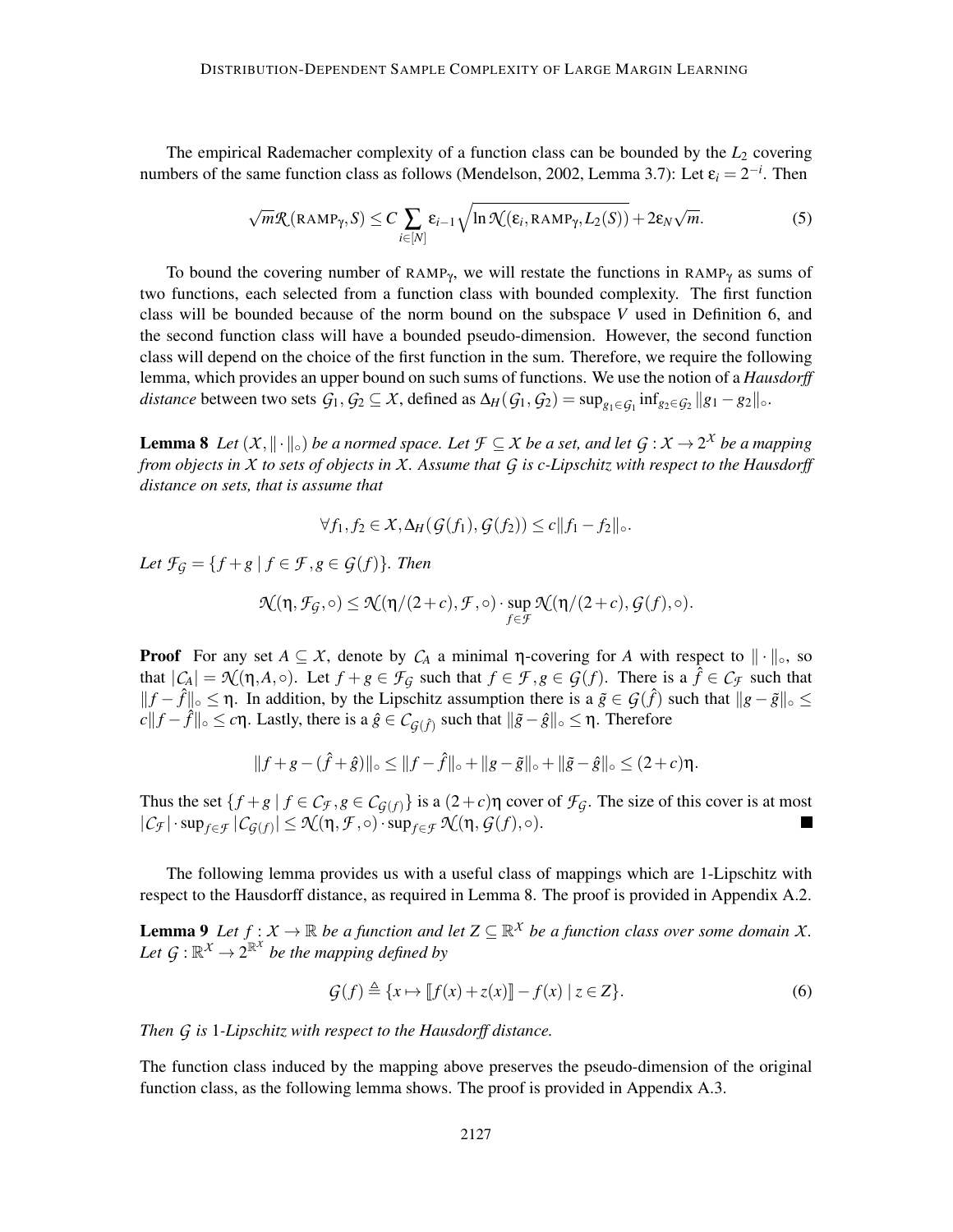**Lemma 10** Let  $f: X \to \mathbb{R}$  be a function and let  $Z \subseteq \mathbb{R}^X$  be a function class over some domain *X.* Let  $G(f)$  be defined as in Equation (6). Then the pseudo-dimension of  $G(f)$  is at most the *pseudo-dimension of Z.*

Equipped with these lemmas, we can now provide the new bound on the Rademacher complexity of RAMP<sub> $\gamma$ </sub> in the following theorem. The subsequent corollary states the resulting samplecomplexity upper bound for MEM, which depends on *k*<sup>γ</sup> .

**Theorem 11** Let D be a distribution over  $\mathbb{R}^d \times {\{\pm 1\}}$ , and assume  $D_X$  is  $(B^2, k)$ -limited. Then

$$
\mathcal{R}(\text{RAMP}_{\gamma}, D) \leq \sqrt{\frac{O(k + B^2/\gamma^2) \ln(m)}{m}}.
$$

**Proof** In this proof all absolute constants are assumed to be positive and are denoted by  $C$  or  $C_i$  for some integer *i*. Their values may change from line to line or even within the same line.

Consider the distribution  $\vec{D}$  which results from drawing  $(X, Y) \sim D$  and emitting  $(Y \cdot X, 1)$ . It too is  $(B^2, k)$ -limited, and  $\mathcal{R}(\text{RAMP}_\gamma, D) = \mathcal{R}(\text{RAMP}_\gamma, \tilde{D})$ . Therefore, we assume without loss of generality that for all  $(X, Y)$  drawn from *D*,  $Y = 1$ . Accordingly, we henceforth omit the *y* argument from ramp<sub>γ</sub>(*w*,*x*, *y*) and write simply ramp<sub>γ</sub>(*w*,*x*)  $\triangleq$  ramp<sub>γ</sub>(*w*,*x*, 1).

Following Definition 6, Let  $\mathbb{O}_V$  be an orthogonal projection onto a sub-space *V* of dimension *d* − *k* such that  $\mathbb{E}_{X \sim D_X}[\|\mathbb{O}_V \cdot X\|^2] \leq B^2$ . Let  $\bar{V}$  be the complementary sub-space to *V*. For a set  $S = \{x_1, ..., x_m\} \subseteq \mathbb{R}^d$ , denote  $B(S) = \sqrt{\frac{1}{m} \sum_{i \in [m]} ||\mathbb{O}_V \cdot X||^2}$ .

We would like to use Equation (5) to bound the Rademacher complexity of  $RAMP_{\gamma}$ . Therefore, we will bound  $\mathcal{N}(\eta, \text{RAMP}_\gamma, L_2(S))$  for  $\eta > 0$ . Note that

$$
\operatorname{ramp}_\gamma(w,x) = \llbracket 1 - \langle w, x \rangle / \gamma \rrbracket = 1 - \llbracket \langle w, x \rangle / \gamma \rrbracket.
$$

Shifting by a constant and negating do not change the covering number of a function class. Therefore,  $\mathcal{N}(\eta, \text{RAMP}_\gamma, L_2(S))$  is equal to the covering number of  $\{x \mapsto \llbracket \langle w, x \rangle / \gamma \rrbracket \mid w \in \mathbb{B}^d_1\}$ . Moreover, let

$$
RAMP'_{\gamma} = \{x \mapsto [[\langle w_a + w_b, x \rangle / \gamma]] \mid w_a \in \mathbb{B}_1^d \cap V, w_b \in \overline{V}\}.
$$

Then  $\{x \mapsto \llbracket \langle w, x \rangle / \gamma \rrbracket \mid w \in \mathbb{B}^d_1\} \subseteq \text{RAMP}'_{\gamma}$ , thus it suffices to bound  $\mathcal{N}(\eta, \text{RAMP}'_{\gamma}, L_2(S))$ . To do that, we show that RAMP<sup>'</sup><sub> $\gamma$ </sub> satisfies the assumptions of Lemma 8 for the normed space  $(\mathbb{R}^{\mathbb{R}^d}, \|\cdot\|_{L_2(S)})$ . Define

$$
\mathcal{F} = \{x \mapsto \langle w_a, x \rangle / \gamma \, | \, w_a \in \mathbb{B}_1^d \cap V\}.
$$

Let  $\mathcal{G}: \mathbb{R}^{\mathbb{R}^d} \to 2^{\mathbb{R}^{\mathbb{R}^d}}$  be the mapping defined by

$$
\mathcal{G}(f) \triangleq \{x \mapsto [f(x) + \langle w_b, x \rangle / \mathcal{Y}] - f(x) \mid w_b \in \overline{V}\}.
$$

Clearly,  $\mathcal{F}_\mathcal{G} = \{f + g \mid f \in \mathcal{F}, g \in \mathcal{G}(f)\} = \text{RAMP}_\gamma'$ . Furthermore, by Lemma 9,  $\mathcal{G}$  is 1-Lipschitz with respect to the Hausdorff distance. Thus, by Lemma 8

$$
\mathcal{N}(\eta, \text{RAMP}'_{\gamma}, L_2(S)) \leq \mathcal{N}(\eta/3, \mathcal{F}, L_2(S)) \cdot \sup_{f \in \mathcal{F}} \mathcal{N}(\eta/3, \mathcal{G}(f), L_2(S)).
$$
\n(7)

We now proceed to bound the two covering numbers on the right hand side. First, consider  $\mathcal{N}(\eta/3, G(f), L_2(S))$ . By Lemma 10, the pseudo-dimension of  $G(f)$  is the same as the pseudodimension of  $\{x \mapsto \langle w, x \rangle / \gamma \mid w \in \overline{V}\}$ , which is exactly *k*, the dimension of  $\overline{V}$ . The  $L_2$  covering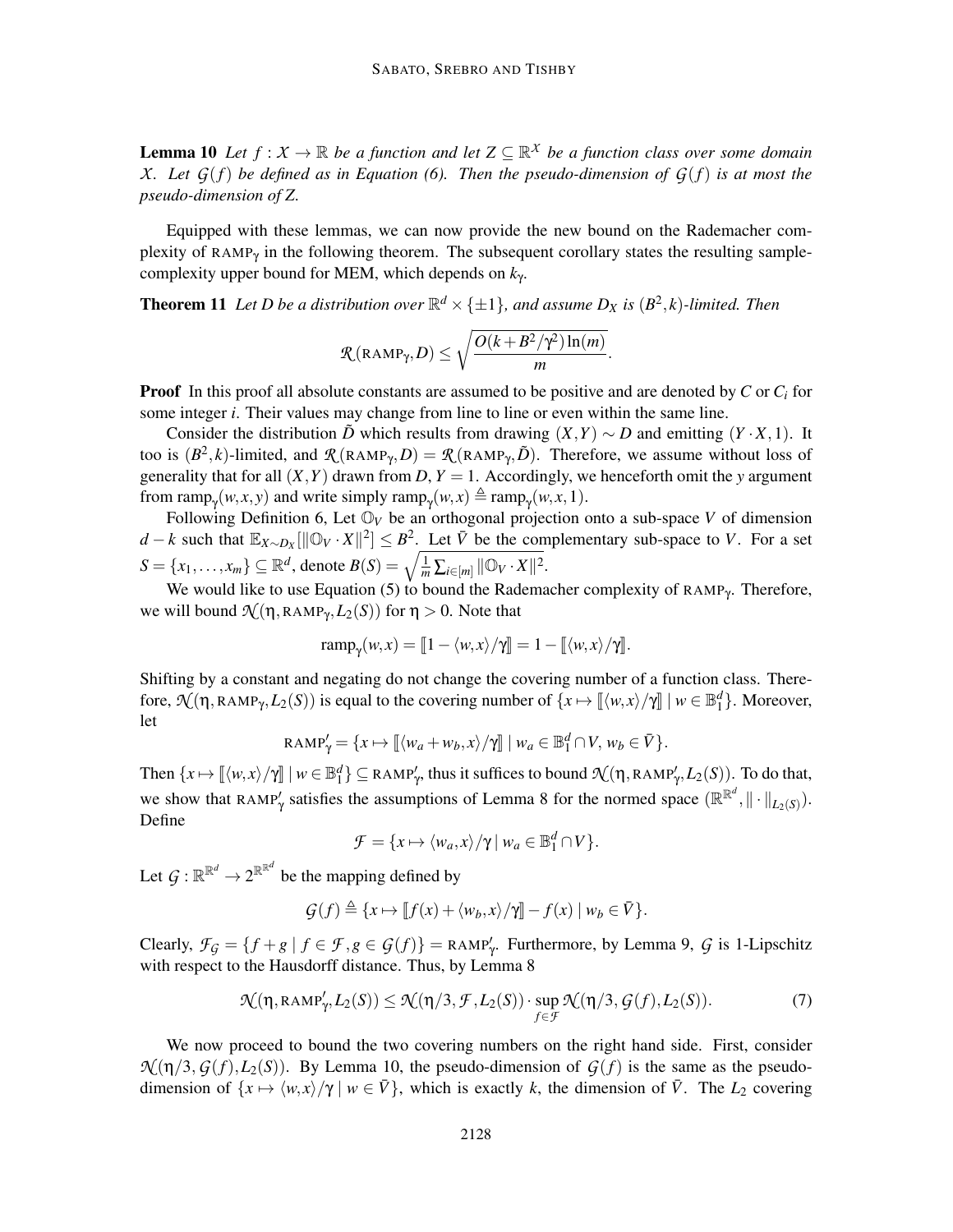number of  $G(f)$  can be bounded by the pseudo-dimension of  $G(f)$  as follows (see, e.g., Bartlett, 2006, Theorem 3.1):

$$
\mathcal{N}(\eta/3, \mathcal{G}(f), L_2(S)) \le C_1 \left(\frac{C_2}{\eta^2}\right)^k.
$$
\n(8)

Second, consider  $\mathcal{N}(\eta/3, \mathcal{F}, L_2(S))$ . Sudakov's minoration theorem (Sudakov 1971, and see also Ledoux and Talagrand, 1991, Theorem 3.18) states that for any  $\eta > 0$ 

$$
\ln \mathcal{N}(\eta, \mathcal{F}, L_2(S)) \leq \frac{C}{m\eta^2} \mathbb{E}_s^2[\sup_{f \in \mathcal{F}} \sum_{i \in [m]} s_i f(x_i)],
$$

where  $s = (s_1, \ldots, s_m)$  are independent standard normal variables. The right-hand side can be bounded as follows:

$$
\mathbb{Y} \mathbb{E}_{s}[\sup_{f \in \mathcal{F}} |\sum_{i=1}^{m} s_{i} f(x_{i})|] = \mathbb{E}_{s}[\sup_{w \in \mathbb{B}_{1}^{d} \cap V} |\langle w, \sum_{i=1}^{m} s_{i} x_{i} \rangle|]
$$
  

$$
\leq \mathbb{E}_{s}[\|\sum_{i=1}^{m} s_{i} \mathbb{O}_{V} x_{i}\|] \leq \sqrt{\mathbb{E}_{s}[\|\sum_{i=1}^{m} s_{i} \mathbb{O}_{V} x_{i}\|^{2}]} = \sqrt{\sum_{i \in [m]} \|\mathbb{O}_{V} x_{i}\|^{2}} = \sqrt{m}B(S).
$$

Therefore  $\ln \mathcal{N}(\eta, \mathcal{F}, L_2(S)) \leq C \frac{B^2(S)}{\gamma^2 \eta^2}$  $\frac{\partial^2 S(s)}{\partial^2 n^2}$ . Substituting this and Equation (8) for the right-hand side in Equation (7), and adjusting constants, we get

$$
\ln\mathcal{N}(\eta,\text{RAMP}_\gamma,L_2(S))\leq \ln\mathcal{N}(\eta,\text{RAMP}_\gamma',L_2(S))\leq C_1(1+k\ln(\frac{C_2}{\eta})+\frac{B^2(S)}{\gamma^2\eta^2}),
$$

To finalize the proof, we plug this inequality into Equation (5) to get

$$
\sqrt{m}\mathcal{R}(\text{RAMP}_{\gamma}, S) \leq C_1 \sum_{i \in [N]} \varepsilon_{i-1} \sqrt{1 + k \ln(C_2/\varepsilon_i) + \frac{B^2(S)}{\gamma^2 \varepsilon_i^2}} + 2\varepsilon_N \sqrt{m}
$$
  
\n
$$
\leq C_1 \left( \sum_{i \in [N]} \varepsilon_{i-1} \left( 1 + \sqrt{k \ln(C_2/\varepsilon_i)} + \sqrt{\frac{B^2(S)}{\gamma^2 \varepsilon_i^2}} \right) \right) + 2\varepsilon_N \sqrt{m}
$$
  
\n
$$
= C_1 \left( \sum_{i \in [N]} 2^{-i+1} + \sqrt{k} \sum_{i \in [N]} 2^{-i+1} \ln(C_2/2^{-i}) + \sum_{i \in [N]} \frac{B(S)}{\gamma} \right) + 2^{-N+1} \sqrt{m}
$$
  
\n
$$
\leq C \left( 1 + \sqrt{k} + \frac{B(S) \cdot N}{\gamma} \right) + 2^{-N+1} \sqrt{m}.
$$

In the last inequality we used the fact that  $\sum_{i} i2^{-i+1} \leq 4$ . Setting  $N = \ln(2m)$  we get

$$
\mathcal{R}(\text{RAMP}_{\gamma}, S) \leq \frac{C}{\sqrt{m}} \left(1 + \sqrt{k} + \frac{B(S) \ln(2m)}{\gamma} \right).
$$

Taking expectation over both sides, and noting that  $\mathbb{E}[B(S)] \leq \sqrt{\mathbb{E}[B^2(S)]} \leq B$ , we get

$$
\mathcal{R}(\text{RAMP}_\gamma,S) \leq \frac{C}{\sqrt{m}}(1+\sqrt{k}+\frac{B\ln(2m)}{\gamma}) \leq \sqrt{\frac{O(k+B^2\ln^2(2m)/\gamma^2)}{m}}.
$$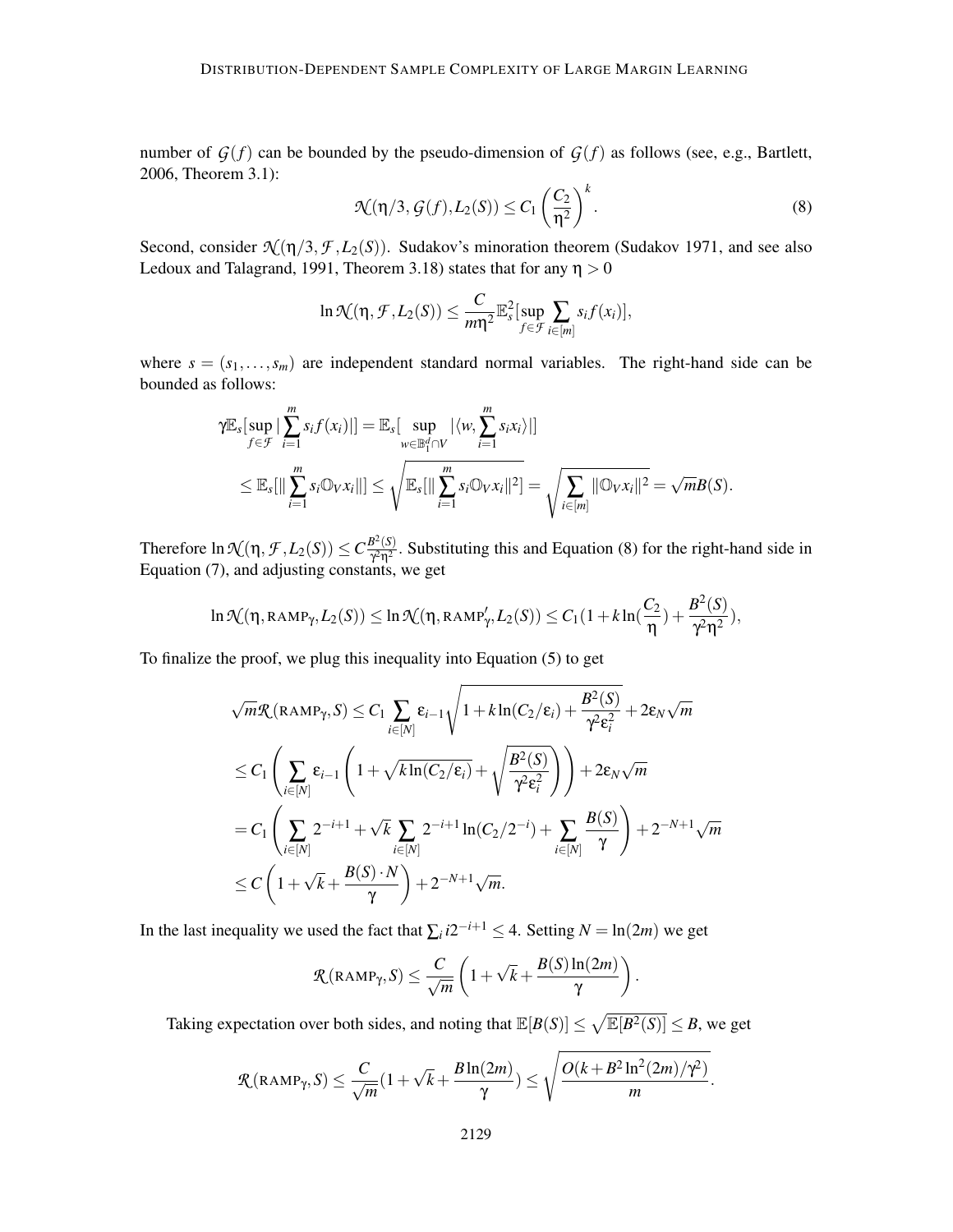$\blacksquare$ 

**The Second** 

**Corollary 12 (Sample complexity upper bound)** Let D be a distribution over  $\mathbb{R}^d \times {\{\pm 1\}}$ . Then

$$
m(\varepsilon,\gamma,D)\leq \tilde{O}\left(\frac{k_\gamma(D_X)}{\varepsilon^2}\right).
$$

**Proof** By Proposition 3, we have

$$
\ell_0(\mathcal{A}_\gamma,D,m,\delta) \leq \ell_\gamma^*(\mathcal{W},D) + 2\mathcal{R}_m(\text{RAMP}_\gamma,D) + \sqrt{\frac{14\ln(2/\delta)}{m}}.
$$

By definition of  $k_{\gamma}(D_X)$ ,  $D_X$  is  $(\gamma^2 k_{\gamma}, k_{\gamma})$ -limited. Therefore, by Theorem 11,

$$
\mathcal{R}_m(\text{RAMP}_\gamma,D) \leq \sqrt{\frac{O(k_\gamma(D_X))\ln(m)}{m}}.
$$

We conclude that

$$
\ell_0(\mathcal{A}_\gamma,D,m,\delta)\leq \ell_\gamma^*(\mathcal{W},D)+\sqrt{\frac{O(k_\gamma(D_X)\ln(m)+\ln(1/\delta))}{m}}.
$$

Bounding the second right-hand term by  $\varepsilon$ , we conclude that  $m(\varepsilon, \gamma, D) \le \tilde{O}(k_{\gamma}/\varepsilon^2)$ .

One should note that a similar upper bound can be obtained much more easily under a uniform upper bound on the eigenvalues of the uncentered covariance matrix.<sup>2</sup> However, such an upper bound would not capture the fact that a finite dimension implies a finite sample complexity, regardless of the size of the covariance. If one wants to estimate the sample complexity, then large covariance matrix eigenvalues imply that more examples are required to estimate the covariance matrix from a sample. However, these examples need not be labeled. Moreover, estimating the covariance matrix is not necessary to achieve the sample complexity, since the upper bound holds for any margin-error minimization algorithm.

### 7. A Distribution-Dependent Lower Bound

The new upper bound presented in Corollary 12 can be tighter than both the norm-only and the dimension-only upper bounds. But does the margin-adapted dimension characterize the true sample complexity of the distribution, or is it just another upper bound? To answer this question, we first need tools for deriving sample complexity lower bounds. Section 7.1 relates fat-shattering with a lower bound on sample complexity. In Section 7.2 we use this result to relate the smallest eigenvalue of a Gram-matrix to a lower bound on sample complexity. In Section 7.3 the family of sub-Gaussian product distributions is presented. We prove a sample-complexity lower bound for this family in Section 7.4.

<sup>2.</sup> This has been pointed out to us by an anonymous reviewer of this manuscript. An upper bound under sub-Gaussianity assumptions can be found in Sabato et al. (2010).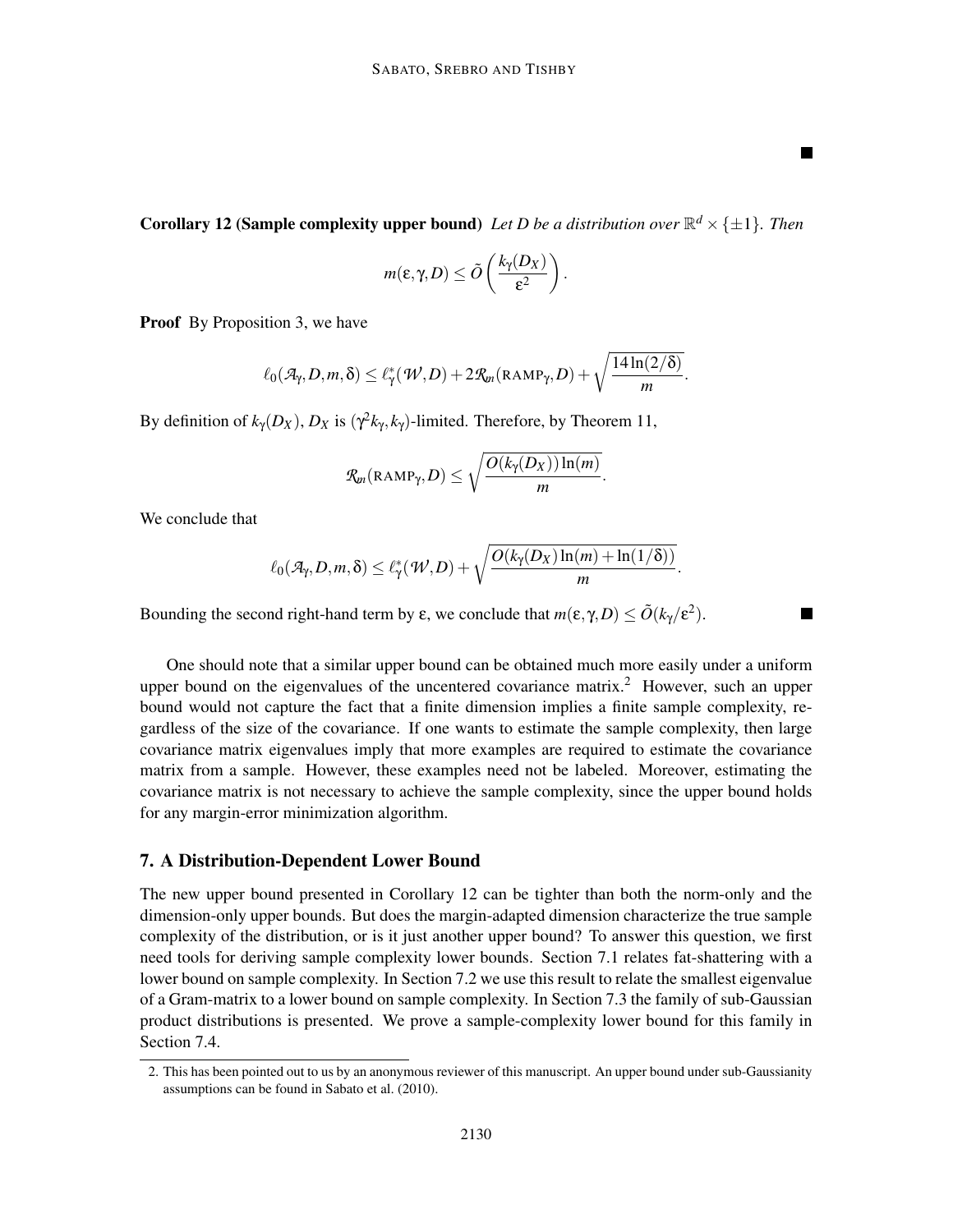#### 7.1 A Sample Complexity Lower Bound Based on Fat-Shattering

The ability to learn is closely related to the probability of a sample to be shattered, as evident in Vapnik's formulations of learnability as a function of the ε-entropy (Vapnik, 1995). It is well known that the maximal size of a shattered set dictates a sample-complexity upper bound. In the theorem below, we show that for some hypothesis classes it also implies a lower bound. The theorem states that if a sample drawn from a data distribution is fat-shattered with a non-negligible probability, then MEM can fail to learn a good classifier for this distribution.<sup>3</sup> This holds not only for linear classifiers, but more generally for all *symmetric* hypothesis classes. Given a domain  $X$ , we say that a hypothesis class  $\mathcal{H} \subseteq \mathbb{R}^{\chi}$  is symmetric if for all  $h \in \mathcal{H}$ , we have  $-h \in \mathcal{H}$  as well. This clearly holds for the class of linear classifiers *W* .

**Theorem 13** Let *X* be some domain, and assume that  $\mathcal{H} \subseteq \mathbb{R}^X$  is a symmetric hypothesis class. Let *D* be a distribution over  $X \times \{\pm 1\}$ . If the probability of a sample of size m drawn from  $D_X^m$  to be γ-shattered at the origin by  $W$  is at least  $η$ , then  $m(\varepsilon, γ, D, η/2) \geq \lfloor m/2 \rfloor$  for all  $\varepsilon < 1/2 - \ell^*_γ(D)$ .

**Proof** Let  $\epsilon \leq \frac{1}{2} - \ell^*_{\gamma}(D)$ . We show a MEM algorithm *A* such that

$$
\ell_0(\mathcal{A}_{\gamma}, D, \lfloor m/2 \rfloor, \eta/2) \geq \frac{1}{2} > \ell_{\gamma}^*(D) + \varepsilon,
$$

thus proving the desired lower bound on  $m(\epsilon, \gamma, D, \eta/2)$ .

Assume for simplicity that *m* is even (otherwise replace *m* with *m* − 1). Consider two sets  $S, \tilde{S} \subseteq X \times \{\pm 1\}$ , each of size  $m/2$ , such that  $S_X \cup \tilde{S}_X$  is  $\gamma$ -shattered at the origin by *W*. Then there exists a hypothesis  $h_1 \in \mathcal{H}$  such that the following holds:

- For all  $x \in S_X \cup \tilde{S}_X$ ,  $|h_1(x)| \ge \gamma$ .
- For all  $(x, y) \in S$ , sign $(h_1(x)) = y$ .
- For all  $(x, y) \in \tilde{S}$ , sign $(h_1(x)) = -y$ .

It follows that  $\ell_{\gamma}(h_1, S) = 0$ . In addition, let  $h_2 = -h_1$ . Then  $\ell_{\gamma}(h_2, \tilde{S}) = 0$ . Moreover, we have  $h_2 \in \mathcal{H}$  due to the symmetry of  $\mathcal{H}$ . On each point in *X*, at least one of  $h_1$  and  $h_2$  predict the wrong sign. Thus  $\ell_0(h_1, D) + \ell_0(h_2, D) \ge 1$ . It follows that for at least one of  $i \in \{1, 2\}$ , we have  $\ell_0(h_i,D) \geq \frac{1}{2}$  $\frac{1}{2}$ . Denote the set of hypotheses with a high misclassification error by

$$
\mathcal{H}_{\otimes} = \{ h \in \mathcal{H} \mid \ell_0(h, D) \geq \frac{1}{2} \}.
$$

We have just shown that if  $S_X \cup \tilde{S}_X$  is  $\gamma$ -shattered by  $\mathcal W$  then at least one of the following holds: (1)  $h_1 \in \mathcal{H}_{\otimes} \cap \operatorname{argmin}_{h \in \mathcal{H}} \ell_{\gamma}(h, S)$  or (2)  $h_2 \in \mathcal{H}_{\otimes} \cap \operatorname{argmin}_{h \in \mathcal{H}} \ell_{\gamma}(h, \tilde{S})$ .

Now, consider a MEM algorithm *A* such that whenever possible, it returns a hypothesis from *H*⊗. Formally, given the input sample *S*, if  $H_{\otimes} \cap \operatorname{argmin}_{h \in \mathcal{H}} \ell_{\gamma}(h, S) \neq \emptyset$ , then

<sup>3.</sup> In contrast, the average Rademacher complexity cannot be used to derive general lower bounds for MEM algorithms, since it is related to the rate of uniform convergence of the entire hypothesis class, while MEM algorithms choose low-error hypotheses (see, e.g., Bartlett et al., 2005).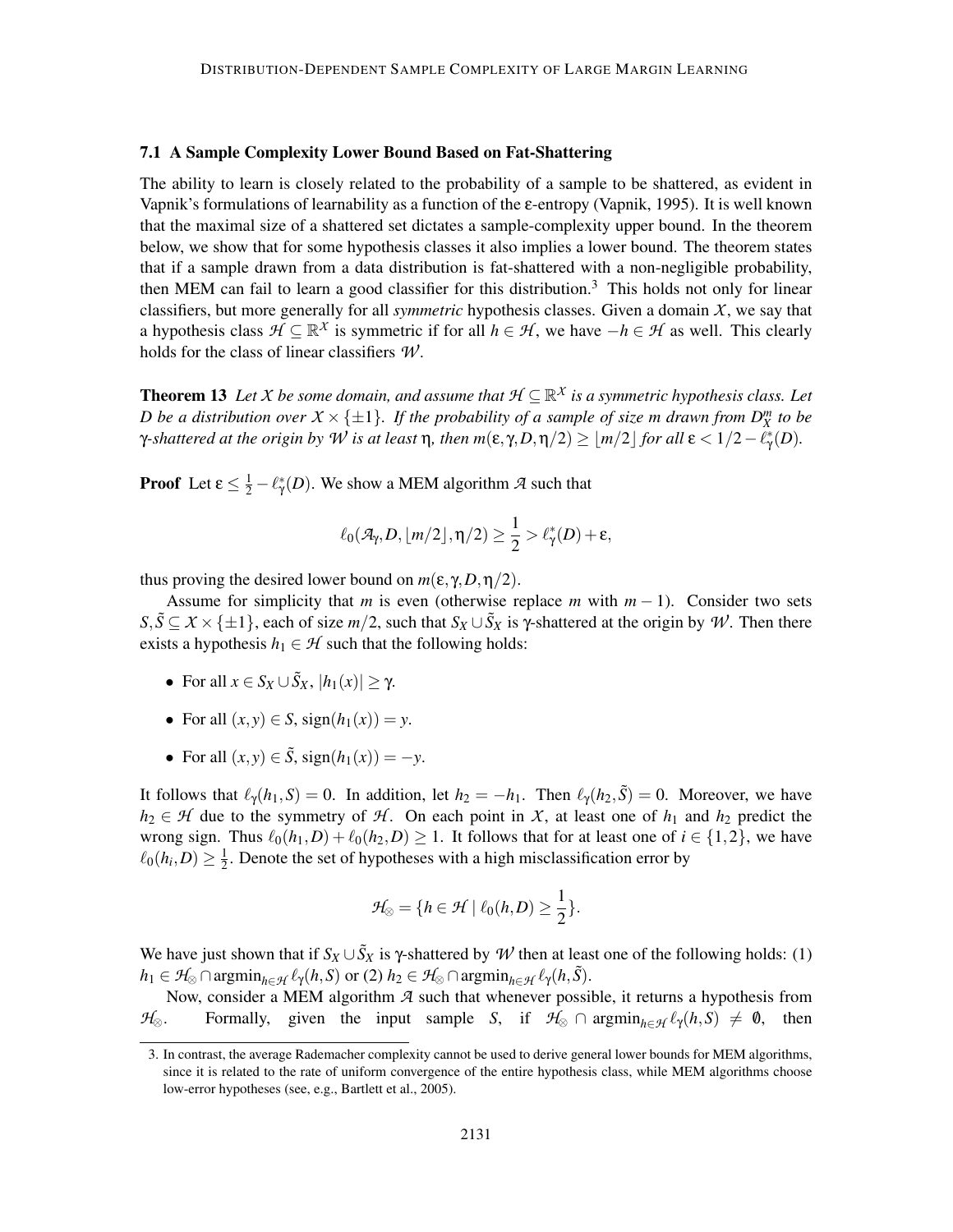$A(S) \in H_{\otimes} \cap \operatorname{argmin}_{h \in \mathcal{H}} \ell_{\gamma}(h, S)$ . It follows that

$$
\mathbb{P}_{S \sim D^{m/2}}[\ell_0(\mathcal{A}(S), D) \ge \frac{1}{2}] \ge \mathbb{P}_{S \sim D^{m/2}}[\mathcal{H}_{\otimes} \cap \operatorname*{argmin}_{h \in \mathcal{H}} \ell_{\gamma}(h, S) \neq \emptyset]
$$
\n
$$
= \frac{1}{2} (\mathbb{P}_{S \sim D^{m/2}}[\mathcal{H}_{\otimes} \cap \operatorname*{argmin}_{h \in \mathcal{H}} \ell_{\gamma}(h, S) \neq \emptyset] + \mathbb{P}_{\tilde{S} \sim D^{m/2}}[\mathcal{H}_{\otimes} \cap \operatorname*{argmin}_{h \in \mathcal{H}} \ell_{\gamma}(h, \tilde{S}) \neq \emptyset])
$$
\n
$$
\ge \frac{1}{2} (\mathbb{P}_{S, \tilde{S} \sim D^{m/2}}[\mathcal{H}_{\otimes} \cap \operatorname*{argmin}_{h \in \mathcal{H}} \ell_{\gamma}(h, S) \neq \emptyset \text{ OR } \mathcal{H}_{\otimes} \cap \operatorname*{argmin}_{h \in \mathcal{H}} \ell_{\gamma}(h, \tilde{S}) \neq \emptyset])
$$
\n
$$
\ge \frac{1}{2} \mathbb{P}_{S, \tilde{S} \sim D^{m/2}}[S_X \cup \tilde{S}_X \text{ is } \gamma \text{-shattered at the origin }].
$$

The last inequality follows from the argument above regarding  $h_1$  and  $h_2$ . The last expression is simply half the probability that a sample of size  $m$  from  $D_X$  is shattered. By assumption, this probability is at least  $\eta$ . Thus we conclude that  $\mathbb{P}_{S \sim D^{m/2}}[\ell_0(\mathcal{A}(S), D) \ge \frac{1}{2}]$  $\frac{1}{2}$   $\geq \frac{\eta}{2}$ . It follows that  $\ell_0(\mathcal{A}_\gamma,D,m/2,\eta/2)\geq \frac{1}{2}$  $rac{1}{2}$ .

As a side note, it is interesting to observe that Theorem 13 does not hold in general for nonsymmetric hypothesis classes. For example, assume that the domain is  $X = [0, 1]$ , and the hypothesis class is the set of all functions that label a finite number of points in [0,1] by +1 and the rest by  $-1$ . Consider learning using MEM, when the distribution is uniform over  $[0,1]$ , and all the labels are  $-1$ . For any  $m > 0$  and  $\gamma \in (0,1)$ , a sample of size *m* is γ-shattered at the origin with probability 1. However, any learning algorithm that returns a hypothesis from the hypothesis class will incur zero error on this distribution. Thus, shattering alone does not suffice to ensure that learning is hard.

#### 7.2 A Sample Complexity Lower Bound with Gram-Matrix Eigenvalues

We now return to the case of homogeneous linear classifiers, and link high-probability fat-shattering to properties of the distribution. First, we present an equivalent and simpler characterization of fatshattering for linear classifiers. We then use it to provide a sufficient condition for the fat-shattering of a sample, based on the smallest eigenvalue of its Gram matrix.

**Theorem 14** Let  $\mathbb{X} \in \mathbb{R}^{m \times d}$  be the matrix of a set of size m in  $\mathbb{R}^d$ . The set is  $\gamma$ -shattered at the origin *by W if and only if*  $X X^T$  *is invertible and for all*  $y \in {\{\pm 1\}}^m$ ,  $y^T (XX^T)^{-1} y \leq \gamma^{-2}$ *.* 

To prove Theorem 14 we require two auxiliary lemmas. The first lemma, stated below, shows that for convex function classes, γ-shattering can be substituted with shattering with exact γ-margins.

**Lemma 15** Let  $\mathcal{F} \subseteq \mathbb{R}^X$  *be a class of functions, and assume that*  $\mathcal{F}$  *is convex, that is* 

$$
\forall f_1, f_2 \in \mathcal{F}, \forall \lambda \in [0,1], \quad \lambda f_1 + (1-\lambda)f_2 \in \mathcal{F}.
$$

 $\mathcal{L} \{fS = \{x_1, \ldots, x_m\} \subseteq \mathcal{X}$  is  $\gamma$ -shattered by  $\mathcal{F}$  with witness  $r \in \mathbb{R}^m$ , then for every  $y \in \{\pm 1\}^m$  there is  $an f \in \mathcal{F}$  *such that for all i*  $\in [m], y[i](f(x_i) - r[i]) = \gamma$ .

The proof of this lemma is provided in Appendix A.4. The second lemma that we use allows converting the representation of the Gram-matrix to a different feature space, while keeping the separation properties intact. For a matrix  $M$ , denote its pseudo-inverse by  $M^+$ .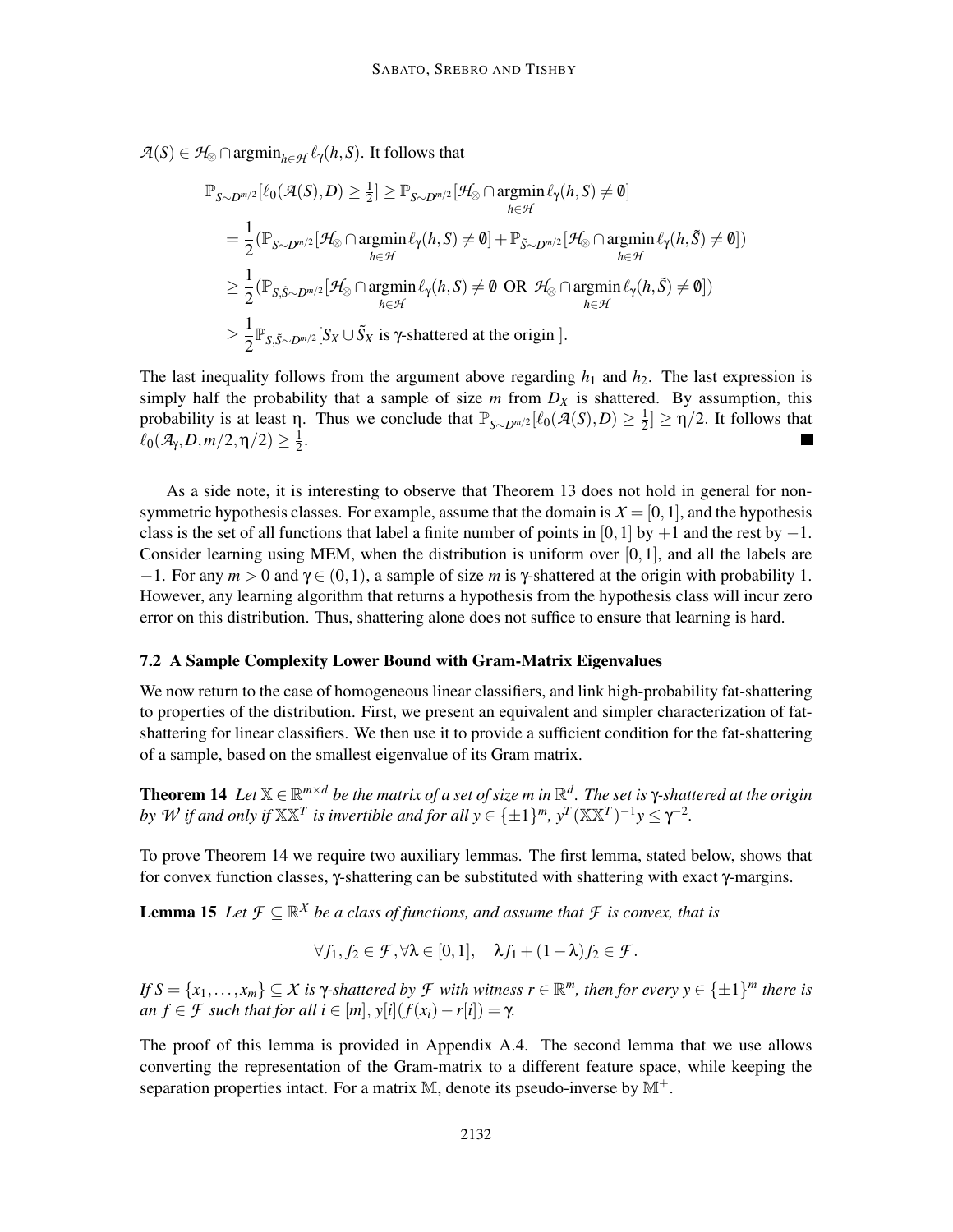**Lemma 16** Let  $\mathbb{X} \in \mathbb{R}^{m \times d}$  be a matrix such that  $\mathbb{X} \mathbb{X}^T$  is invertible, and let  $\mathbb{Y} \in \mathbb{R}^{m \times k}$  such that  $\mathbb{X}\mathbb{X}^T = \mathbb{Y}\mathbb{Y}^T$ . Let  $r \in \mathbb{R}^m$  be some real vector. If there exists a vector  $\widetilde{w} \in \mathbb{R}^k$  such that  $\mathbb{Y}\widetilde{w} = r$ , then *there exists a vector*  $w \in \mathbb{R}^d$  *such that*  $\mathbb{X}w = r$  *and*  $||w|| = ||\mathbb{Y}^T(\mathbb{Y}^T)^+ \tilde{w}|| \leq ||\tilde{w}||$ .

**Proof** Denote  $\mathbb{K} = \mathbb{X}\mathbb{X}^T = \mathbb{Y}\mathbb{Y}^T$ . Let  $\mathbb{S} = \mathbb{Y}^T\mathbb{K}^{-1}\mathbb{X}$  and let  $w = \mathbb{S}^T\widetilde{w}$ . We have  $\mathbb{X}w = \mathbb{X}\mathbb{S}^T\widetilde{w} =$ <br> $\mathbb{X}\mathbb{X}^T\mathbb{X}^{-1}\mathbb{X}^T = \mathbb{X}^T\mathbb{X}$ . Let  $\mathbb{S} = \mathbb$  $\mathbb{X}\mathbb{X}^T\mathbb{K}^{-1}\mathbb{Y}\tilde{w} = \mathbb{Y}\tilde{w} = r$ . In addition,  $||w||^2 = w^T w = \tilde{w}^T \mathbb{S} \mathbb{S}^T \tilde{w}$ . By definition of S,

$$
\mathbb{S}\mathbb{S}^T = \mathbb{Y}^T\mathbb{K}^{-1}\mathbb{X}\mathbb{X}^T\mathbb{K}^{-1}\mathbb{Y} = \mathbb{Y}^T\mathbb{K}^{-1}\mathbb{Y} = \mathbb{Y}^T(\mathbb{Y}\mathbb{Y}^T)^{-1}\mathbb{Y} = \mathbb{Y}^T(\mathbb{Y}^T)^+.
$$

Denote  $\mathbb{O} = \mathbb{Y}^T(\mathbb{Y}^T)^+$ .  $\mathbb{O}$  is an orthogonal projection matrix: by the properties of the pseudoinverse,  $\mathbb{O} = \mathbb{O}^T$  and  $\mathbb{O}^2 = \mathbb{O}$ . Therefore  $||w||^2 = \widetilde{w}^T \mathbb{S} \mathbb{S}^T \widetilde{w} = \widetilde{w}^T \mathbb{O} \widetilde{w} = \widetilde{w}^T \mathbb{O} \mathbb{O}^T \widetilde{w} = ||\mathbb{O} \widetilde{w}||^2 \leq ||\widetilde{w}||^2$ . П

**Proof** [of Theorem 14] We prove the theorem for 1-shattering. The case of  $\gamma$ -shattering follows by rescaling *X* appropriately. Let  $X X^T = U \Lambda U^T$  be the SVD of  $X X^T$ , where U is an orthogonal matrix and  $\Lambda$  is a diagonal matrix. Let  $\mathbb{Y} = \mathbb{U}\Lambda^{\frac{1}{2}}$ . We have  $\mathbb{X}\mathbb{X}^T = \mathbb{Y}\mathbb{Y}^T$ . We show that the specified conditions are sufficient and necessary for the shattering of the set:

- 1. Sufficient: If  $X \times T$  is invertible, then  $\Lambda$  is invertible, thus so is Y. For any  $y \in {\{\pm 1\}}^m$ , Let  $w_y = Y^{-1}y$ . Then  $Yw_y = y$ . By Lemma 16, there exists a separator *w* such that  $Xw = y$  and  $||w|| \le ||w_y|| = \sqrt{y^T (\mathbb{Y} \mathbb{Y}^T)^{-1} y} = \sqrt{y^T (\mathbb{X} \mathbb{X}^T)^{-1} y} \le 1.$
- 2. Necessary: If XX*<sup>T</sup>* is not invertible then the vectors in *S* are linearly dependent, thus *S* cannot be shattered using linear separators (see, e.g., Vapnik, 1995). The first condition is therefore necessary. Assume *S* is 1-shattered at the origin and show that the second condition necessarily holds. By Lemma 15, for all  $y \in {\pm 1}^m$  there exists a  $w_y \in \mathbb{B}_1^d$  such that  $\mathbb{X}w_y = y$ . Thus by Lemma 16 there exists a  $\widetilde{w}_y$  such that  $\mathbb{Y}\widetilde{w}_y = y$  and  $\|\widetilde{w}_y\| \le \|w_y\| \le 1$ .  $\mathbb{X}\mathbb{X}^T$  is invertible, thus so is Y. Therefore  $\widetilde{w}_y = \mathbb{Y}^{-1}y$ . Thus  $y^T (\mathbb{X} \mathbb{X}^T)^{-1} y = y^T (\mathbb{Y} \mathbb{Y}^T)^{-1} y = ||\widetilde{w}_y|| \le 1$ .

We are now ready to provide a sufficient condition for fat-shattering based on the smallest eigenvalue of the Gram matrix.

**Corollary 17** Let  $X \in \mathbb{R}^{m \times d}$  be the matrix of a set of size m in  $\mathbb{R}^d$ . If  $\lambda_{\min}(\mathbb{X} \mathbb{X}^T) \ge m\gamma^2$  then the set *is* γ*-shattered at the origin by W .*

**Proof** If  $\lambda_{\min}(\mathbb{X}\mathbb{X}^T) \geq m\gamma^2$  then  $\mathbb{X}\mathbb{X}^T$  is invertible and  $\lambda_{\max}((\mathbb{X}\mathbb{X}^T)^{-1}) \leq (m\gamma^2)^{-1}$ . For any  $y \in$  $\{\pm 1\}^m$  we have  $||y|| = \sqrt{m}$  and

$$
y^T (XX^T)^{-1} y \le ||y||^2 \lambda_{\max} ((XX^T)^{-1}) \le m(m\gamma^2)^{-1} = \gamma^{-2}.
$$

By Theorem 14 the sample is γ-shattered at the origin.

Corollary 17 generalizes the requirement of linear independence for shattering with no margin: A set of vectors is shattered with no margin if the vectors are linearly independent, that is if  $\lambda_{\min} > 0$ . The corollary shows that for  $\gamma$ -fat-shattering, we can require instead  $\lambda_{\min} \ge m\gamma^2$ . We can now

H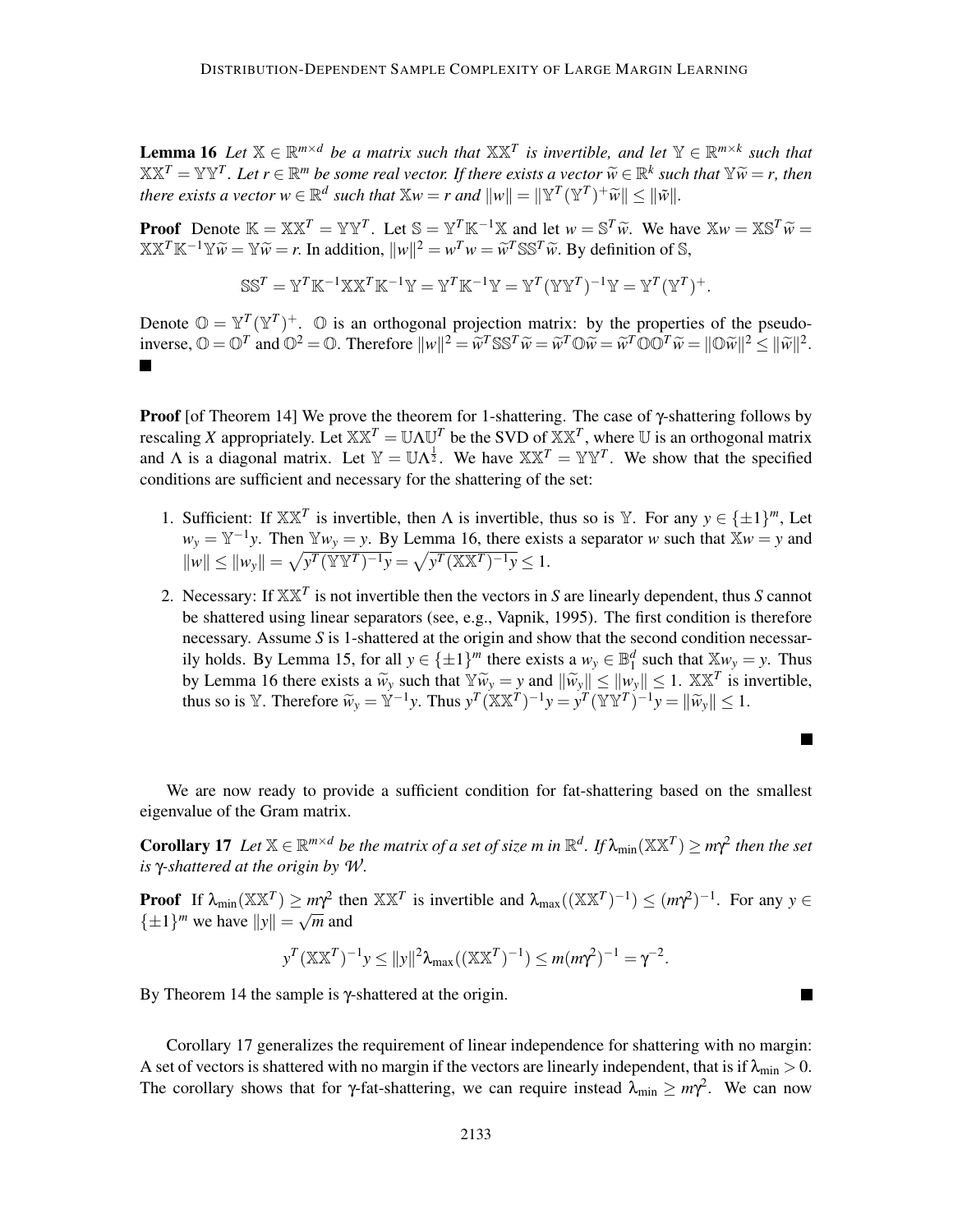conclude that if it is highly probable that the smallest eigenvalue of the sample Gram matrix is large, then MEM might fail to learn a good classifier for the given distribution. This is formulated in the following theorem.

**Theorem 18** Let D be a distribution over  $\mathbb{R}^d \times \{\pm 1\}$ . Let  $m > 0$  and let  $\mathbb{X}$  be the matrix of a sample *drawn from*  $D^m_X$ *. Let*  $\eta = \mathbb{P}[\lambda_{\min}(\mathbb{X} \mathbb{X}^T) \ge m\gamma^2]$ . Then for all  $\epsilon < 1/2 - \ell^*_\gamma(D)$ ,  $m(\epsilon, \gamma, D, \eta/2) \ge$  $|m/2|$ .

The proof of the theorem is immediate by combining Theorem 13 and Corollary 17.

Theorem 18 generalizes the case of learning a linear separator without a margin: If a sample of size *m* is linearly independent with high probability, then there is no hope of using  $m/2$  points to predict the label of the other points. The theorem extends this observation to the case of learning with a margin, by requiring a stronger condition than just linear independence of the points in the sample.

Recall that our upper-bound on the sample complexity from Section 6 is  $\tilde{O}(k_y)$ . We now define the family of sub-Gaussian product distributions, and show that for this family, the lower bound that can be deduced from Theorem 18 is also linear in *k*<sup>γ</sup> .

#### 7.3 Sub-Gaussian Distributions

In order to derive a lower bound on distribution-specific sample complexity in terms of the covariance of  $X \sim D_X$ , we must assume that *X* is not too heavy-tailed. This is because for any data distribution there exists another distribution which is almost identical and has the same sample complexity, but has arbitrarily large covariance values. This can be achieved by mixing the original distribution with a tiny probability for drawing a vector with a huge norm. We thus restrict the discussion to multidimensional sub-Gaussian distributions. This ensures light tails of the distribution in all directions, while still allowing a rich family of distributions, as we presently see. Sub-Gaussianity is defined for scalar random variables as follows (see, e.g., Buldygin and Kozachenko, 1998).

**Definition 19 (Sub-Gaussian random variables)** *A random variable X*  $\in \mathbb{R}$  *is* sub-Gaussian with moment *B*, for  $B \geq 0$ , if

$$
\forall t \in \mathbb{R}, \quad \mathbb{E}[\exp(tX)] \leq \exp(t^2 B^2/2).
$$

*In this work we further say that X is sub-Gaussian with* relative moment ρ > 0 *if X is sub-Gaussian* with moment  $\rho \sqrt{\mathbb{E}[X^2]}$ , that is,

$$
\forall t \in \mathbb{R}, \quad \mathbb{E}[\exp(tX)] \leq \exp(t^2 \rho^2 \mathbb{E}[X^2]/2).
$$

Note that a sub-Gaussian variable with moment *B* and relative moment  $\rho$  is also sub-Gaussian with moment *B'* and relative moment  $\rho'$  for any  $B' \geq B$  and  $\rho' \geq \rho$ .

The family of sub-Gaussian distributions is quite extensive: For instance, it includes any bounded, Gaussian, or Gaussian-mixture random variable with mean zero. Specifically, if *X* is a mean-zero Gaussian random variable,  $X \sim N(0, \sigma^2)$ , then *X* is sub-Gaussian with relative moment 1 and the inequalities in the definition above hold with equality. As another example, if *X* is a uniform random variable over  $\{\pm b\}$  for some  $b \ge 0$ , then *X* is sub-Gaussian with relative moment 1, since

$$
\mathbb{E}[\exp(tX)] = \frac{1}{2}(\exp(tb) + \exp(-tb)) \le \exp(t^2 b^2 / 2) = \exp(t^2 \mathbb{E}[X^2] / 2).
$$
 (9)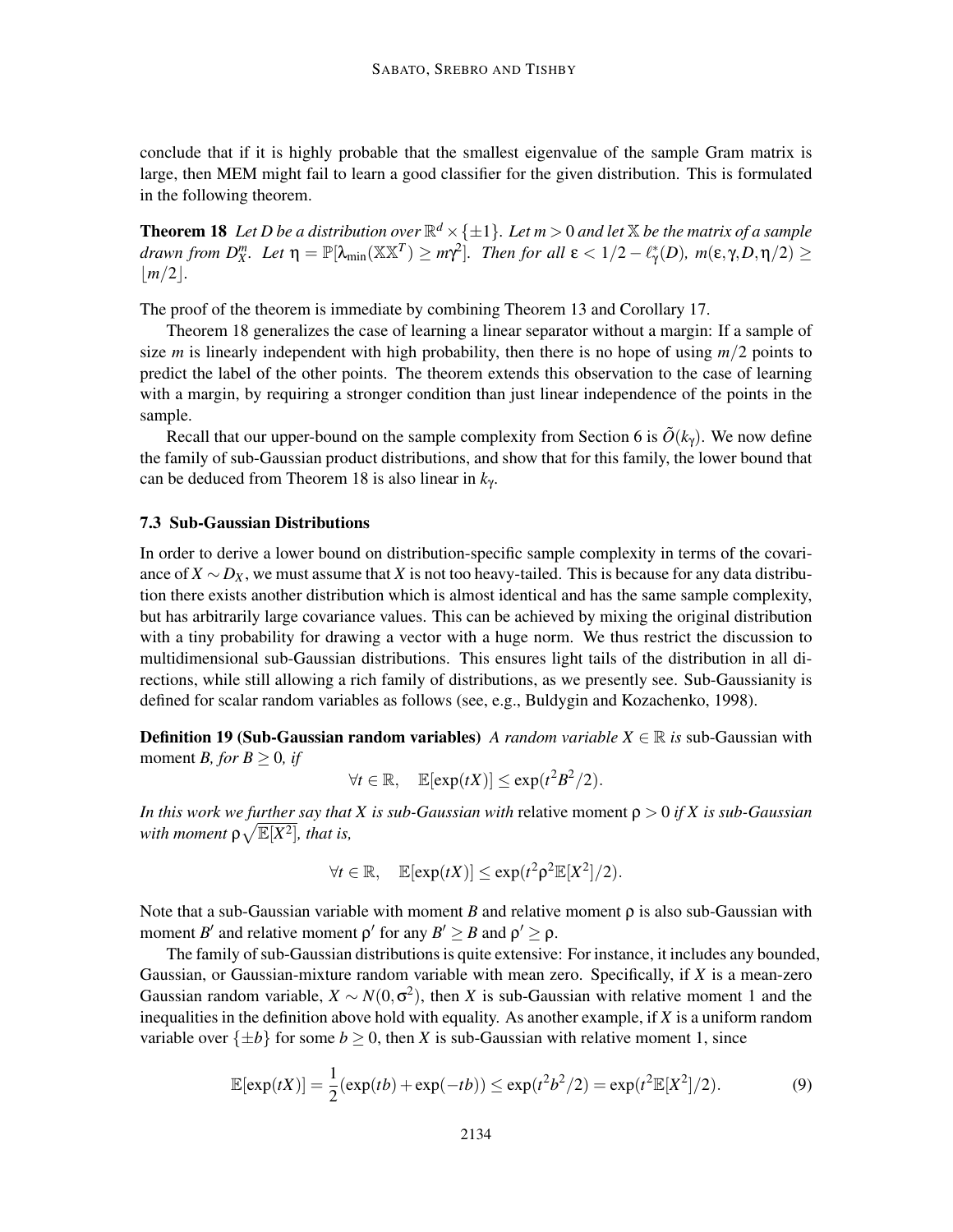Let  $\mathbb{B} \in \mathbb{R}^{d \times d}$  be a symmetric PSD matrix. A random vector  $X \in \mathbb{R}^d$  is a *sub-Gaussian random vector* with moment matrix  $\mathbb B$  if for all  $u \in \mathbb R^d$ ,  $\mathbb E[\exp(\langle u, X \rangle)] \leq \exp(\langle \mathbb B u, u \rangle/2)$ . The following lemma provides a useful connection between the trace of the sub-Gaussian moment matrix and the moment-generating function of the squared norm of the random vector. The proof is given in Appendix A.5.

**Lemma 20** Let  $X \in \mathbb{R}^d$  be a sub-Gaussian random vector with moment matrix  $\mathbb{B}$ . Then for all  $t \in (0, \frac{1}{4\lambda_{\max}(\mathbb{B})}], \mathbb{E}[\exp(t\|X\|^2)] \leq \exp(2t \cdot \text{trace}(\mathbb{B})).$ 

Our lower bound holds for the family of sub-Gaussian product distributions, defined as follows.

Definition 21 (Sub-Gaussian product distributions) *A distribution D<sup>X</sup> over* R *d is a* sub-Gaussian product distribution *with moment B and relative moment* ρ *if there exists some orthonormal basis*  $a_1, \ldots, a_d$  ∈  $\mathbb{R}^d$ , such that for  $X \sim D_X$ ,  $\langle a_i, X \rangle$  are independent sub-Gaussian random variables, *each with moment B and relative moment* ρ*.*

Note that a sub-Gaussian product distribution has mean zero, thus its covariance matrix is equal to its uncentered covariance matrix. For any fixed  $\rho \ge 0$ , we denote by  $\mathcal{D}_{\rho}^{sg}$  the family of all sub-Gaussian product distributions with relative moment ρ, in arbitrary dimension. For instance, all multivariate Gaussian distributions and all uniform distributions on the corners of a centered hyper-rectangle are in  $\mathcal{D}_1^{\text{sg}}$ <sup>sg</sup>. All uniform distributions over a full centered hyper-rectangle are in  $\mathcal{D}_{3/2}^{\text{sg}}$  $3/2$ . Note that if  $\rho_1 \leq \rho_2$ ,  $\mathcal{D}_{\rho_1}^{\text{sg}} \subseteq \mathcal{D}_{\rho_2}^{\text{sg}}$ .

We will provide a lower bound for all distributions in  $\mathcal{D}_{\rho}^{\text{sg}}$ . This lower bound is linear in the margin-adapted dimension of the distribution, thus it matches the upper bound provided in Corollary 12. The constants in the lower bound depend only on the value of  $ρ$ , which we regard as a constant.

#### 7.4 A Sample-Complexity Lower Bound for Sub-Gaussian Product Distributions

As shown in Section 7.2, to obtain a sample complexity lower bound it suffices to have a lower bound on the value of the smallest eigenvalue of a random Gram matrix. The distribution of the smallest eigenvalue of a random Gram matrix has been investigated under various assumptions. The cleanest results are in the asymptotic case where the sample size and the dimension approach infinity, the ratio between them approaches a constant, and the coordinates of each example are identically distributed.

**Theorem 22 (Bai and Silverstein 2010, Theorem 5.11)** Let  $\{X_i\}_{i=1}^{\infty}$  be a series of matrices of sizes  $m_i \times d_i$ , whose entries are *i.i.d.* random variables with mean zero, variance  $\sigma^2$  and finite fourth mo*ments.* If  $\lim_{i\to\infty} \frac{m_i}{d_i}$  $\frac{m_i}{d_i} = \beta < 1$ *, then* lim<sub>*i→∞*</sub> λ<sub>min</sub>( $\frac{1}{d_i}$  $\frac{1}{d_i}$  **X**<sub>*i*</sub>**X**<sub>*I*</sub><sup>*T*</sup>) =  $\sigma^2(1-\sqrt{\beta})^2$ .

This asymptotic limit can be used to approximate an asymptotic lower bound on  $m(\varepsilon, \gamma, D)$ , if  $D_X$  is a product distribution of i.i.d. random variables with mean zero, variance  $\sigma^2$ , and finite fourth moment. Let  $X \in \mathbb{R}^{m \times d}$  be the matrix of a sample of size *m* drawn from  $D_X$ . We can find  $m = m_{\infty}$ such that  $\lambda_{m_0}(\mathbb{X}\mathbb{X}^T) \approx \gamma^2 m_0$ , and use Theorem 18 to conclude that  $m(\varepsilon, \gamma, D) \ge m_0/2$ . If *d* and *m* are large enough, we have by Theorem 22 that for  $\mathbb{X}$  drawn from  $D_X^m$ :

$$
\lambda_{\min}(\mathbb{X}\mathbb{X}^T) \approx d\sigma^2 (1 - \sqrt{m/d})^2 = \sigma^2 (\sqrt{d} - \sqrt{m})^2.
$$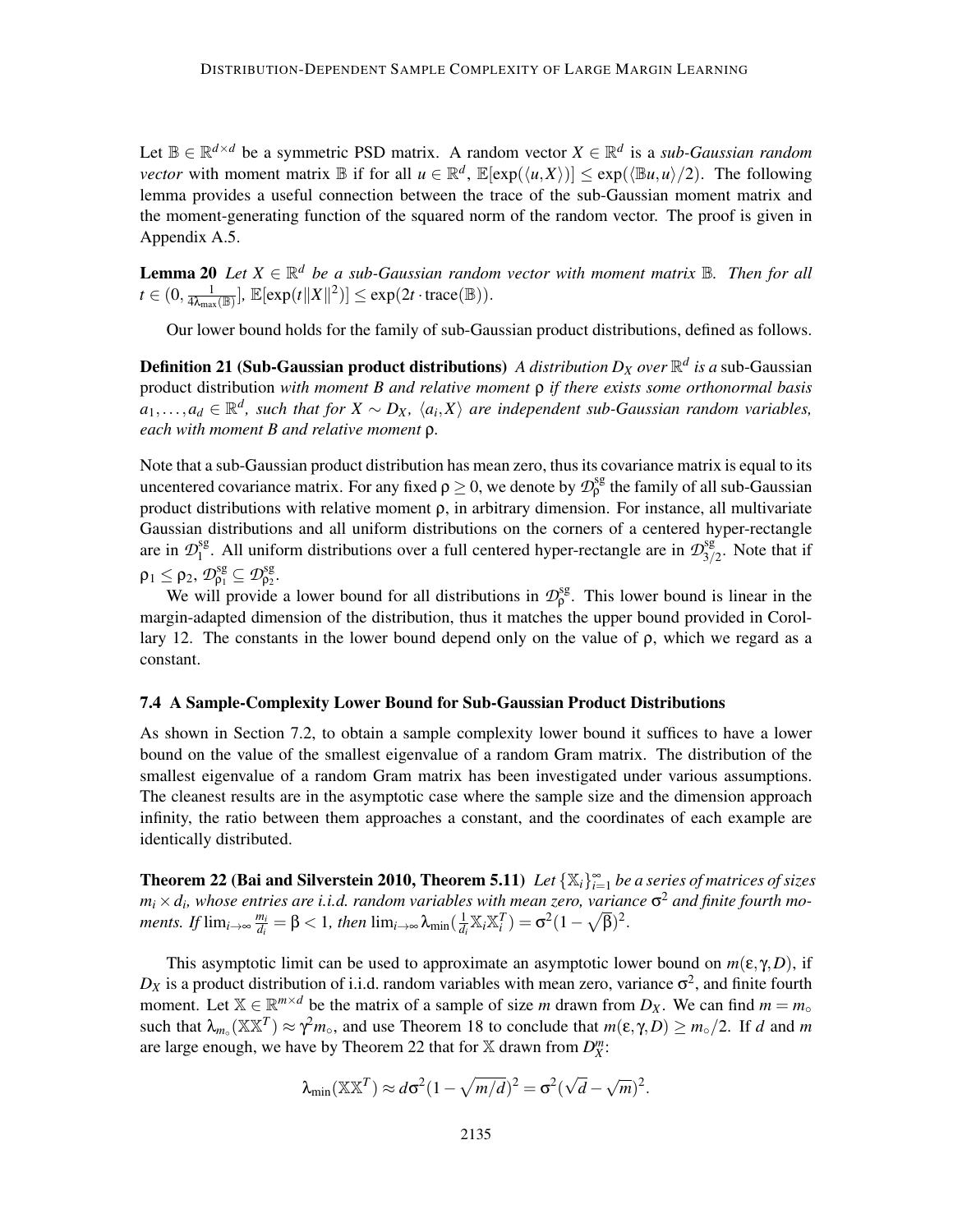Solving the equality  $\sigma^2(\sqrt{d} - \sqrt{m_0})^2 = m_0 \gamma^2$  we get  $m_0 = d/(1 + \gamma/\sigma)^2$ . The margin-adapted dimension for  $D_X$  is  $k_\gamma \approx d/(1+\gamma^2/\sigma^2)$ , thus  $\frac{1}{2}k_\gamma \le m_\circ \le k_\gamma$ . In this case, then, the sample complexity lower bound is indeed the same order as *k*<sup>γ</sup> , which controls also the upper bound in Corollary 12. However, this is an asymptotic analysis, which holds for a highly limited set of distributions. Moreover, since Theorem 22 holds asymptotically for each distribution separately, we cannot use it to deduce a uniform finite-sample lower bound for families of distributions.

For our analysis we require *finite-sample* bounds for the smallest eigenvalue of a random Grammatrix. Rudelson and Vershynin (2009, 2008) provide such finite-sample lower bounds for distributions which are products of identically distributed sub-Gaussians. In Theorem 23 below we provide a new and more general result, which holds for any sub-Gaussian product distribution. The proof of Theorem 23 is provided in Appendix A.6. Combining Theorem 23 with Theorem 18 above we prove the lower bound, stated in Theorem 24 below.

**Theorem 23** *For any*  $\rho > 0$  *and*  $\delta \in (0,1)$  *there are*  $\beta > 0$  *and*  $C > 0$  *such that the following holds. For any*  $D_X \in \mathcal{D}_{\rho}^{sg}$  *with covariance matrix*  $\Sigma \leq I$ *, and for any*  $m \leq \beta \cdot \text{trace}(\Sigma) - C$ *, if* X *is the*  $m \times d$ *matrix of a sample drawn from D<sup>m</sup> X , then*

$$
\mathbb{P}[\lambda_{\min}(\mathbb{X}\mathbb{X}^T)\geq m]\geq \delta.
$$

**Theorem 24 (Sample complexity lower bound for distributions in**  $\mathcal{D}_{\rho}^{sg}$ **)** *For any*  $\rho > 0$  *there are constants*  $\beta > 0, C \ge 0$  *such that for any D* with  $D_X \in \mathcal{D}_{\rho}^{sg}$ , for any  $\gamma > 0$  and for any  $\varepsilon < \frac{1}{2} - \ell_{\gamma}^{*}(D)$ ,

$$
m(\varepsilon, \gamma, D, 1/4) \geq \beta k_{\gamma}(D_X) - C.
$$

**Proof** Assume w.l.o.g. that the orthonormal basis  $a_1, \ldots, a_d$  of independent sub-Gaussian directions of  $D_X$ , defined in Definition 21, is the natural basis  $e_1, \ldots, e_d$ . Define  $\lambda_i = \mathbb{E}_{X \sim D_X}[X[i]^2]$ , and assume w.l.o.g.  $\lambda_1 \geq \ldots \geq \lambda_d > 0$ . Let X be the  $m \times d$  matrix of a sample drawn from  $D_{X}^{m}$ . Fix  $\delta \in (0,1)$ , and let  $\beta$  and *C* be the constants for  $\rho$  and  $\delta$  in Theorem 23. Throughout this proof we abbreviate  $k_{\gamma} \triangleq k_{\gamma}(D_X)$ . Let  $m \leq \beta(k_{\gamma}-1) - C$ . We would like to use Theorem 23 to bound  $\lambda_{\min}(\mathbb{X}\mathbb{X}^T)$  with high probability, so that Theorem 18 can be applied to get the desired lower bound. However, Theorem 23 holds only if  $\Sigma \leq I$ . Thus we split to two cases—one in which the dimensionality controls the lower bound, and one in which the norm controls it. The split is based on the value of λ*k*γ .

• Case I: Assume  $λ_{k_γ} ≥ γ^2$ . Then  $∀i ∈ [k_γ], λ_i ≥ γ^2$ . By our assumptions on *D<sub>X</sub>*, for all *i* ∈ [*d*] the random variable *X*[*i*] is sub-Gaussian with relative moment ρ. Consider the random variables  $Z[i] = X[i]/\sqrt{\lambda_i}$  for  $i \in [k_\gamma]$ .  $Z[i]$  is also sub-Gaussian with relative moment  $\rho$ , and  $\mathbb{E}[Z[i]^2] = 1$ . Consider the product distribution of  $Z[1], \ldots, Z[k_{\gamma}]$ , and let  $\Sigma'$  be its covariance matrix. We have  $\Sigma' = I_{k_{\gamma}}$ , and trace( $\Sigma'$ ) =  $k_{\gamma}$ . Let  $\mathbb{Z}$  be the matrix of a sample of size *m* drawn from this distribution. By Theorem 23,  $\mathbb{P}[\lambda_{\min}(\mathbb{Z} \mathbb{Z}^T) \geq m] \geq \delta$ , which is equivalent to

 $\mathbb{P}[\lambda_{\min}(\mathbb{X}\cdot\text{diag}(1/\lambda_1,\ldots,1/\lambda_{k_{\gamma}},0,\ldots,0)\cdot\mathbb{X}^T)\geq m]\geq \delta.$ 

Since  $\forall i \in [k_{\gamma}], \lambda_i \ge \gamma^2$ , we have  $\mathbb{P}[\lambda_{\min}(\mathbb{X} \mathbb{X}^T) \ge m\gamma^2] \ge \delta$ .

• Case II: Assume  $\lambda_{k_{\gamma}} < \gamma^2$ . Then  $\lambda_i < \gamma^2$  for all  $i \in \{k_{\gamma}, \dots, d\}$ . Consider the random variables  $Z[i] = X[i]/\gamma$  for  $i \in \{k_{\gamma},...,d\}$ .  $Z[i]$  is sub-Gaussian with relative moment  $\rho$  and  $\mathbb{E}[Z[i]^2] \leq 1$ .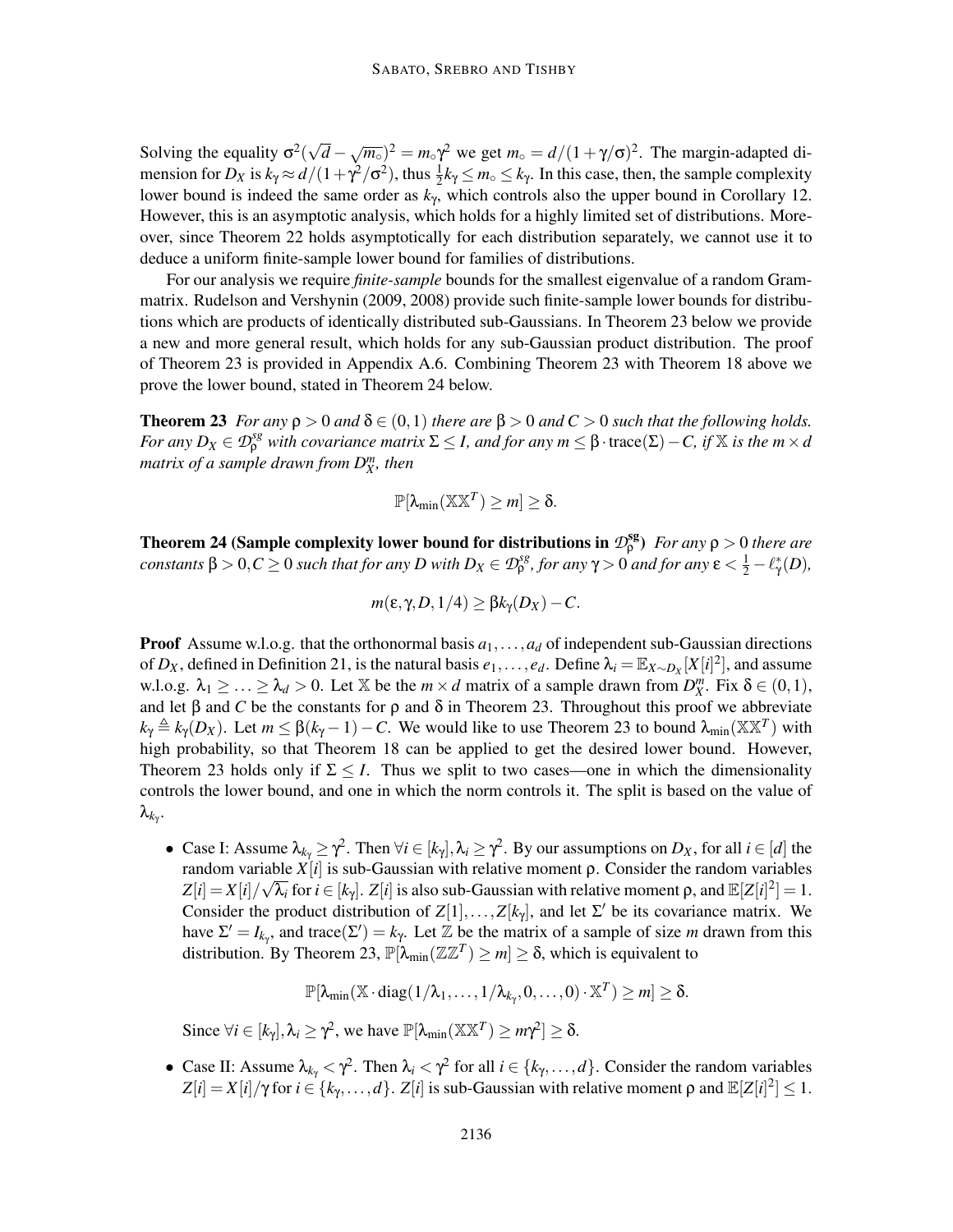Consider the product distribution of  $Z[k_{\gamma}], \ldots, Z[d]$ , and let  $\Sigma'$  be its covariance matrix. We have  $\Sigma' < I_{d-k_{\gamma}+1}$ . By the minimality in Equation (4) we also have trace( $\Sigma'$ ) =  $\frac{1}{\gamma^2} \sum_{i=k_{\gamma}}^d \lambda_i \ge$  $k_{\gamma}-1$ . Let  $\mathbb Z$  be the matrix of a sample of size *m* drawn from this product distribution. By Theorem 23,  $\mathbb{P}[\lambda_{\min}(\mathbb{Z}\mathbb{Z}^T) \geq m] \geq \delta$ . Equivalently,

 $\mathbb{P}[\lambda_{\min}(\mathbb{X}\cdot\text{diag}(0,\ldots,0,1/\gamma^2,\ldots,1/\gamma^2)\cdot\mathbb{X}^T)\geq m]\geq \delta,$ 

therefore  $\mathbb{P}[\lambda_{\min}(\mathbb{X}\mathbb{X}^T)\geq m\gamma^2] \geq \delta$ .

In both cases  $\mathbb{P}[\lambda_{\min}(\mathbb{XX}^T) \ge m\gamma^2] \ge \delta$ . This holds for any  $m \le \beta(k_\gamma - 1) - C$ , thus by Theorem 18  $m(\varepsilon, \gamma, D, \delta/2) \ge \lfloor (\beta(k_\gamma - 1) - C)/2 \rfloor$  for  $\varepsilon < 1/2 - \ell^*_{\gamma}(D)$ . We finalize the proof by setting  $\delta = \frac{1}{2}$  $\frac{1}{2}$  and adjusting β and *C*.

#### 8. On the Limitations of the Covariance Matrix

We have shown matching upper and lower bounds for the sample complexity of learning with MEM, for any sub-Gaussian product distribution with a bounded relative moment. This shows that the margin-adapted dimension fully characterizes the sample complexity of learning with MEM for such distributions. What properties of a distribution play a role in determining the sample complexity for general distributions? In the following theorem we show that these properties must include more than the covariance matrix of the distribution, even when assuming sub-Gaussian tails and bounded relative moments.

**Theorem 25** For any integer  $d > 1$ , there exist two distributions D and P over  $\mathbb{R}^d \times \{\pm 1\}$  with iden*tical covariance matrices, such that for any*  $\epsilon, \delta \in (0, \frac{1}{4})$  $\frac{1}{4}$ )*, m*(**ε**, 1*, P*,δ) ≥ Ω(*d*) *while m*(**ε**, 1*, D*,δ<u>)</u> ≤ [log<sub>2</sub>(1/δ)]. Both D<sub>*X*</sub> and P<sub>*X*</sub> are sub-Gaussian random vectors, with a relative moment of  $\sqrt{2}$  in *all directions.*

**Proof** Let  $D_a$  and  $D_b$  be distributions over  $\mathbb{R}^d$  such that  $D_a$  is uniform over  $\{\pm 1\}^d$  and  $D_b$  is uniform over  $\{\pm 1\} \times \{0\}^{d-1}$ . Let *D<sub>X</sub>* be a balanced mixture of *D<sub>a</sub>* and *D<sub>b</sub>*. Let *P<sub>X</sub>* be uniform over  $\{\pm 1\} \times \{\frac{1}{\sqrt{2}}\}$  $\frac{1}{2}$ ,  $\int_0^1 e^{-t}$ . For both *D* and *P*, let  $\mathbb{P}[Y = \langle e_1, X \rangle] = 1$ . The covariance matrix of *D<sub>X</sub>* and *P<sub>X</sub>* is diag $(1, \frac{1}{2})$  $\frac{1}{2}, \ldots, \frac{1}{2}$  $\frac{1}{2}$ ), thus  $k_1(D_X) = k_1(P_X) \ge \Omega(d)$ .

By Equation (9),  $P_X$ ,  $D_a$  and  $D_b$  are all sub-Gaussian product distribution with relative moment 1, thus also with moment  $\sqrt{2} > 1$ . The projection of *D<sub>X</sub>* along any direction  $u \in \mathbb{R}^d$  is sub-Gaussian with relative moment  $\sqrt{2}$  as well, since

$$
\mathbb{E}_{X \sim D_X}[\exp(\langle u, X \rangle)] = \frac{1}{2} (\mathbb{E}_{X \sim D^a}[\exp(\langle u, X \rangle)] + \mathbb{E}_{X \sim D^b}[\exp(\langle u, X \rangle)])
$$
  
\n
$$
= \frac{1}{2} (\prod_{i \in [d]} (\exp(u_i) + \exp(-u_i))/2 + (\exp(u_1) + \exp(-u_1))/2)
$$
  
\n
$$
\leq \frac{1}{2} (\prod_{i \in [d]} \exp(u_i^2/2) + \exp(u_1^2/2)) \leq \exp(||u||^2/2) \leq \exp((||u||^2 + u_1^2)/2)
$$
  
\n
$$
= \exp(\mathbb{E}_{X \sim D_X}[\langle u, X \rangle^2]).
$$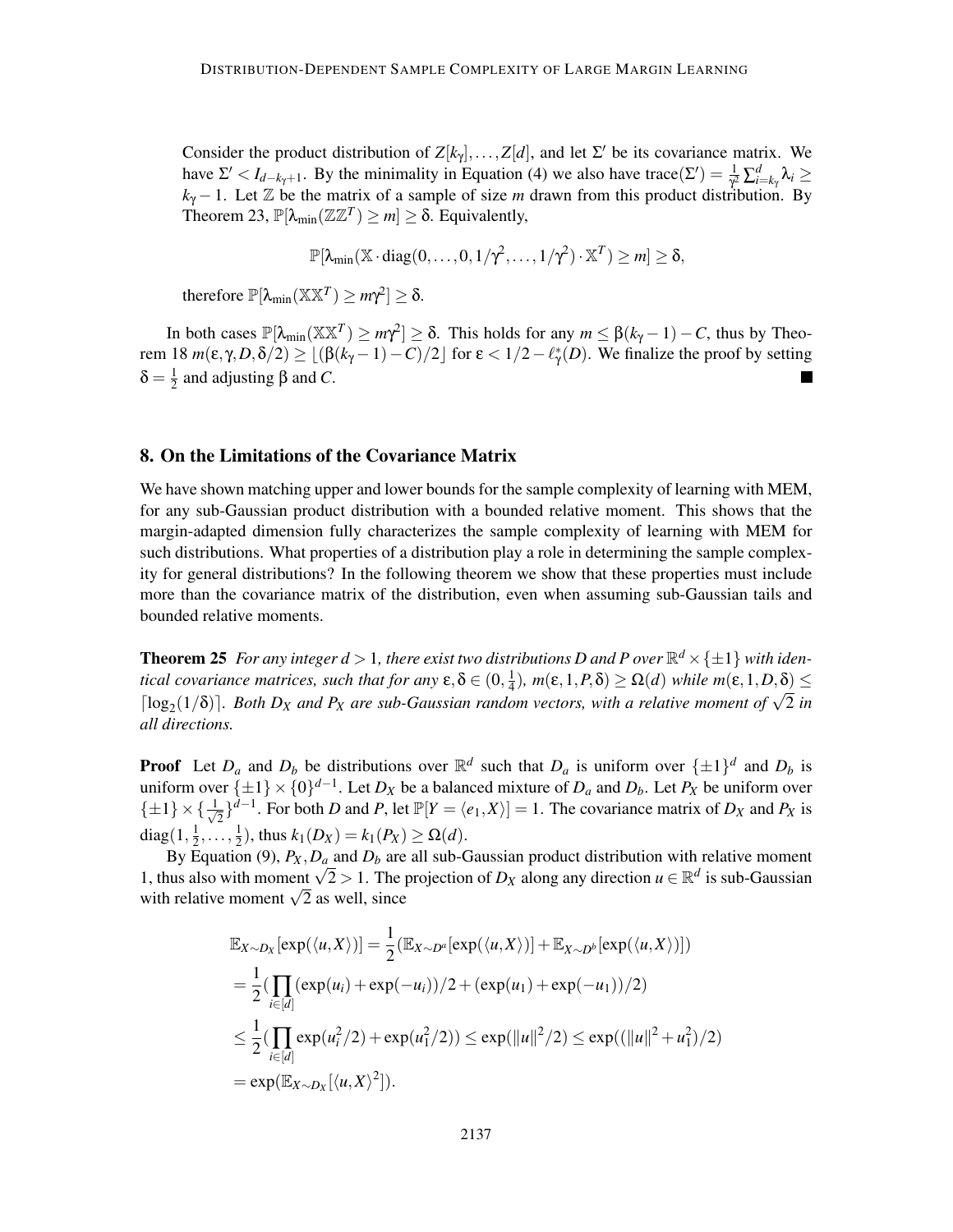For *P* we have by Theorem 24 that for any  $\epsilon \leq \frac{1}{4}$  $\frac{1}{4}$ *, m*(**ε**, 1*, P*,  $\frac{1}{4}$  $\frac{1}{4}$ )  $\geq \Omega(k_1(P_X)) \geq \Omega(d)$ . In contrast, any MEM algorithm  $A_1$  will output the correct separator for *D* whenever the sample has at least one point drawn from  $D_b$ . This is because the separator  $e_1$  is the only  $w \in \mathbb{B}_1^d$  that classifies this point with zero 1-margin errors. Such a point exists in a sample of size *m* with probability  $1 - 2^{-m}$ . Therefore  $\ell_0(\mathcal{A}_1, D, m, 1/2^m) = 0$ . It follows that for all  $\varepsilon > 0$ ,  $m(\varepsilon, 1, D, \delta) \leq \lceil \log_2(1/\delta) \rceil$ .

### 9. Conclusions

Corollary 12 and Theorem 24 together provide a tight characterization of the sample complexity of any sub-Gaussian product distribution with a bounded relative moment. Formally, fix  $\rho > 0$ . For any *D* such that  $D_X \in \mathcal{D}_{\rho}^{\text{sg}}$ , and for any  $\gamma > 0$  and  $\epsilon \in (0, \frac{1}{2} - \ell_{\gamma}^*(D))$ 

$$
\Omega(k_{\gamma}(D_X)) \le m(\varepsilon, \gamma, D) \le \tilde{O}\left(\frac{k_{\gamma}(D_X)}{\varepsilon^2}\right). \tag{10}
$$

The upper bound holds uniformly for all distributions, and the constants in the lower bound depend only on  $\rho$ . This result shows that the true sample complexity of learning each of these distributions with MEM is characterized by the margin-adapted dimension. An interesting conclusion can be drawn as to the influence of the conditional distribution of labels  $D_{Y|X}$ : Since Equation (10) holds for *any*  $D_{Y|X}$ , the effect of the direction of the best separator on the sample complexity is bounded, even for highly non-spherical distributions.

We note that the upper bound that we have proved involves logarithmic factors which might not be necessary. There are upper bounds that depend on the margin alone and on the dimension alone without logarithmic factors. On the other hand, in our bound, which combines the two quantities, there is a logarithmic dependence which stems from the margin component of the bound. It might be possible to tighten the bound and remove the logarithmic dependence.

Equation (10) can be used to easily characterize the sample complexity behavior for interesting distributions, to compare *L*<sup>2</sup> margin minimization to other learning methods, and to improve certain active learning strategies. We elaborate on each of these applications in the following examples.

#### Example 1 (Gaps between *L*<sup>1</sup> and *L*<sup>2</sup> regularization in the presence of irrelevant features)

*Ng (2004) considers learning a single relevant feature in the presence of many irrelevant features, and compares using L*<sub>1</sub> *regularization and L*<sub>2</sub> *regularization. When*  $||X||_{\infty} \leq 1$ *, upper bounds on learning with L*<sup>1</sup> *regularization guarantee a sample complexity of O*(ln(*d*)) *for an L*1*-based learning rule (Zhang, 2002). In order to compare this with the sample complexity of L*<sup>2</sup> *regularized learning and establish a gap, one must use a* lower bound *on the L*<sup>2</sup> *sample complexity. The argument provided by Ng actually assumes scale-invariance of the learning rule, and is therefore valid only for* unregularized *linear learning. In contrast, using our results we can easily establish a lower bound of*  $\Omega(d)$  *for many specific distributions with a bounded*  $||X||_{\infty}$  *and*  $Y = sign(X[i])$  *for some i. For instance, if each coordinate is a bounded independent sub-Gaussian random variable with a bounded relative moment, we have*  $k_1 = \lfloor d/2 \rfloor$  *and Theorem 24 implies a lower bound of*  $\Omega(d)$  *on the L*<sup>2</sup> *sample complexity.*

Example 2 (Gaps between generative and discriminative learning for a Gaussian mixture) *Let* there be two classes, each drawn from a unit-variance spherical Gaussian in  $\mathbb{R}^d$  with a large dis*tance*  $2v \gg 1$  *between the class means, such that*  $d \gg v^4$ *. Then*  $\mathbb{P}_D[X|Y = y] = \mathcal{N}(yv \cdot e_1, I_d)$ *,*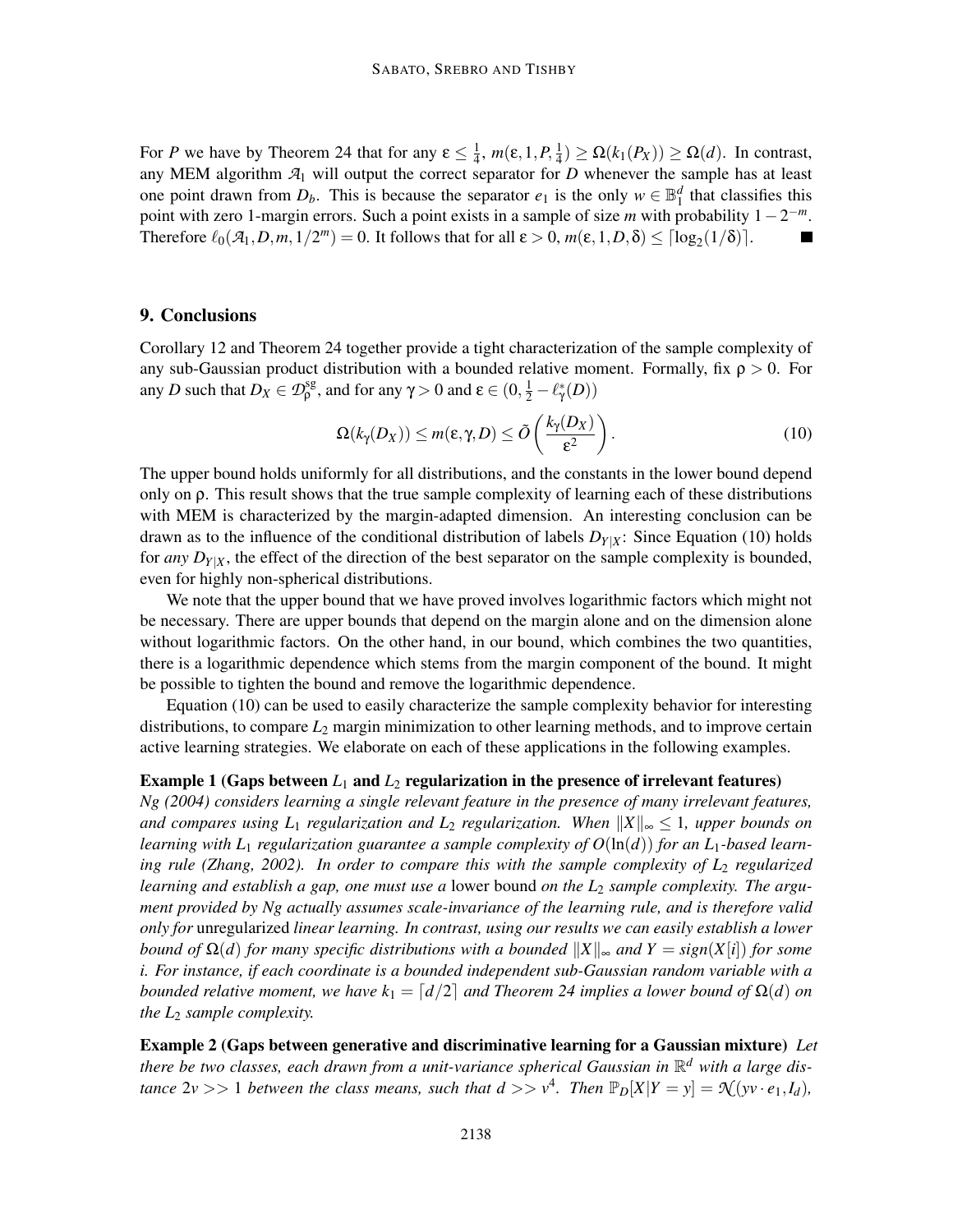where  $e_1$  is a unit vector in  $\mathbb{R}^d$ . For any v and d, we have  $D_X \in \mathcal{D}_1^{sg}$ 1 *. For large values of v, we have extremely low margin error at*  $\gamma = v/2$ , and so we can hope to learn the classes by looking for a *large-margin separator. Indeed, we can calculate*  $k_\gamma = \lceil d/(1+\frac{v^2}{4})\rceil$  $\left( \frac{\partial^2}{\partial 4} \right)$ ], and conclude that the required *sample complexity is*  $\tilde{\Theta}(d/v^2)$ . Now consider a generative approach: fitting a spherical Gaussian *model for each class. This amounts to estimating each class center as the empirical average of the points in the class, and classifying based on the nearest estimated class center. It is possible to show that for any constant* ε > 0*, and for large enough v and d, O*(*d*/*v* 4 ) *samples are enough in order to ensure an error of* ε*. This establishes a rather large gap of* Ω(*v* 2 ) *between the sample complexity of the discriminative approach and that of the generative one.*

Example 3 (Active learning) *In active learning, there is an abundance of unlabeled examples, but labels are costly, and the active learning algorithm needs to decide which labels to query based on the labels seen so far. A popular approach to active learning involves estimating the current set of possible classifiers using sample complexity upper bounds (see, e.g., Balcan et al., 2009; Beygelzimer et al., 2010). Without any distribution-specific information, only general distributionfree upper bounds can be used. However, since there is an abundance of unlabeled examples, the active learner can use these to estimate tighter distribution-specific upper bounds. In the case of linear classifiers, the margin-adapted dimension can be calculated from the uncentered covariance matrix of the distribution, which can be easily estimated from unlabeled data. Thus, our sample complexity upper bounds can be used to improve the active learner's label complexity. Moreover, the lower bound suggests that any further improvement of such active learning strategies would require more information other than the distribution's covariance matrix.*

To summarize, we have shown that the true sample complexity of large-margin learning of each of a rich family of distributions is characterized by the margin-adapted dimension. Characterizing the true sample complexity allows a better comparison between this learning approach and other algorithms, and has many potential applications. The challenge of characterizing the true sample complexity extends to any distribution and any learning approach. Theorem 25 shows that other properties but the covariance matrix must be taken into account for general distributions. We believe that obtaining answers to these questions is of great importance, both to learning theory and to learning applications.

# Acknowledgments

The authors thank Boaz Nadler for many insightful discussions. During part of this research, Sivan Sabato was supported by the Adams Fellowship Program of the Israel Academy of Sciences and Humanities. This work is partly supported by the Gatsby Charitable Foundation, The DARPA MSEE project, the Intel ICRI-CI center, and the Israel Science Foundation center of excellence grant.

# Appendix A. Proofs Omitted from the Text

In this appendix we give detailed proofs which were omitted from the text.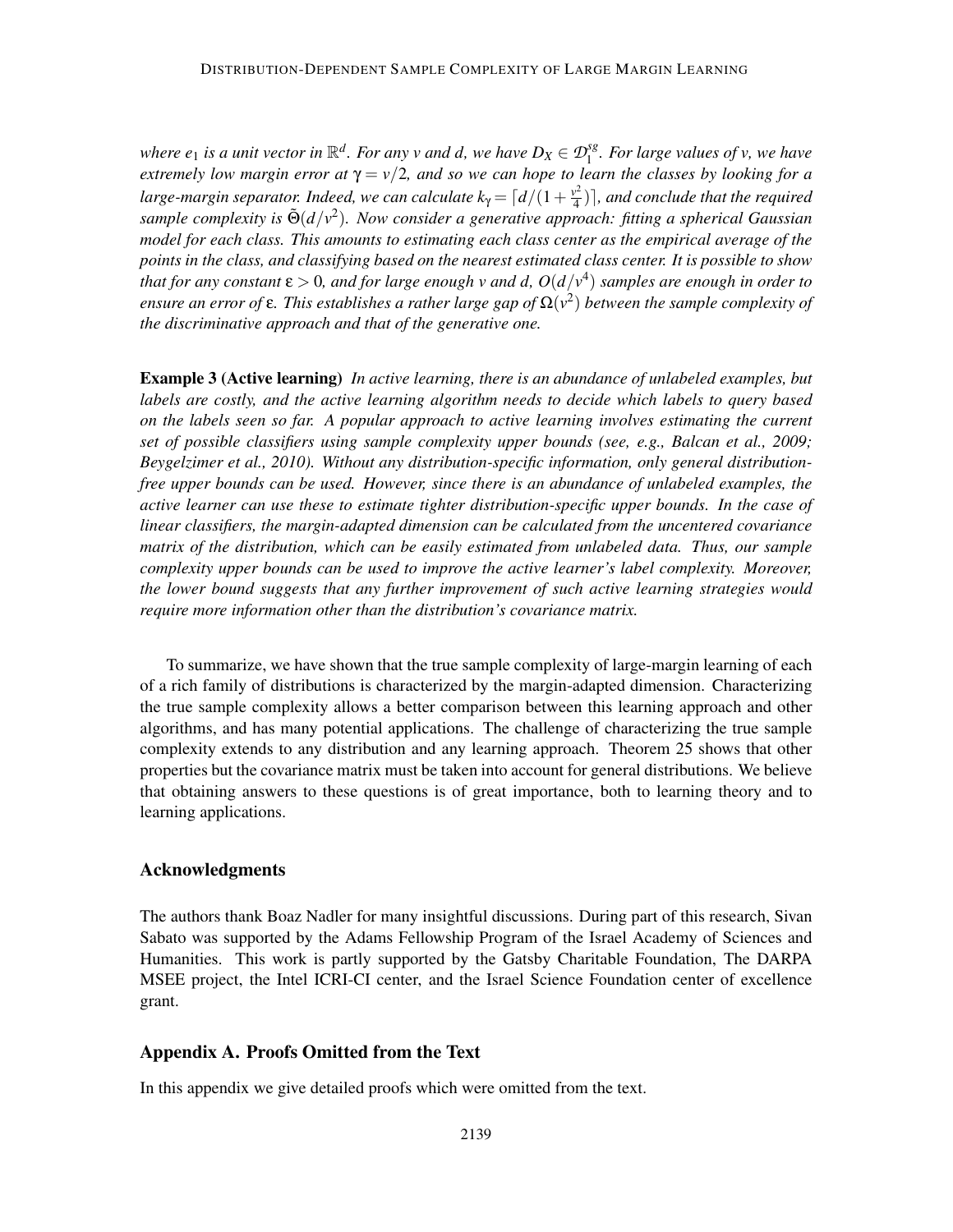### A.1 Proof of Proposition 3

**Proof** Let  $w^* \in \operatorname{argmin}_{w \in \mathbb{B}_1^d} \ell_\gamma(w, D)$ . By Equation (2), with probability  $1 - \delta/2$ 

$$
ramp_{\gamma}(\mathcal{A}_{\gamma}(S), D) \leq ramp_{\gamma}(\mathcal{A}_{\gamma}(S), S) + 2\mathcal{R}_{m}(\text{RAMP}_{\gamma}, D) + \sqrt{\frac{8\ln(2/\delta)}{m}}.
$$

Set  $h^* \in \mathcal{H}$  such that  $\ell_\gamma(h^*, D) = \ell_\gamma^*(\mathcal{H}, D)$ . We have

$$
ramp_{\gamma}(\mathcal{A}_{\gamma}(S), S) \leq \ell_{\gamma}(\mathcal{A}_{\gamma}(S), S) \leq \ell_{\gamma}(h^*, S).
$$

The first inequality follows since the ramp loss is upper bounded by the margin loss. The second inequality follows since *A* is a MEM algorithm. Now, by Hoeffding's inequality, since the range of ramp<sub>γ</sub> is in [0,1], with probability at least  $1-\delta/2$ 

$$
\ell_{\gamma}(h^*,S) \leq \ell_{\gamma}(h^*,D) + \sqrt{\frac{\ln(2/\delta)}{2m}}.
$$

It follows that with probability  $1-\delta$ 

$$
ramp_{\gamma}(\mathcal{A}_{\gamma}(S), D) \le \ell_{\gamma}^*(\mathcal{H}, D) + 2\mathcal{R}_m(\text{RAMP}_{\gamma}, D) + \sqrt{\frac{14\ln(2/\delta)}{m}}.
$$
\n(11)

We have  $\ell_0 \leq \text{ramp}_{\gamma}$ . Combining this with Equation (11) we conclude Equation (3).

# A.2 Proof of Lemma 9

**Proof** [of Lemma 9] For a function  $f : X \to \mathbb{R}$  and a  $z \in Z$ , define the function  $G[f, z]$  by

$$
\forall x \in \mathcal{X}, \quad G[f, z](x) = [f(x) + z(x)] - f(x).
$$

Let  $f_1, f_2 \in \mathbb{R}^X$  be two functions, and let  $g_1 = G[f_1, z] \in \mathcal{G}(f_1)$  for some  $w_b \in \overline{V}$ . Then, since  $G[f_2, z] \in \mathcal{G}(f_2)$ , we have

$$
\inf_{g_2 \in \mathcal{G}(f_2)} \|g_1 - g_2\|_{L_2(S)} \le \|G[f_1, z] - G[f_2, z]\|.
$$

Now, for all  $x \in \mathbb{R}$ ,

$$
|G[f_1, z](x) - G[f_2, z](x)| = ||[f_1(x) + z(x)] - f_1(x) - [f_2(x) + z(x)] + f_2(x)|
$$
  
\n
$$
\leq |f_1(x) - f_2(x)|.
$$

Thus, for any  $S \subseteq X$ ,

$$
||G[f_1,z] - G[f_2,z]||^2_{L_2(S)} = \mathbb{E}_{X \sim S}(G[f_1,z](X) - G[f_2,z](X))^2
$$
  

$$
\leq \mathbb{E}_{X \sim S}(f_1(X) - f_2(X))^2 = ||f_1 - f_2||^2_{L_2(S)}.
$$

It follows that  $\inf_{g_2 \in G(f_2)} ||g_1 - g_2||_{L_2(S)} \le ||f_1 - f_2||_{L_2(S)}$ . This holds for any *g*<sub>1</sub> ∈ *G*(*f*<sub>1</sub>), thus  $\Delta_H(\mathcal{G}(f_1), \mathcal{G}(f_2)) \leq ||f_1 - f_2||_{L_2(S)}.$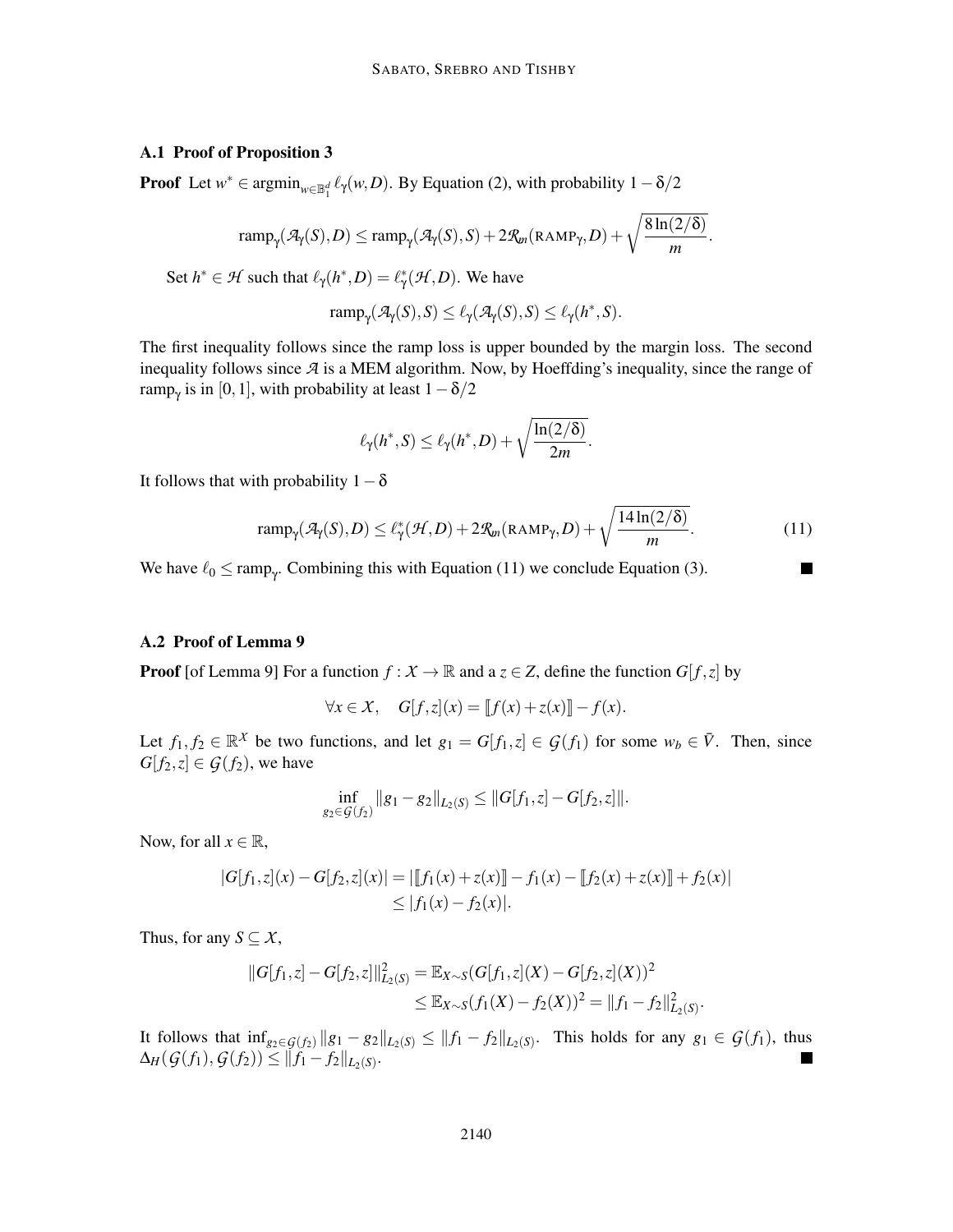### A.3 Proof of Lemma 10

**Proof** [of Lemma 10] Let *k* be the pseudo-dimension of  $G(f)$ , and let  $\{x_1, \ldots, x_k\} \subseteq X$  be a set which is pseudo-shattered by  $G(f)$ . We show that the same set is pseudo-shattered by *Z* as well, thus proving the lemma. Since  $G(f)$  is pseudo-shattered, there exists a vector  $r \in \mathbb{R}^k$  such that for all *y* ∈ { $\pm$ 1}<sup>*k*</sup> there exists a *g<sub>y</sub>* ∈ *G*(*f*) such that ∀*i* ∈ [*m*], sign(*g<sub>y</sub>*(*x<sub>i</sub>*) − *r*[*i*]) = *y*[*i*]. Therefore for all  $y \in {\{\pm 1\}}^k$  there exists a  $z_y \in Z$  such that

$$
\forall i \in [k], sign([\![f(x_i) + z_y(x_i)]\!] - f(x_i) - r[i]) = y[i].
$$

By considering the case  $y[i] = 1$ , we have

$$
0 < [f(x_i) + z_y(x_i)] - f(x_i) - r[i] \le 1 - f(x_i) - r[i].
$$

By considering the case  $y[i] = -1$ , we have

$$
0 > [f(x_i) + z_y(x_i)] - f(x_i) - r[i] \geq -f(x_i) - r[i].
$$

Therefore  $0 < f(x_i) + r[i] < 1$ . Now, let  $y \in {\pm 1}^k$  and consider any  $i \in [k]$ . If  $y[i] = 1$  then

$$
[f(x_i) + z_y(x_i)] - f(x_i) - r[i] > 0
$$

It follows that

$$
[f(x_i) + z_y(x_i)] > f(x_i) + r[i] > 0,
$$

thus

$$
f(x_i) + z_y(x_i) > f(x_i) + r[i].
$$

In other words,  $sign(z_v(x_i) - r[i]) = 1 = v[i]$ . If  $v[i] = -1$  then

$$
[f(x_i) + z_y(x_i)] - f(x_i) - r[i] < 0.
$$

It follows that

$$
[[f(x_i) + z_y(x_i)]] < f(x_i) + r[i] < 1,
$$

thus

$$
f(x_i) + z_y(x_i) < f(x_i) + r[i].
$$

in other words,  $sign(z_y(x_i) - r[i]) = -1 = y[i]$ . We conclude that *Z* shatters {*x*<sub>1</sub>,..., *x<sub>k</sub>*} as well, using the same vector *r* ∈ ℝ<sup>*k*</sup>. Thus the pseudo-dimension of *Z* is at least *k* using the same vector  $r \in \mathbb{R}^k$ . Thus the pseudo-dimension of *Z* is at least *k*.

# A.4 Proof of Lemma 15

To prove Lemma 15, we first prove the following lemma. Denote by conv(*A*) the convex hull of a set *A*.

**Lemma 26** Let  $\gamma > 0$ . For each  $y \in {\pm 1}^m$ , select  $r_y \in \mathbb{R}^m$  such that for all  $i \in [m]$ ,  $r_y[i]y[i] \ge \gamma$ . Let  $R = \{r_y \in \mathbb{R}^m \mid y \in \{\pm 1\}^m\}$ . Then  $\{\pm \gamma\}^m \subseteq \text{conv}(R)$ .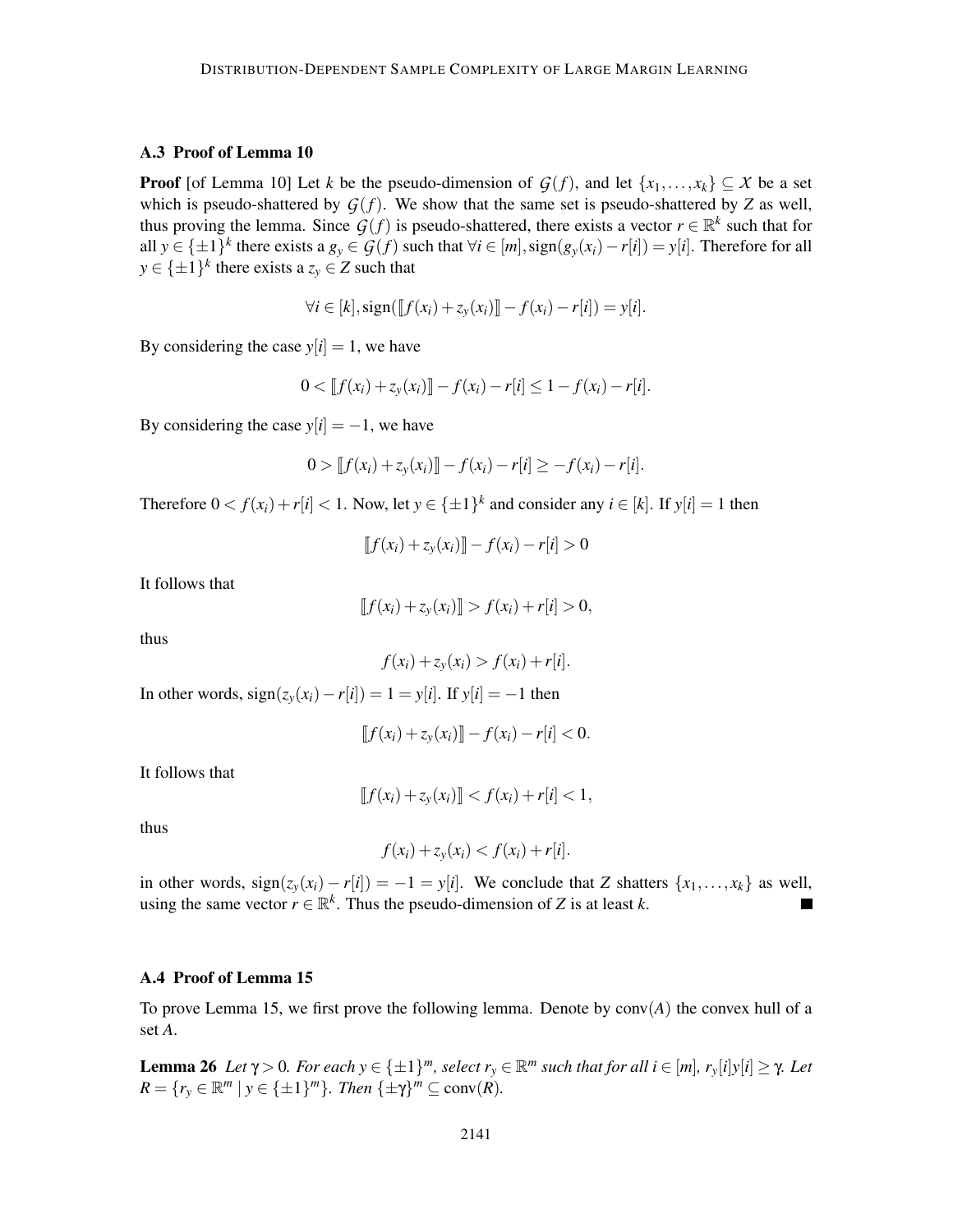**Proof** We will prove the claim by induction on the dimension *m*. For the base case, if  $m = 1$ , we have  $R = \{a, b\} \subseteq \mathbb{R}$  where  $a \leq -\gamma$  and  $b \geq \gamma$ . Clearly, conv $(R) = [a, b]$ , and  $\pm \gamma \in [a, b]$ .

For the inductive step, assume the lemma holds for  $m-1$ . For a vector  $t \in \mathbb{R}^m$ , denote by  $\bar{t}$  its projection  $(t[1],..., t[m-1])$  on  $\mathbb{R}^{m-1}$ . Similarly, for a set of vectors  $S \subseteq \mathbb{R}^m$ , let  $\overline{S} = \{\overline{s} \mid s \in S\} \subseteq \mathbb{R}^{m-1}$ . Define  $Y_+ = \{\pm 1\}^{m-1} \times \{\pm 1\}$  and  $Y_- = \{\pm 1\}^{m-1} \times \{-1\}$ . Let  $R_+ =$  ${r_y \mid y \in Y_+}$ , and similarly for *R*<sub>−</sub>. Then the induction hypothesis holds for  $\bar{R}_+$  and  $\bar{R}_-$  with dimension  $m-1$ . Let  $z \in {\pm \gamma}^m$ . We wish to prove  $z \in \text{conv}(R)$ . From the induction hypothesis we have  $\bar{z} \in \text{conv}(\bar{R}_+)$  and  $\bar{z} \in \text{conv}(\bar{R}_-)$ . Thus, for all  $y \in \{\pm 1\}$  there exist  $\alpha_y, \beta_y \ge 0$  such that  $\sum_{y \in Y_+} \alpha_y = \sum_{y \in Y_-} \beta_y = 1$ , and

$$
\bar{z} = \sum_{y \in Y_+} \alpha_y \bar{r}_y = \sum_{y \in Y_-} \beta_y \bar{r}_y.
$$

Let  $z_a = \sum_{y \in Y_+} \alpha_y r_y$  and  $z_b = \sum_{y \in Y_-} \beta_y r_y$  We have that  $\forall y \in Y_+, r_y[m] \ge \gamma$ , and  $\forall y \in Y_-, r_y[m] \le -\gamma$ . Therefore,  $z_b[m] \leq -\gamma \leq z[m] \leq \gamma \leq z_a[m]$ . In addition,  $\bar{z}_a = \bar{z}_b = \bar{z}$ . Select  $\lambda \in [0,1]$  such that  $z[m] = \lambda z_a[m] + (1 - \lambda)z_b[m]$ , then  $z = \lambda z_a + (1 - \lambda)z_b$ . Since  $z_a, z_b \in \text{conv}(R)$ , we have  $z \in \text{conv}(R)$ .

**Proof** [of Lemma 15] Denote by  $f(S)$  the vector  $(f(x_1),..., f(x_m))$ . Recall that  $r \in \mathbb{R}^m$  is the witness for the shattering of *S*, and let

$$
L = \{f(S) - r \mid f \in \mathcal{F}\} \subseteq \mathbb{R}^m.
$$

Since *S* is shattered, for any  $y \in {\pm 1}^m$  there is an  $r_y \in L$  such that  $\forall i \in [m], r_y[i]y[i] \ge \gamma$ . By Lemma 26,  $\{\pm \gamma\}^m \subseteq \text{conv}(L)$ . Since *F* is convex, *L* is also convex. Therefore  $\{\pm \gamma\}^m \subseteq L$ . **I** 

#### A.5 Proof of Lemma 20

**Proof** [of Lemma 20] It suffices to consider diagonal moment matrices: If  $\mathbb{B}$  is not diagonal, let  $\mathbb{V} \in \mathbb{R}^{d \times d}$  be an orthogonal matrix such that  $\mathbb{V}\mathbb{B}\mathbb{V}^T$  is diagonal, and let  $Y = \mathbb{V}X$ . We have  $\mathbb{E}[\exp(t\|Y\|^2)] = \mathbb{E}[\exp(t\|X\|^2)]$  and trace( $\mathbb{V}\mathbb{BV}^T$ ) = trace( $\mathbb{B}$ ). In addition, for all  $u \in \mathbb{R}^d$ ,

$$
\mathbb{E}[\exp(\langle u, Y \rangle)] = \mathbb{E}[\exp(\langle \mathbb{V}^T u, X \rangle)] \le \exp(\frac{1}{2} \langle \mathbb{BV}^T u, \mathbb{V}^T u \rangle) = \exp(\frac{1}{2} \langle \mathbb{V} \mathbb{BV}^T u, u \rangle).
$$

Therefore *Y* is sub-Gaussian with the diagonal moment matrix  $\mathbb{V}\mathbb{B}\mathbb{V}^T$ . Thus assume w.l.o.g. that  $\mathbb{B} = \text{diag}(\lambda_1, \ldots, \lambda_d)$  where  $\lambda_1 > \ldots > \lambda_d > 0$ .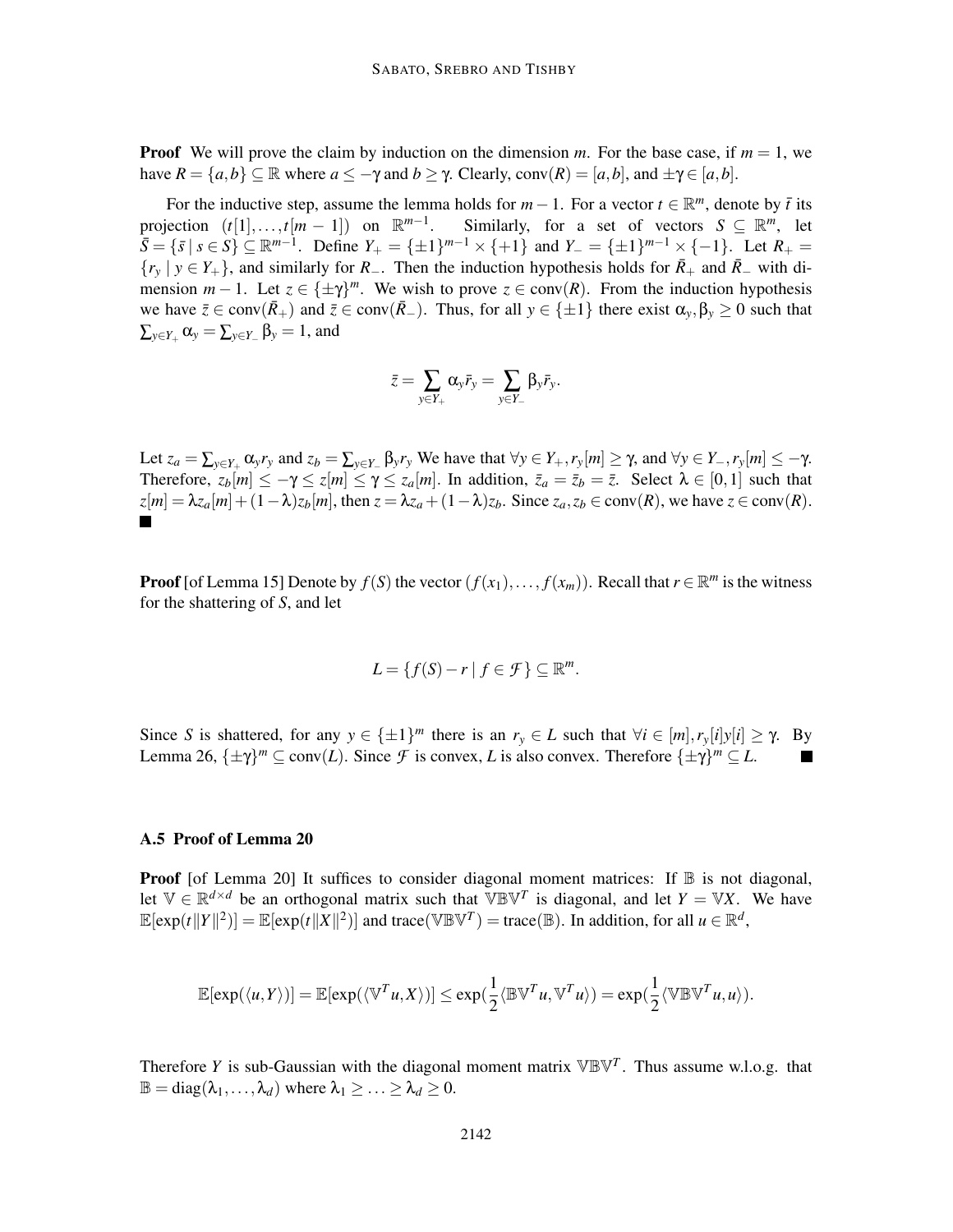We have  $\exp(t||X||^2) = \prod_{i \in [d]} \exp(tX[i]^2)$ . In addition, for any  $t > 0$  and  $x \in \mathbb{R}, 2\sqrt{\Pi t} \cdot \exp(tx^2) =$  $\int_{-\infty}^{\infty} \exp(sx - \frac{s^2}{4t})$  $\frac{s^2}{4t}$ )*ds*. Therefore, for any  $u \in \mathbb{R}^d$ ,

$$
(2\sqrt{\Pi t})^d \cdot \mathbb{E}[\exp(t||X||^2)] = \mathbb{E}\left[\prod_{i\in[d]} \int_{-\infty}^{\infty} \exp(u[i]X[i] - \frac{u[i]^2}{4t})du[i]\right]
$$
  
\n
$$
= \mathbb{E}\left[\int_{-\infty}^{\infty} \cdots \int_{-\infty}^{\infty} \prod_{i\in[d]} \exp(u[i]X[i] - \frac{u[i]^2}{4t})du[i]\right]
$$
  
\n
$$
= \mathbb{E}\left[\int_{-\infty}^{\infty} \cdots \int_{-\infty}^{\infty} \exp(\langle u, X \rangle - \frac{||u||^2}{4t}) \prod_{i\in[d]} du[i]\right]
$$
  
\n
$$
= \int_{-\infty}^{\infty} \cdots \int_{-\infty}^{\infty} \mathbb{E}[\exp(\langle u, X \rangle)] \exp(-\frac{||u||^2}{4t}) \prod_{i\in[d]} du[i]
$$

By the sub-Gaussianity of *X*, the last expression is bounded by

$$
\leq \int_{-\infty}^{\infty} \dots \int_{-\infty}^{\infty} \exp\left(\frac{1}{2}\langle \mathbb{B}u, u \rangle - \frac{\|u\|^2}{4t}\right) \prod_{i \in [d]} du[i]
$$
  
\n
$$
= \int_{-\infty}^{\infty} \dots \int_{-\infty}^{\infty} \prod_{i \in [d]} \exp\left(\frac{\lambda_i u[i]^2}{2} - \frac{u[i]^2}{4t}\right) du[i]
$$
  
\n
$$
= \prod_{i \in [d]} \int_{-\infty}^{\infty} \exp(u[i]^2 \left(\frac{\lambda_i}{2} - \frac{1}{4t}\right)) du[i] = \Pi^{d/2} \left(\prod_{i \in [d]} \left(\frac{1}{4t} - \frac{\lambda_i}{2}\right)\right)^{-\frac{1}{2}}
$$

The last equality follows from the fact that for any  $a > 0$ ,  $\int_{-\infty}^{\infty} \exp(-a \cdot s^2) ds = \sqrt{\Pi/a}$ , and from the assumption  $t \leq \frac{1}{4\lambda}$  $\frac{1}{4\lambda_1}$ . We conclude that

.

$$
\mathbb{E}[\exp(t||X||^2)] \leq (\prod_{i \in [d]} (1-2\lambda_i t))^{-\frac{1}{2}} \leq \exp(2t \cdot \sum_{i=1}^d \lambda_i) = \exp(2t \cdot \text{trace}(\mathbb{B})),
$$

where the second inequality holds since  $\forall x \in [0,1]$ ,  $(1 - x/2)^{-1} \leq \exp(x)$ .

# A.6 Proof of Theorem 23

In the proof of Theorem 23 we use the fact  $\lambda_{\min}(\mathbb{XX}^T) = \inf_{\|x\|_2=1} \|\mathbb{X}^T x\|^2$  and bound the right-hand side via an  $\varepsilon$ -net of the unit sphere in  $\mathbb{R}^m$ , denoted by  $S^{m-1} \triangleq \{x \in \mathbb{R}^m \mid ||x||_2 = 1\}$ . An  $\varepsilon$ -net of the unit sphere is a set  $C \subseteq S^{m-1}$  such that  $\forall x \in S^{m-1}, \exists x' \in C, ||x - x'|| \le \varepsilon$ . Denote the minimal size of an  $\varepsilon$ -net for  $S^{m-1}$  by  $\mathcal{N}_m(\varepsilon)$ , and by  $C_m(\varepsilon)$  a minimal  $\varepsilon$ -net of  $S^{m-1}$ , so that  $C_m(\varepsilon) \subseteq S^{m-1}$  and  $|\mathcal{C}_m(\varepsilon)| = \mathcal{N}_m(\varepsilon)$ . The proof of Theorem 23 requires several lemmas. First we prove a concentration result for the norm of a matrix defined by sub-Gaussian variables. Then we bound the probability that the squared norm of a vector is small.

**Lemma 27** Let  $\mathbb{Y}$  be a  $d \times m$  matrix with  $m \leq d$ , such that  $\mathbb{Y}_{ij}$  are independent sub-Gaussian *variables with moment B. Let*  $\Sigma$  *be a diagonal*  $d \times d$  *PSD matrix such that*  $\Sigma \leq I$ *. Then for all*  $t \geq 0$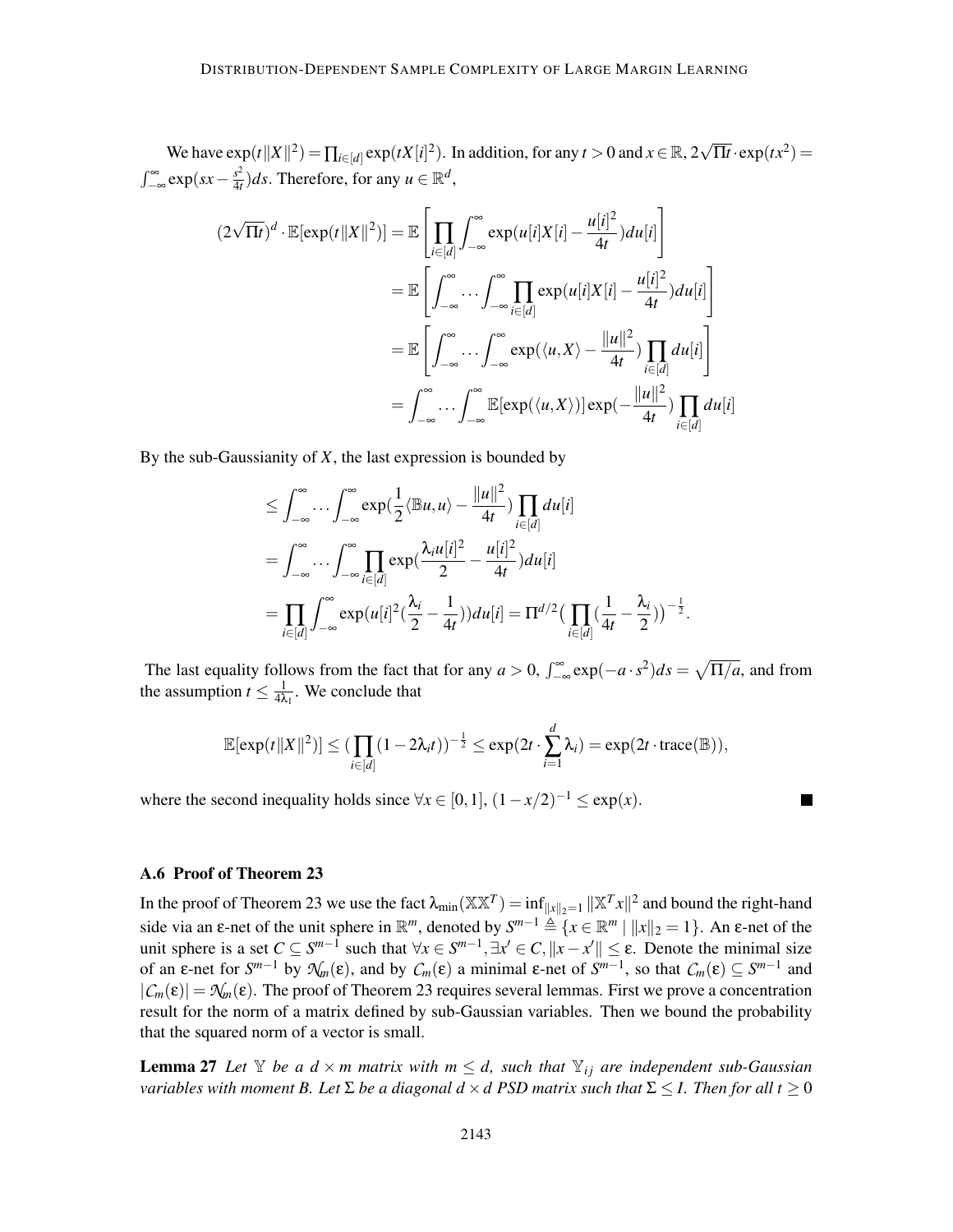$and \varepsilon \in (0,1),$ 

$$
\mathbb{P}[\|\sqrt{\Sigma}\mathbb{Y}\| \geq t] \leq \mathcal{N}_m(\varepsilon) \exp(\frac{\text{trace}(\Sigma)}{2} - \frac{t^2(1-\varepsilon)^2}{4B^2}).
$$

**Proof** We have  $\|\sqrt{\Sigma}\mathbb{Y}\| \le \max_{x \in C_m(\varepsilon)} \|\sqrt{\Sigma}\mathbb{Y}x\|/(1-\varepsilon)$ , see for instance in Bennett et al. (1975). Therefore,

$$
\mathbb{P}[\|\sqrt{\Sigma}\mathbb{Y}\| \ge t] \le \sum_{x \in C_m(\varepsilon)} \mathbb{P}[\|\sqrt{\Sigma}\mathbb{Y}x\| \ge (1-\varepsilon)t]. \tag{12}
$$

Fix  $x \in C_m(\varepsilon)$ . Let  $V = \sqrt{\Sigma} \mathbb{Y}x$ , and assume  $\Sigma = \text{diag}(\lambda_1, \dots, \lambda_d)$ . For  $u \in \mathbb{R}^d$ ,

$$
\mathbb{E}[\exp(\langle u, V \rangle)] = \mathbb{E}[\exp(\sum_{i \in [d]} u_i \sqrt{\lambda_i} \sum_{j \in [m]} \mathbb{Y}_{ij} x_j)] = \prod_{j,i} \mathbb{E}[\exp(u_i \sqrt{\lambda_i} \mathbb{Y}_{ij} x_j)]
$$
  
\n
$$
\leq \prod_{j,i} \exp(u_i^2 \lambda_i B^2 x_j^2 / 2) = \exp(\frac{B^2}{2} \sum_{i \in [d]} u_i^2 \lambda_i \sum_{j \in [m]} x_j^2)
$$
  
\n
$$
= \exp(\frac{B^2}{2} \sum_{i \in [d]} u_i^2 \lambda_i) = \exp(\langle B^2 \Sigma u, u \rangle / 2).
$$

Thus *V* is a sub-Gaussian vector with moment matrix  $B^2\Sigma$ . Let  $s = 1/(4B^2)$ . Since  $\Sigma \leq I$ , we have  $s \leq 1/(4B^2 \max_{i \in [d]} \lambda_i)$ . Therefore, by Lemma 20,

$$
\mathbb{E}[\exp(s||V||^2)] \le \exp(2sB^2\operatorname{trace}(\Sigma)).
$$

By Chernoff's method,  $\mathbb{P}[\|V\|^2 \ge z^2] \le \mathbb{E}[\exp(s\|V\|^2)] / \exp(sz^2)$ . Thus

$$
\mathbb{P}[\|V\|^2 \ge z^2] \le \exp(2sB^2\operatorname{trace}(\Sigma) - sz^2) = \exp(\frac{\operatorname{trace}(\Sigma)}{2} - \frac{z^2}{4B^2}).
$$

Set  $z = t(1 - \varepsilon)$ . Then for all  $x \in S^{m-1}$ 

$$
\mathbb{P}[\|\sqrt{\Sigma}\mathbb{Y}x\|\geq t(1-\epsilon)]=\mathbb{P}[\|V\|\geq t(1-\epsilon)]\leq \exp(\frac{\operatorname{trace}(\Sigma)}{2}-\frac{t^2(1-\epsilon)^2}{4B^2}).
$$

Therefore, by Equation (12),

$$
\mathbb{P}[\|\sqrt{\Sigma}\mathbb{Y}\| \geq t] \leq \mathcal{N}_m(\varepsilon) \exp(\frac{\text{trace}(\Sigma)}{2} - \frac{t^2(1-\varepsilon)^2}{4B^2}).
$$

 $\blacksquare$ 

**Lemma 28** Let  $\mathbb{Y}$  be a  $d \times m$  matrix with  $m \leq d$ , such that  $\mathbb{Y}_{ij}$  are independent centered random *variables with variance* 1 *and fourth moments at most B. Let* Σ *be a diagonal d* × *d PSD matrix such that*  $\Sigma \leq I$ . *There exist*  $\alpha > 0$  *and*  $\eta \in (0,1)$  *that depend only on B such that for any*  $x \in S^{m-1}$ 

$$
\mathbb{P}[\|\sqrt{\Sigma}\mathbb{Y}x\|^2\leq \alpha\cdot (\text{trace}(\Sigma)-1)]\leq \eta^{\text{trace}(\Sigma)}.
$$

To prove Lemma 28 we require Lemma 29 (Rudelson and Vershynin, 2008, Lemma 2.2) and Lemma 30, which extends Lemma 2.6 in the same work.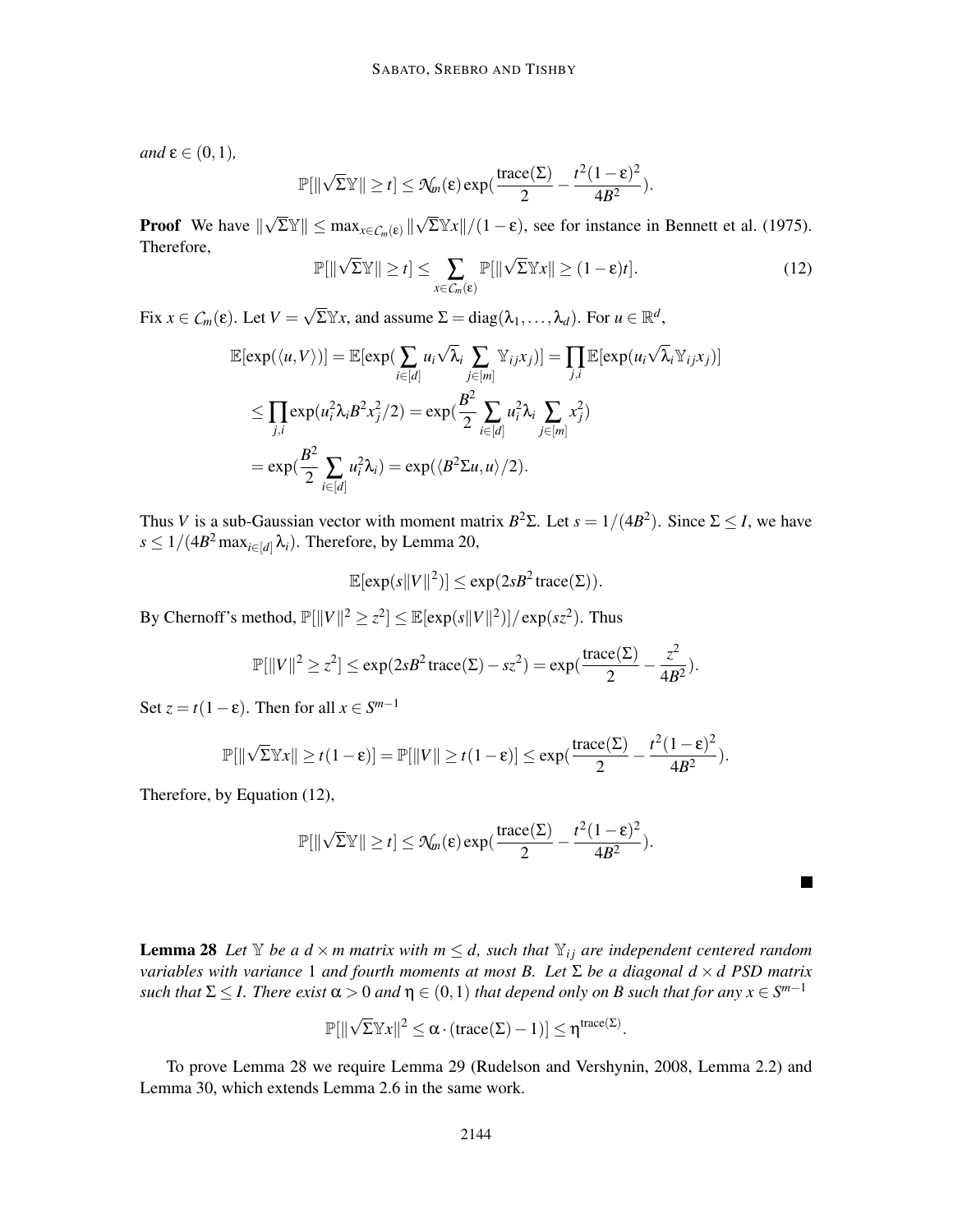Lemma 29 *Let T*1,...,*T<sup>n</sup> be independent non-negative random variables. Assume that there are*  $\theta > 0$  *and*  $\mu \in (0,1)$  *such that for any i*,  $\mathbb{P}[T_i \leq \theta] \leq \mu$ . There are  $\alpha > 0$  and  $\eta \in (0,1)$  *that depend only on* θ *and µ such that*

$$
\mathbb{P}[\sum_{i=1}^n T_i < \alpha n] \leq \eta^n.
$$

**Lemma 30** Let  $\mathbb{Y}$  be a  $d \times m$  matrix with  $m \leq d$ , such that the columns of  $\mathbb{Y}$  are i.i.d. random *vectors. Assume further that*  $\mathbb{Y}_{ij}$  *are centered, and have a variance of* 1 *and a fourth moment at most B. Let*  $\Sigma$  *be a diagonal d*  $\times$  *d PSD matrix. Then for all*  $x \in S^{m-1}$ ,

$$
\mathbb{P}[\|\sqrt{\Sigma}\mathbb{Y}x\|\leq \sqrt{\text{trace}(\Sigma)/2}]\leq 1-1/(196B).
$$

**Proof** Let  $x \in S^{m-1}$ , and  $T_i = (\sum_{j=1}^m Y_{ij}x_j)^2$ . Let  $\lambda_1, \ldots, \lambda_d$  be the values on the diagonal of  $\Sigma$ , and let  $T_{\Sigma} = ||\sqrt{\Sigma} \mathbb{Y}x||^2 = \sum_{i=1}^d \lambda_i T_i$ . First, since  $\mathbb{E}[\mathbb{Y}_{ij}] = 0$  and  $\mathbb{E}[\mathbb{Y}_{ij}] = 1$  for all *i*, *j*, we have

$$
\mathbb{E}[T_i] = \sum_{i \in [m]} x_j^2 \mathbb{E}[\mathbb{Y}_{ij}^2] = ||x||^2 = 1.
$$

Therefore  $\mathbb{E}[T_{\Sigma}] = \text{trace}(\Sigma)$ . Second, since  $\mathbb{Y}_{i1}, \dots, \mathbb{Y}_{im}$  are independent and centered, we have (Ledoux and Talagrand, 1991, Lemma 6.3)

$$
\mathbb{E}[T_i^2] = \mathbb{E}[(\sum_{j \in [m]} \mathbb{Y}_{ij} x_j)^4] \le 16 \mathbb{E}_{\sigma}[(\sum_{j \in [m]} \sigma_j \mathbb{Y}_{ij} x_j)^4],
$$

where  $\sigma_1, \ldots, \sigma_m$  are independent uniform  $\{\pm 1\}$  variables. Now, by Khinchine's inequality (Nazarov and Podkorytov, 2000),

$$
\mathbb{E}_{\sigma}[(\sum_{j\in[m]} \sigma_j \mathbb{Y}_{ij} x_j)^4] \leq 3 \mathbb{E}[(\sum_{j\in[m]} \mathbb{Y}_{ij}^2 x_j^2)^2] = 3 \sum_{j,k\in[m]} x_j^2 x_k^2 \mathbb{E}[\mathbb{Y}_{ij}^2] \mathbb{E}[\mathbb{Y}_{ik}^2].
$$

Now  $\mathbb{E}[\mathbb{Y}_{ij}^2]\mathbb{E}[\mathbb{Y}_{ik}^2] \le \sqrt{\mathbb{E}[\mathbb{Y}_{ij}^4]\mathbb{E}[\mathbb{Y}_{ik}^4]} \le B$ . Thus  $\mathbb{E}[T_i^2] \le 48B\sum_{j,k\in[m]}x_j^2x_k^2 = 48B||x||^4 = 48B$ . Thus,

$$
\mathbb{E}[T_{\Sigma}^2] = \mathbb{E}[(\sum_{i=1}^d \lambda_i T_i)^2] = \sum_{i,j=1}^d \lambda_i \lambda_j \mathbb{E}[T_i T_j]
$$
  
\n
$$
\leq \sum_{i,j=1}^d \lambda_i \lambda_j \sqrt{\mathbb{E}[T_i^2] \mathbb{E}[T_j^2]} \leq 48B(\sum_{i=1}^d \lambda_i)^2 = 48B \cdot \text{trace}(\Sigma)^2.
$$

By the Paley-Zigmund inequality (Paley and Zygmund, 1932), for  $\theta \in [0,1]$ 

$$
\mathbb{P}[\mathit{T}_\Sigma \geq \theta \mathbb{E}[\mathit{T}_\Sigma]] \geq (1-\theta)^2 \frac{\mathbb{E}[\mathit{T}_\Sigma]^2}{\mathbb{E}[\mathit{T}_\Sigma^2]} \geq \frac{(1-\theta)^2}{48B}.
$$

 $\overline{\phantom{a}}$ 

Therefore, setting  $\theta = 1/2$ , we get  $\mathbb{P}[T_{\Sigma} \leq \text{trace}(\Sigma)/2] \leq 1 - 1/(196B)$ .

**Proof** [of Lemma 28] Let  $\lambda_1, \ldots, \lambda_d \in [0,1]$  be the values on the diagonal of Σ. Consider a partition  $Z_1, \ldots, Z_k$  of [*d*], and denote  $L_j = \sum_{i \in Z_j} \lambda_i$ . There exists such a partition such that for all  $j \in [k]$ ,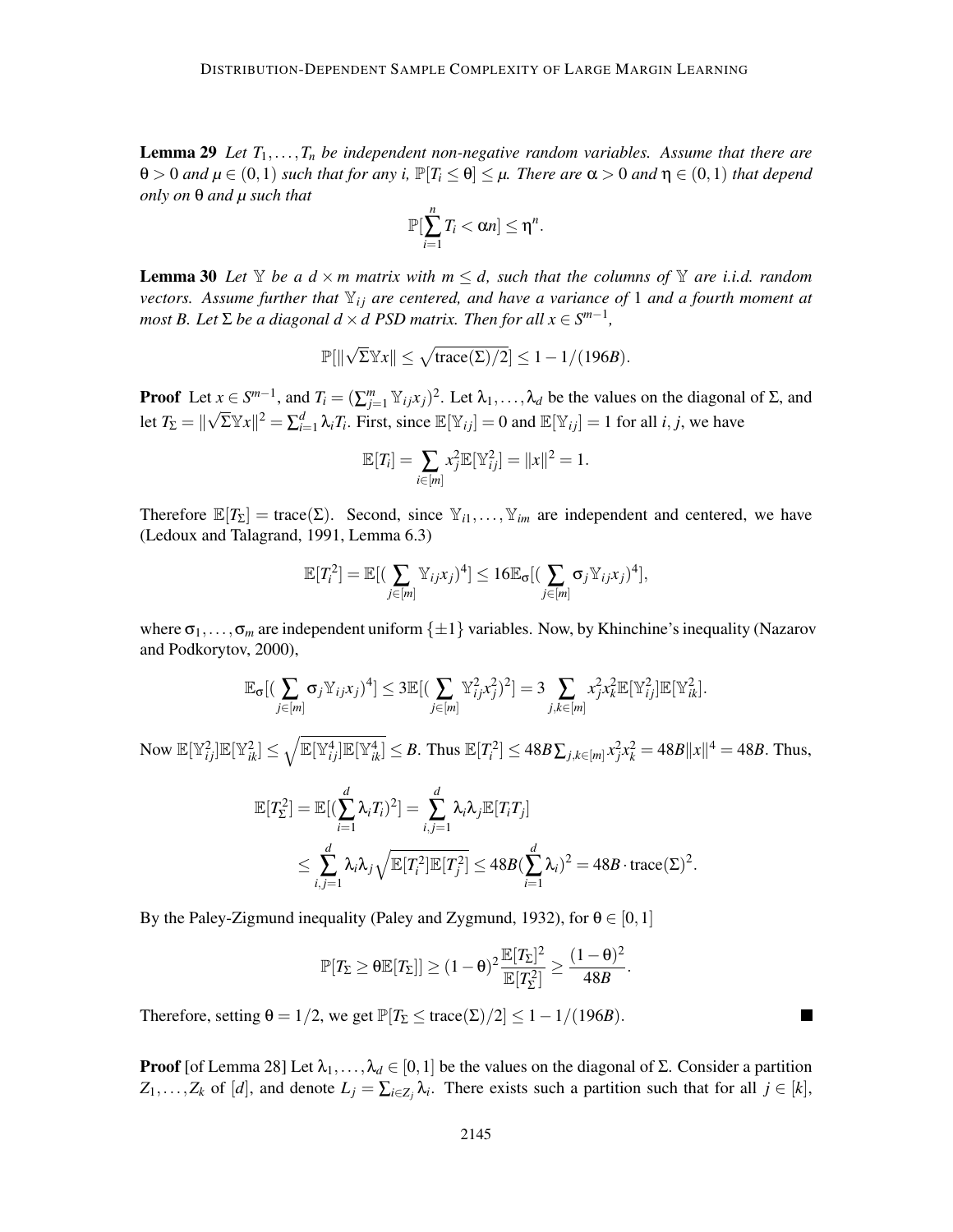$L_j \leq 1$ , and for all  $j \in [k-1]$ ,  $L_j > \frac{1}{2}$  $\frac{1}{2}$ . Let  $\Sigma[j]$  be the sub-matrix of  $\Sigma$  that includes the rows and columns whose indexes are in  $Z_j$ . Let  $\mathbb{Y}[j]$  be the sub-matrix of  $\mathbb Y$  that includes the rows in  $Z_j$ . Denote  $T_j = ||\sqrt{\Sigma[j]} \mathbb{Y}[j]x||^2$ . Then

$$
\|\sqrt{\Sigma}\mathbb{Y}\mathbf{x}\|^2 = \sum_{j\in[k]} \sum_{i\in\mathbb{Z}_j} \lambda_i (\sum_{j=1}^m \mathbb{Y}_{ij}x_j)^2 = \sum_{j\in[k]} T_j.
$$

We have trace( $\Sigma$ ) =  $\sum_{i=1}^{d} \lambda_i \ge \sum_{j \in [k-1]} L_j \ge \frac{1}{2}$  $\frac{1}{2}(k-1)$ . In addition, *L<sub>j</sub>* ≤ 1 for all *j* ∈ [*k*]. Thus trace( $\Sigma$ )  $\leq k \leq 2$  trace( $\Sigma$ ) + 1. For all  $j \in [k-1], L_j \geq \frac{1}{2}$  $\frac{1}{2}$ , thus by Lemma 30,  $\mathbb{P}[T_j \le 1/4] \le 1 -$ 1/(196*B*). Therefore, by Lemma 29 there are  $\alpha > 0$  and  $\eta \in (0,1)$  that depend only on *B* such that

$$
\mathbb{P}[\|\sqrt{\Sigma}\mathbb{Y}x\|^2 < \alpha \cdot (\text{trace}(\Sigma) - 1)] \leq \mathbb{P}[\|\sqrt{\Sigma}\mathbb{Y}x\|^2 < \alpha(k-1)]
$$
  
=  $\mathbb{P}[\sum_{j \in [k]} T_j < \alpha(k-1)] \leq \mathbb{P}[\sum_{j \in [k-1]} T_j < \alpha(k-1)] \leq \eta^{k-1} \leq \eta^{2\text{trace}(\Sigma)}.$ 

The lemma follows by substituting  $\eta$  for  $\eta^2$ .

Proof [of Theorem 23] We have

$$
\sqrt{\lambda_{\min}(\mathbb{X}\mathbb{X}^T)} = \inf_{x \in S^{m-1}} \|\mathbb{X}^T x\| \ge \min_{x \in C_m(\varepsilon)} \|\mathbb{X}^T x\| - \varepsilon \|\mathbb{X}^T\|.
$$
 (13)

 $\blacksquare$ 

For brevity, denote  $L = \text{trace}(\Sigma)$ . Assume  $L \ge 2$ . Let  $m \le L \cdot \min(1, (c - K \varepsilon)^2)$  where  $c, K, \varepsilon$  are constants that will be set later such that  $c - K\varepsilon > 0$ . By Equation (13)

$$
\mathbb{P}[\lambda_{\min}(\mathbb{X}\mathbb{X}^T) \le m] \le \mathbb{P}[\lambda_{\min}(\mathbb{X}\mathbb{X}^T) \le (c - K\epsilon)^2 L] \le \mathbb{P}[\min_{x \in C_m(\epsilon)} \|\mathbb{X}^T x\| - \epsilon \|\mathbb{X}^T\| \le (c - K\epsilon)\sqrt{L}]
$$
\n(14)

$$
\leq \mathbb{P}[\|\mathbb{X}^T\| \geq K\sqrt{L}] + \mathbb{P}[\min_{x \in C_m(\varepsilon)} \|\mathbb{X}^T x\| \leq c\sqrt{L}]. \tag{15}
$$

The last inequality holds since the inequality in line (14) implies at least one of the inequalities in line (15). We will now upper-bound each of the terms in line (15). We assume w.l.o.g. that  $\Sigma$  is not singular (since zero rows and columns can be removed from  $\mathbb X$  without changing  $\lambda_{\min}(\mathbb X \mathbb X^T)$ ). Define  $\mathbb{Y} \triangleq \sqrt{\Sigma^{-1} \mathbb{X}^T}$ . Note that  $\mathbb{Y}_{ij}$  are independent sub-Gaussian variables with (absolute) moment ρ. To bound the first term in line (15), note that by Lemma 27, for any *K* > 0,

$$
\mathbb{P}[\|\mathbb{X}^T\| \geq K\sqrt{L}] = \mathbb{P}[\|\sqrt{\Sigma}\mathbb{Y}\| \geq K\sqrt{L}] \leq \mathcal{N}_m(\frac{1}{2})\exp(L(\frac{1}{2}-\frac{K^2}{16\rho^2})).
$$

By Rudelson and Vershynin (2009), Proposition 2.1, for all  $\varepsilon \in [0,1]$ ,  $\mathcal{N}_m(\varepsilon) \leq 2m(1+\frac{2}{\varepsilon})^{m-1}$ . Therefore

$$
\mathbb{P}[\|\mathbb{X}^T\| \ge K\sqrt{L}] \le 2m5^{m-1} \exp(L(\frac{1}{2} - \frac{K^2}{16\rho^2})).
$$

Let  $K^2 = 16\rho^2(\frac{3}{2} + \ln(5) + \ln(2/\delta))$ . Recall that by assumption  $m \le L$ , and  $L \ge 2$ . Therefore

$$
\mathbb{P}[\|\mathbb{X}^T\| \ge K\sqrt{L}] \le 2m5^{m-1} \exp(-L(1 + \ln(5) + \ln(2/\delta)))
$$
  
\n
$$
\le 2L5^{L-1} \exp(-L(1 + \ln(5) + \ln(2/\delta))).
$$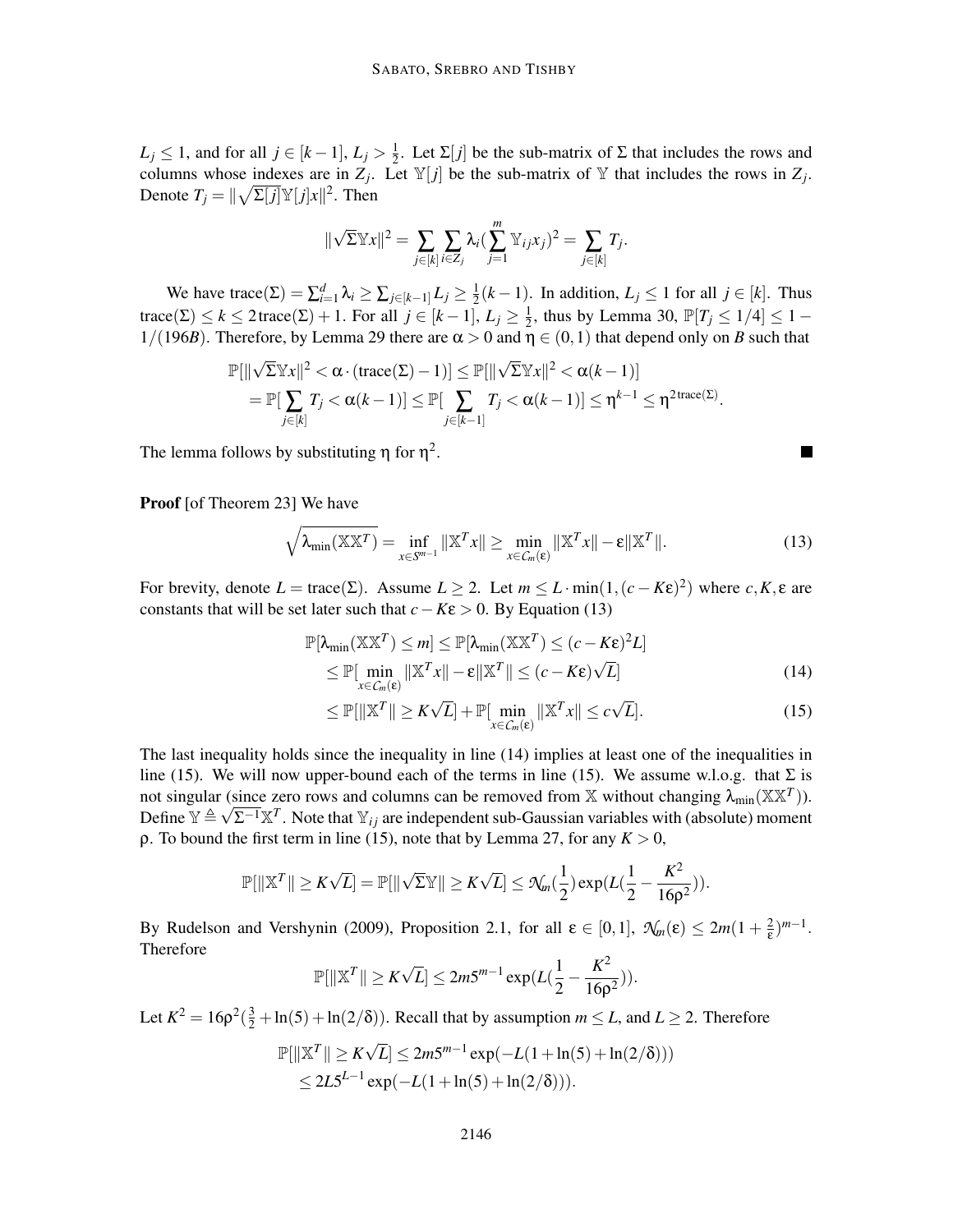Since *L* ≥ 2, we have  $2L \exp(-L)$  ≤ 1. Therefore

$$
\mathbb{P}[\|\mathbb{X}^T\| \ge K\sqrt{L}] \le 2L\exp(-L - \ln(2/\delta)) \le \exp(-\ln(2/\delta)) = \frac{\delta}{2}.
$$
 (16)

To bound the second term in line (15), since  $\mathbb{Y}_{ij}$  are sub-Gaussian with moment  $\rho$ ,  $\mathbb{E}[\mathbb{Y}_{ij}^4] \le 5\rho^4$ (Buldygin and Kozachenko, 1998, Lemma 1.4). Thus, by Lemma 28, there are  $\alpha > 0$  and  $\eta \in (0,1)$ that depend only on  $\rho$  such that for all  $x \in S^{m-1}$ ,  $\mathbb{P}[\|\sqrt{\Sigma} \mathbb{Y}x\|^2 \leq \alpha(L-1)] \leq \eta^L$ . Set  $c = \sqrt{\alpha/2}$ . Since  $L \ge 2$ , we have  $c\sqrt{L} \le \sqrt{\alpha(L-1)}$ . Thus

$$
\mathbb{P}[\min_{x \in C_m(\varepsilon)} ||\mathbb{X}^T x|| \le c\sqrt{L}] \le \sum_{x \in C_m(\varepsilon)} \mathbb{P}[||\mathbb{X}^T x|| \le c\sqrt{L}] \le \sum_{x \in C_m(\varepsilon)} \mathbb{P}[||\sqrt{\Sigma} \mathbb{Y} x|| \le \sqrt{\alpha(L-1)}] \le \mathcal{N}_m(\varepsilon) \eta^L.
$$

Let  $\varepsilon = c/(2K)$ , so that  $c - K\varepsilon > 0$ . Let  $\theta = \min(\frac{1}{2}$  $\frac{1}{2}, \frac{\ln(1/\eta)}{2\ln(1+2)}$  $\frac{\ln(1/1)}{2\ln(1+2/\epsilon)}$ ). Set *L*<sup>°</sup> such that  $\forall L \ge L$ <sup>°</sup>,  $L \geq \frac{2\ln(2/\delta) + 2\ln(L)}{\ln(1/\eta)}$  $\frac{\sum_{l=1}^{L}(\mathbf{0})+2\ln(L)}{\ln(1/\eta)}$ . For  $L \geq L_{\circ}$  and  $m \leq \theta L \leq L/2$ ,

$$
\mathcal{N}_m(\varepsilon)\eta^L \le 2m(1+2/\varepsilon)^{m-1}\eta^L
$$
  
\n
$$
\le L \exp(L(\theta \ln(1+2/\varepsilon) - \ln(1/\eta))))
$$
  
\n
$$
= \exp(\ln(L) + L(\theta \ln(1+2/\varepsilon) - \ln(1/\eta)/2) - L\ln(1/\eta)/2)
$$
  
\n
$$
\le \exp(L(\theta \ln(1+2/\varepsilon) - \ln(1/\eta)/2) + \ln(\delta/2))
$$
\n(17)

$$
\leq \exp(\ln(\delta/2)) = \frac{\delta}{2}.\tag{18}
$$

Line (17) follows from  $L \ge L_0$ , and line (18) follows from  $\theta \ln(1 + 2/\epsilon) - \ln(1/\eta)/2 \le 0$ . Set  $\beta = \min_{\alpha} \{ (c - K \epsilon)^2, 1, \theta \}.$  Combining Equation (15), Equation (16) and Equation (18) we have that if  $L \ge \overline{L} \triangleq \max(L_0, 2)$ , then  $\mathbb{P}[\lambda_{\min}(\overline{\mathbb{X}} \mathbb{X}^T) \le m] \le \delta$  for all  $m \le \beta L$ . Specifically, this holds for all *L* ≥ 0 and for all *m* ≤  $\beta$ (*L*−*L*). Letting *C* =  $\beta$ *L* and substituting  $\delta$  for 1 −  $\delta$  we get the statement of the theorem the theorem.

#### **References**

- M. Anthony and P. L. Bartlett. *Neural Network Learning: Theoretical Foundations*. Cambridge University Press, 1999.
- A. Antos and G. Lugosi. Strong minimax lower bounds for learning. *Mach. Learn.*, 30(1):31–56, 1998. ISSN 0885-6125.
- Z. Bai and J. W. Silverstein. *Spectral Analysis of Large Dimensional Random Matrices*. Springer, second edition edition, 2010.
- M. F. Balcan, A. Beygelzimer, and J. Langford. Agnostic active learning. *Journal of Computer and System Sciences*, 75(1):78–89, 2009.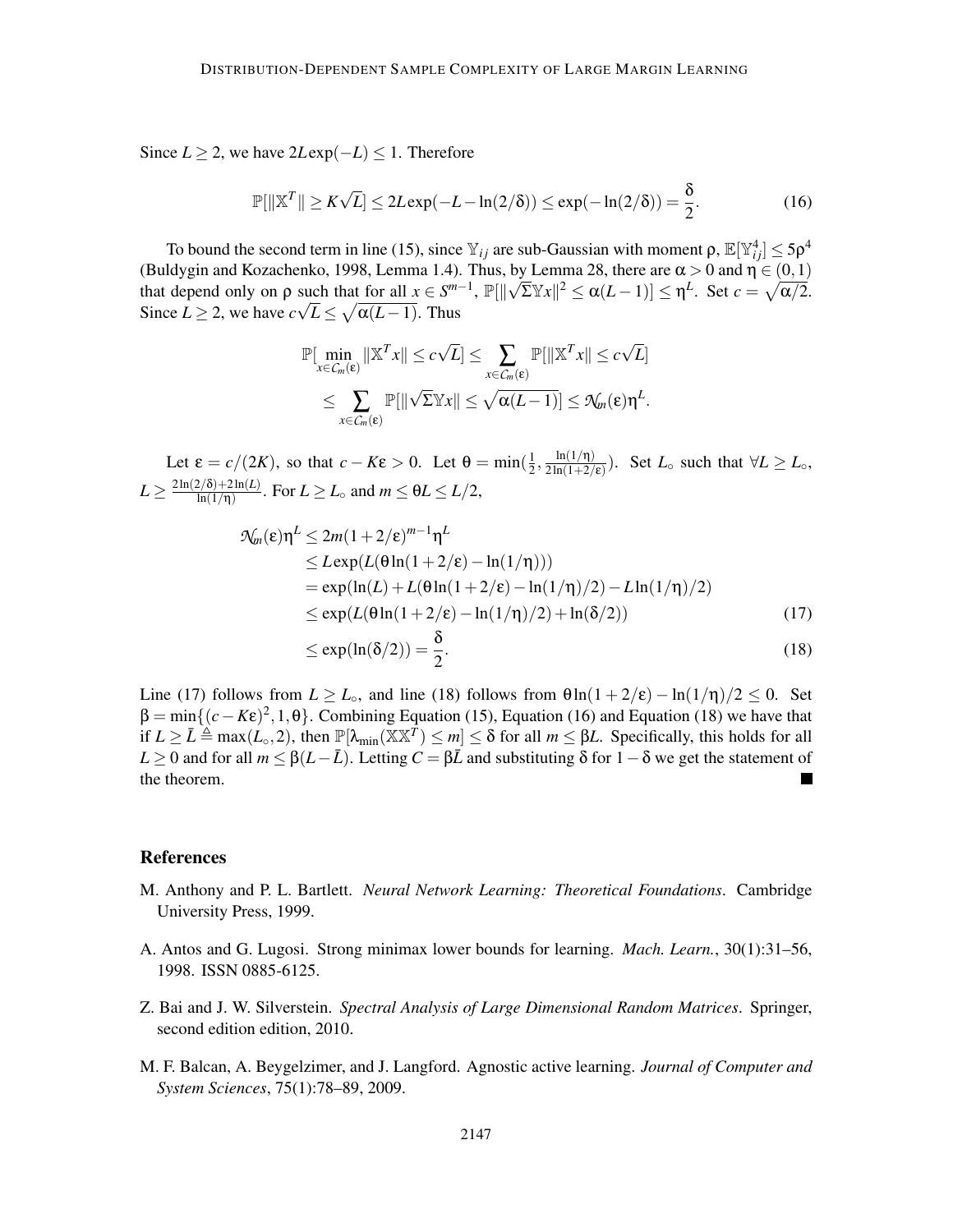- P. Bartlett. Lecture notes. http://www.cs.berkeley.edu/~bartlett/courses/281b-sp06/ lecture25.ps, 2006. unpublished.
- P. L. Bartlett and S. Mendelson. Rademacher and Gaussian complexities: Risk bounds and structural results. *Journal of Machine Learning Research*, 3:463–482, 2002.
- P. L. Bartlett, O. Bousquet, and S. Mendelson. Local Rademacher complexities. *Annals of Statistics*, 33(4):1497–1537, 2005.
- S. Ben-David, T. Lu, and D. Pál. Does unlabeled data provably help? In *Proceedings of the Twenty-First Annual Conference on Computational Learning Theory*, pages 33–44, 2008.
- G. M. Benedek and A. Itai. Learnability with respect to fixed distributions. *Theoretical Computer Science*, 86(2):377–389, Sep 1991.
- G. Bennett, V. Goodman, and C. M. Newman. Norms of random matrices. *Pacific J. Math.*, 59(2): 359–365, 1975.
- A. Beygelzimer, D. Hsu, J. Langford, and T. Zhang. Agnostic active learning without constraints. In *Advances in Neural Information Processing Systems 23*, pages 199–207. 2010.
- O. Bousquet. *Concentration Inequalities and Empirical Processes Theory Applied to the Analysis of Learning Algorithms*. PhD thesis, Ecole Polytechnique, 2002.
- V. V. Buldygin and Y. V. Kozachenko. *Metric Characterization of Random Variables and Random Processes*. American Mathematical Society, 1998.
- R. M. Dudley. Central limit theorems for empirical measures. *The Annals of Probability*, 6(6): 899–929, 1978.
- A. Ehrenfeucht, D. Haussler, M. Kearns, and L. Valiant. A general lower bound on the number of examples needed for learning. In *Proceedings of the First Anuual Workshop on Computational Learning Theory*, pages 139–154, Aug 1988.
- C. Gentile and D. P. Helmbold. Improved lower bounds for learning from noisy examples: an information-theoretic approach. In *Proceedings of the Eleventh Annual Conference on Computational Learning Theory (COLT)*, pages 104–115, 1998.
- M. J. Kearns and R. E. Schapire. Efficient distribution-free learning of probabilistic concepts. *Journal of Computer and System Sciences*, 48(3):464–497, 1994.
- M. Ledoux and M. Talagrand. *Probability in Banach Spaces*. Springer, 1991.
- P. Liang and N. Srebro. On the interaction between norm and dimensionality: Multiple regimes in learning. In *Proceedings of the Twenty-Seventh International Conference on Machine learning (ICML)*, 2010.
- S. Mendelson. Rademacher averages and phase transitions in glivenko-cantelli classes. *IEEE Transactions on Information Theory*, 48(1):251–263, 2002.